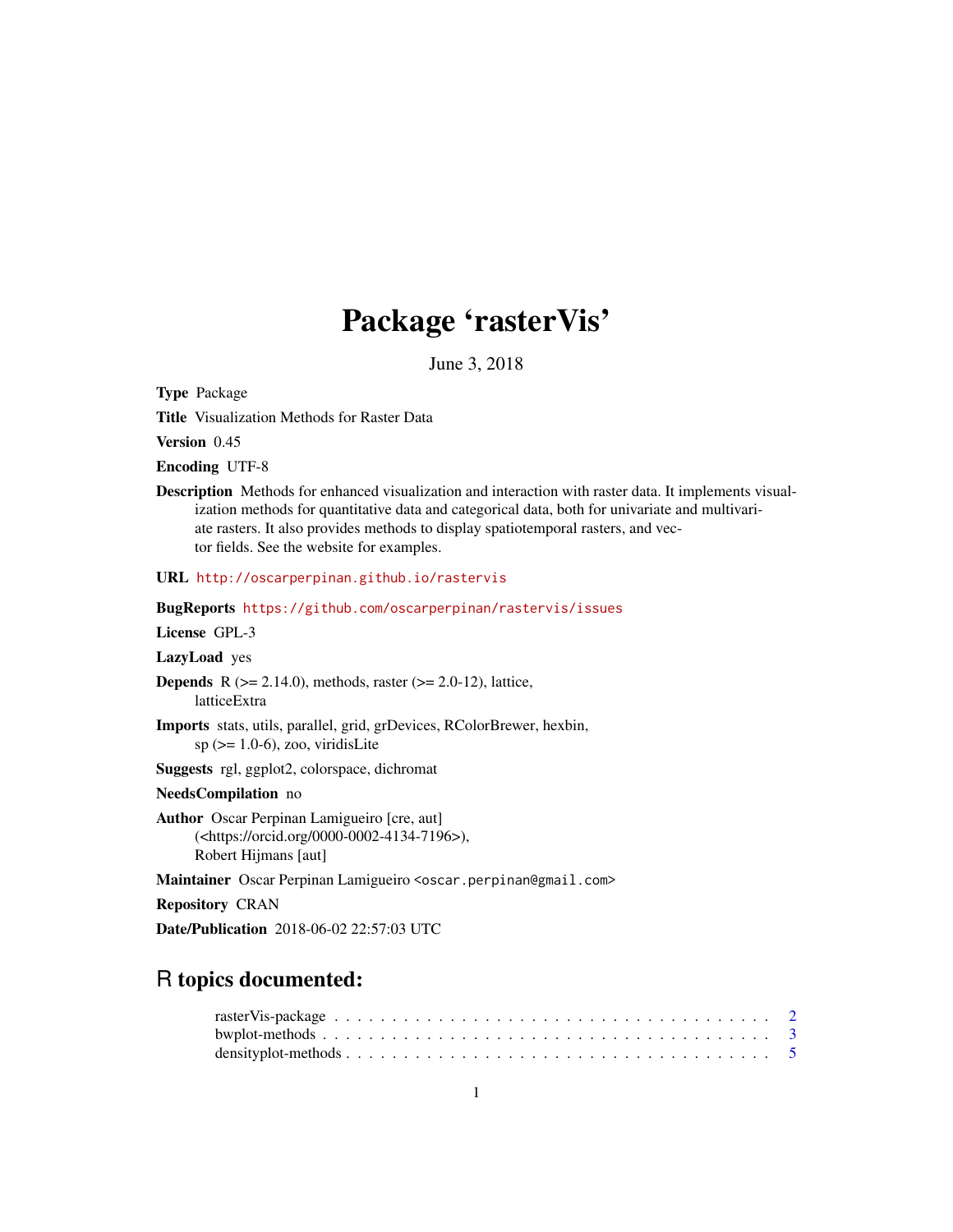# <span id="page-1-0"></span>2 rasterVis-package

|       | Formula methods response to the contract of the contract of the contract of the contract of the contract of the contract of the contract of the contract of the contract of the contract of the contract of the contract of th |    |
|-------|--------------------------------------------------------------------------------------------------------------------------------------------------------------------------------------------------------------------------------|----|
|       |                                                                                                                                                                                                                                |    |
|       |                                                                                                                                                                                                                                |    |
|       |                                                                                                                                                                                                                                |    |
|       |                                                                                                                                                                                                                                |    |
|       |                                                                                                                                                                                                                                |    |
|       |                                                                                                                                                                                                                                |    |
|       |                                                                                                                                                                                                                                |    |
|       |                                                                                                                                                                                                                                |    |
|       |                                                                                                                                                                                                                                |    |
|       |                                                                                                                                                                                                                                |    |
|       |                                                                                                                                                                                                                                |    |
|       |                                                                                                                                                                                                                                |    |
| Index |                                                                                                                                                                                                                                | 39 |

rasterVis-package *Visualization Methods for Raster Data*

# Description

The rasterVis package complements the raster package, providing a set of methods for enhanced visualization and interaction.

#### Details

This package defines visualization methods with levelplot for quantitative data and categorical data, both for univariate and multivariate rasters.

It also includes several methods in the frame of the Exploratory Data Analysis approach: scatterplots with xyplot, histograms and density plots with histogram and densityplot, violin and boxplots with bwplot, and a matrix of scatterplots with splom.

On the other hand, this package is able to display vector fields using arrows, vectorplot, or with streamlines, streamplot.

Index of help topics:

| Box and whisker plots of Raster objects.   |
|--------------------------------------------|
| Density plots for Raster objects.          |
| Use ggplot to plot a Raster* object        |
| Formula methods                            |
| Histogram of Raster objects.               |
| Horizon plots of Raster objects.           |
| Hovmoller plots                            |
| Interaction with trellis objects.          |
| Level and contour plots of Raster objects. |
| Interactive 3D plot of a RasterLayer       |
| Themes for 'raster' with 'lattice'.        |
| Visualization Methods for Raster Data      |
|                                            |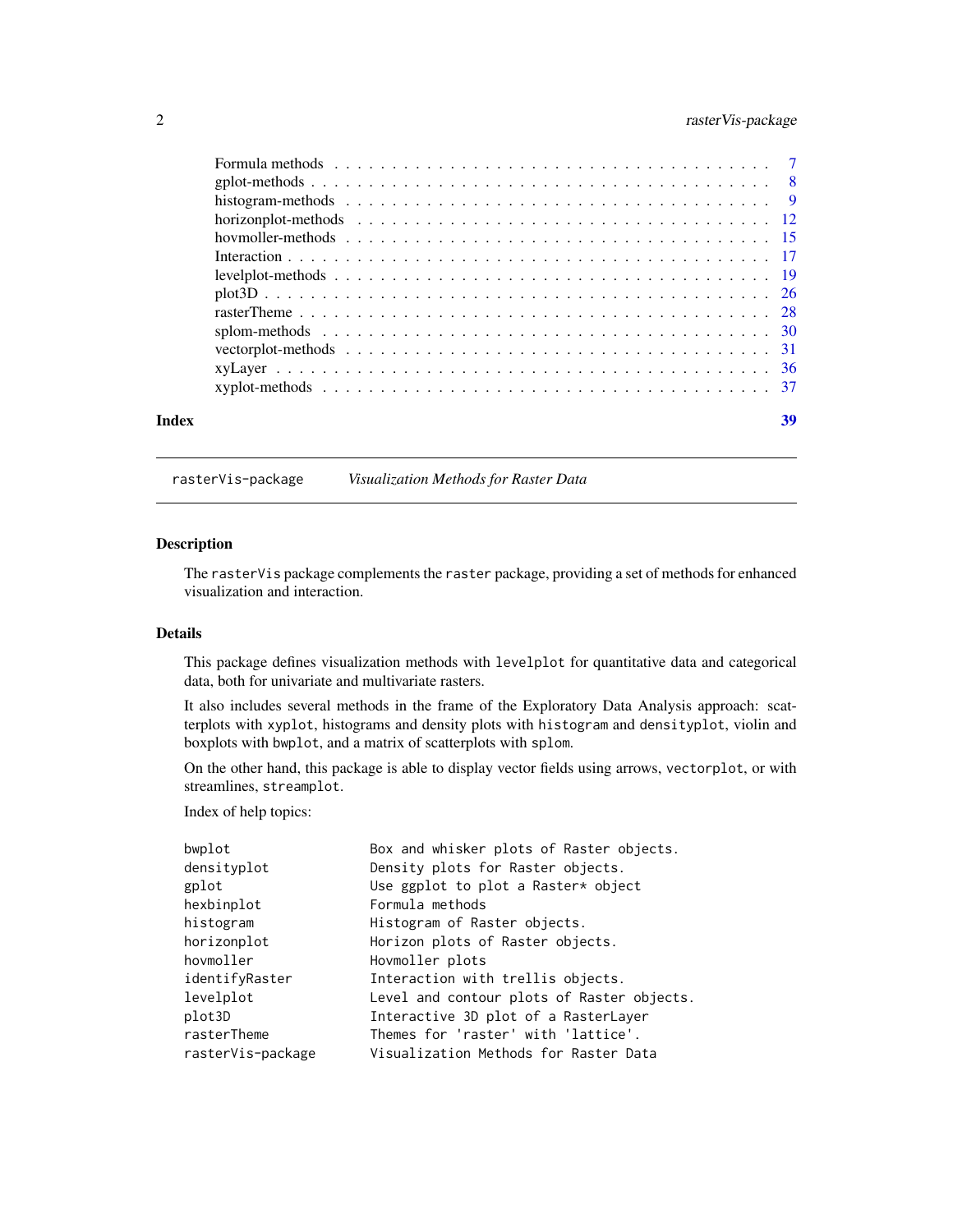# <span id="page-2-0"></span>bwplot-methods 3

| splom      | Scatter plot matrices of Raster objects. |
|------------|------------------------------------------|
| vectorplot | Vector plots of Raster objects.          |
| xyLayer    | xyLayer                                  |
| xyplot     | xyplot for Raster objects                |

bwplot-methods *Box and whisker plots of Raster objects.*

# <span id="page-2-1"></span>Description

Methods for bwplot and RasterStackBrick objects using a combination of [panel.violin](#page-0-0) and [panel.bwplot](#page-0-0) to compose the graphic.

#### Usage

```
## S4 method for signature 'RasterStackBrick,missing'
bwplot(x, data=NULL, layers, FUN,
            maxpixels = 1e+05,
            xlab='', ylab='', main='',
            violin=TRUE,
            par.settings=rasterTheme(),
            scales=list(x=list(rot=45, cex=0.8)),
            ...)
## S4 method for signature 'formula,Raster'
bwplot(x, data, dirXY,
            maxpixels = 1e+05,
            xscale.components=xscale.raster,
            yscale.components=yscale.raster,
            horizontal=FALSE,
            violin=TRUE,
            par.settings=rasterTheme(),
            ...)
```

| $\mathsf{x}$ | A RasterStackBrick object or a formula.                                                                                                        |
|--------------|------------------------------------------------------------------------------------------------------------------------------------------------|
| data         | NULL or a Raster object.                                                                                                                       |
| layers       | A numeric or character which should indicate the layers to be displayed.                                                                       |
| dirXY        | A direction as a function of the coordinates (see xyLayer).                                                                                    |
| <b>FUN</b>   | A function to applied to the z slot of a RasterStackBrick object. The result of<br>this function is used as the grouping variable of the plot. |
| maxpixels    | A numeric, for sample Random.                                                                                                                  |
|              | xscale.components, yscale.components                                                                                                           |
|              | $\alpha$ . The state of $\alpha$ is the state of $\alpha$ is the state of $\alpha$ is the state of $\alpha$                                    |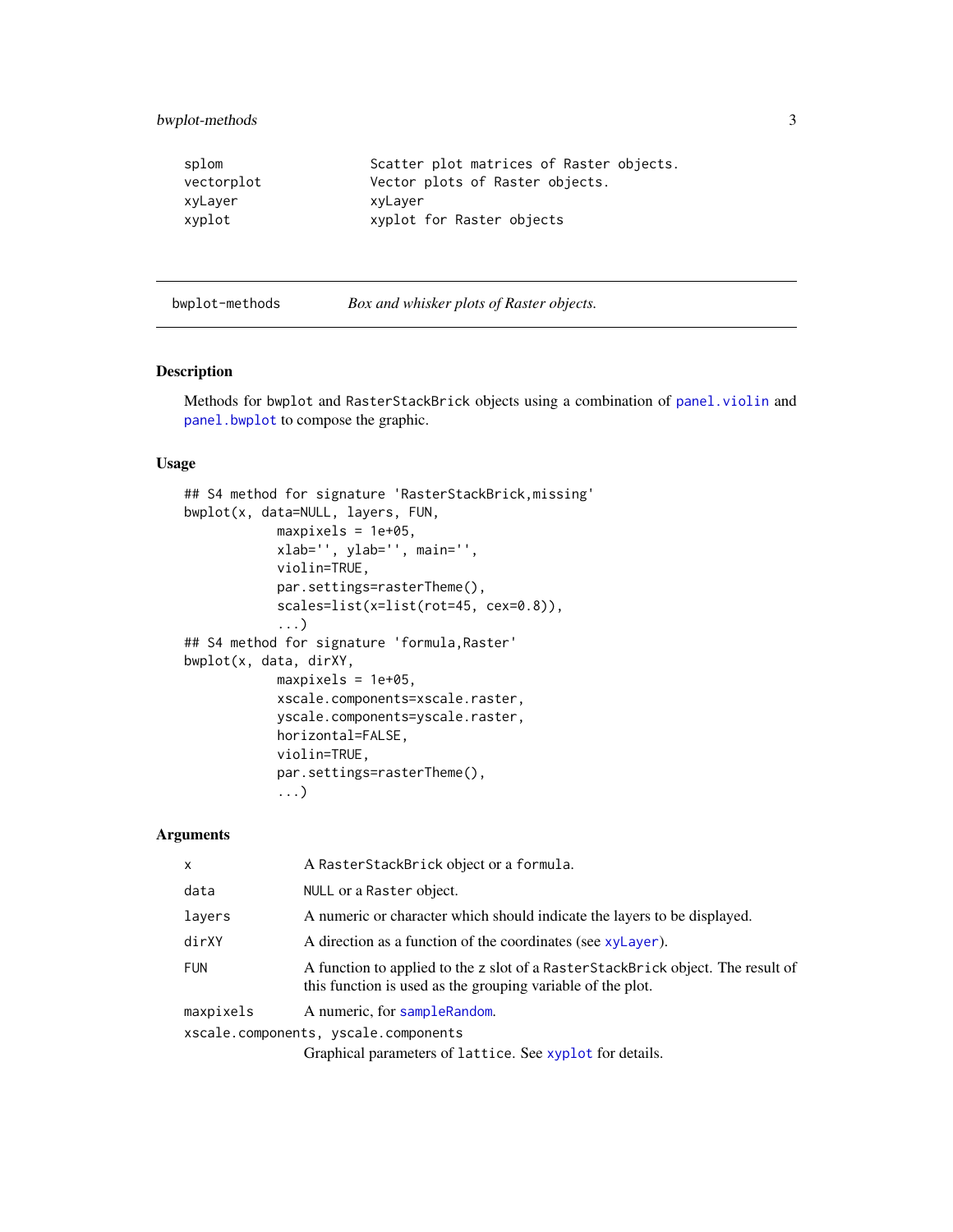<span id="page-3-0"></span>

| shingle.<br>xlab, ylab, main<br>Labels for axis and title.<br>violin<br>par.settings, scales<br>See xyplot for details. | horizontal | Defaults to FALSE, meaning that the right hand of the formula is a factor or |
|-------------------------------------------------------------------------------------------------------------------------|------------|------------------------------------------------------------------------------|
|                                                                                                                         |            |                                                                              |
|                                                                                                                         |            |                                                                              |
|                                                                                                                         |            |                                                                              |
|                                                                                                                         |            | Logical, if TRUE the panel is built with panel, violing and panel, bwplot.   |
|                                                                                                                         |            |                                                                              |
|                                                                                                                         |            |                                                                              |
|                                                                                                                         | $\cdots$   | Additional arguments for bwplot                                              |

### Author(s)

Oscar Perpiñán Lamigueiro

#### See Also

[bwplot](#page-2-1), [panel.violin](#page-0-0), [subset](#page-0-0)

```
f <- system.file("external/test.grd", package="raster")
r <- raster(f)
s <- stack(r, r-500, r+500)
bwplot(s)
## Not run:
stackSIS <- stack(listFich)
stackSIS <- stackSIS*24 ##from irradiance (W/m2) to irradiation Wh/m2
setwd(old)
idx <- seq(as.Date('2008-01-15'), as.Date('2008-12-15'), 'month')
SISmm <- setZ(stackSIS, idx)
names(SISmm) <- month.abb
bwplot(SISmm)
##FUN applies to z if not NULL
bwplot(SISmm, FUN=as.yearqtr)
## End(Not run)
## Not run:
##http://neo.sci.gsfc.nasa.gov/Search.html?group=64
pop <- raster('875430rgb-167772161.0.FLOAT.TIFF')
pop[pop==99999] <- NA
levelplot(pop, zscaleLog=10, par.settings=BTCTheme,
          panel=panel.levelplot.raster, interpolate=TRUE)
##http://neo.sci.gsfc.nasa.gov/Search.html?group=20
landClass <- raster('241243rgb-167772161.0.TIFF')
landClass[landClass==254] <- NA
```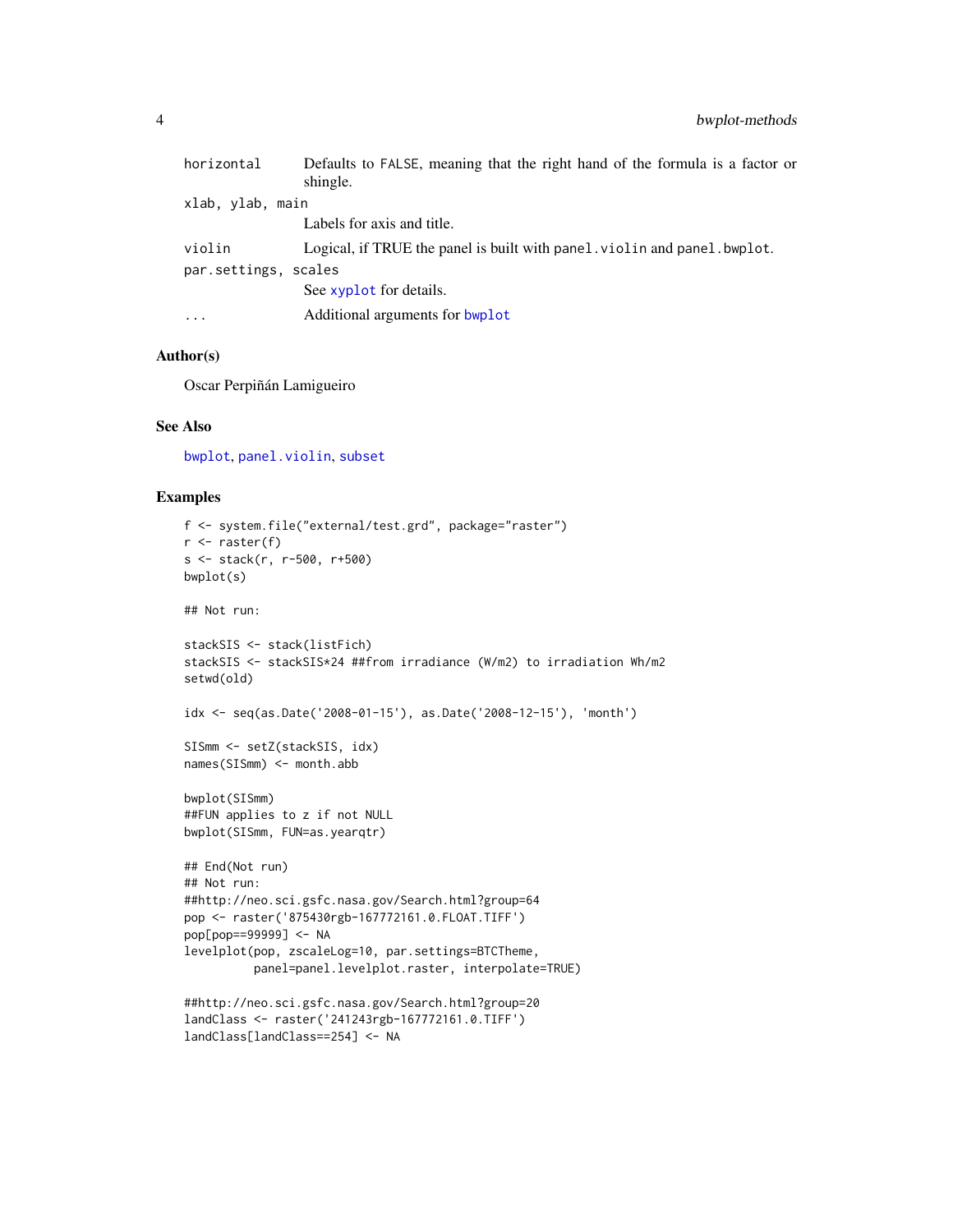```
s <- stack(pop, landClass)
names(s) <- c('pop', 'landClass')
bwplot(asinh(pop) \sim landClass|cut(y, 3), data=s,
       layout=c(3, 1), violin=FALSE)
bwplot(asinh(pop) \sim cut(y, 5)|landClass, data=s,
       scales=list(x=list(rot=45)), layout=c(4, 5),
       strip=strip.custom(strip.levels=TRUE))
## End(Not run)
```
densityplot-methods *Density plots for Raster objects.*

#### <span id="page-4-1"></span>Description

Draw kernel density plots (with lattice) of Raster objects.

#### Usage

```
## S4 method for signature 'RasterLayer,missing'
densityplot(x, data=NULL, maxpixels = 1e+05,
            xlab='', ylab='', main='', col='black', ...)
## S4 method for signature 'RasterStackBrick,missing'
densityplot(x, data=NULL, layers, FUN,
            maxpixels = 1e+05,
            xlab='', ylab='', main='',
            par.settings=rasterTheme(),
            ...)
## S4 method for signature 'formula,Raster'
densityplot(x, data, dirXY,
            maxpixels = 1e+05,
            xscale.components=xscale.raster,
            yscale.components=yscale.raster,
            auto.key = list(space = 'right'),par.settings=rasterTheme(),...)
```

|        | A Raster* object or a formula.                                           |
|--------|--------------------------------------------------------------------------|
| data   | NULL or a Raster object.                                                 |
| lavers | A numeric or character which should indicate the layers to be displayed. |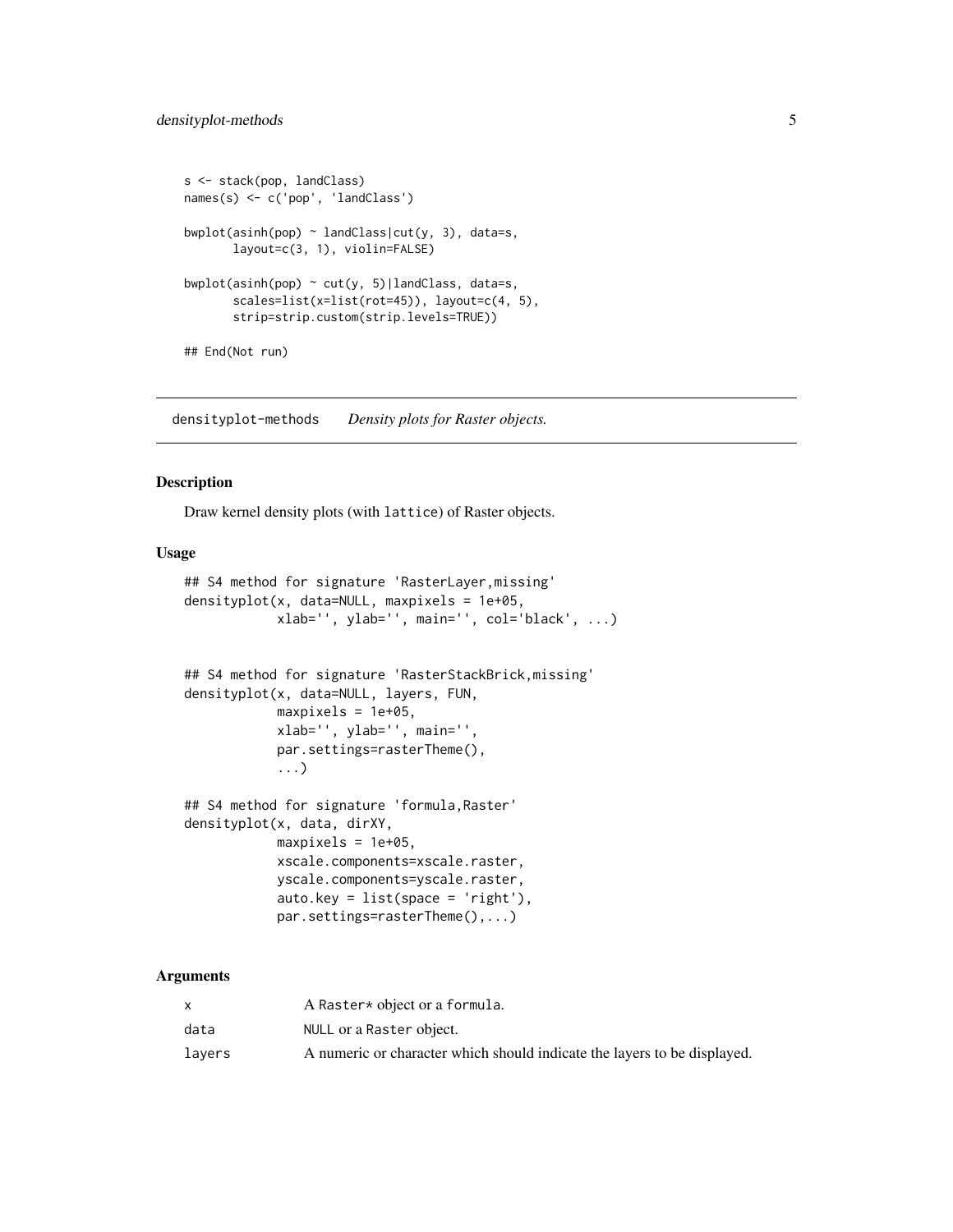<span id="page-5-0"></span>

| dirXY     | A direction as a function of the coordinates (see xyLayer).                                                                                        |
|-----------|----------------------------------------------------------------------------------------------------------------------------------------------------|
| FUN       | A function to applied to the z slot of a RasterStackBrick object. The result of<br>this function is used as the grouping variable of the plot.     |
| maxpixels | A numeric, for sample Random.<br>xlab, ylab, main, col, xscale.components, yscale.components, par.settings, auto.key<br>Arguments for densityplot. |
| .         | Additional arguments for densityplot                                                                                                               |

# Author(s)

Oscar Perpiñán Lamigueiro

# See Also

[densityplot](#page-4-1),[xscale.raster](#page-27-1), [yscale.raster](#page-27-1), [rasterTheme](#page-27-2)

```
f <- system.file("external/test.grd", package="raster")
r <- raster(f)
densityplot(r)
s <- stack(r, r+500, r-500)
densityplot(s)
## Not run:
old <- getwd()
##change to your folder...
setwd('CMSAF')
listFich <- dir(pattern='2008')
stackSIS <- stack(listFich)
stackSIS <- stackSIS*24 ##from irradiance (W/m2) to irradiation Wh/m2
setwd(old)
idx <- seq(as.Date('2008-01-15'), as.Date('2008-12-15'), 'month')
SISmm <- setZ(stackSIS, idx)
names(SISmm) <- month.abb
densityplot(SISmm)
##FUN applies to z if not NULL
densityplot(SISmm, FUN=as.yearqtr)
## End(Not run)
## Not run:
##http://neo.sci.gsfc.nasa.gov/Search.html?group=64
pop <- raster('875430rgb-167772161.0.FLOAT.TIFF')
pop[pop==99999] <- NA
levelplot(pop, zscaleLog=10, par.settings=BTCTheme,
          panel=panel.levelplot.raster, interpolate=TRUE)
```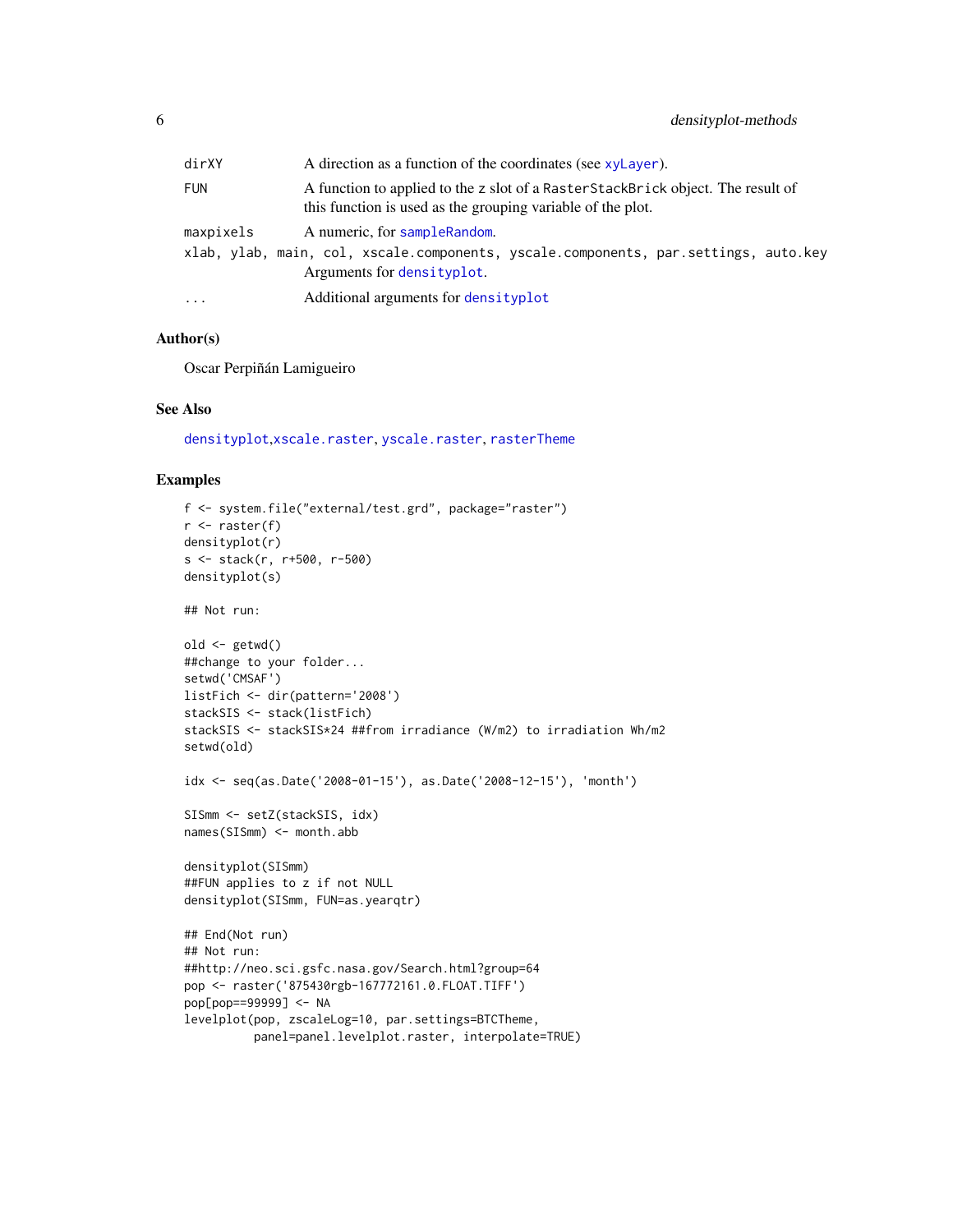# <span id="page-6-0"></span>Formula methods 7

```
##http://neo.sci.gsfc.nasa.gov/Search.html?group=20
landClass <- raster('241243rgb-167772161.0.TIFF')
landClass[landClass==254] <- NA
s <- stack(pop, landClass)
names(s) <- c('pop', 'landClass')
densityplot(~asinh(pop)|landClass, data=s,
            scales=list(relation='free'),
            strip=strip.custom(strip.levels=TRUE))
## End(Not run)
```
Formula methods *Formula methods*

# <span id="page-6-1"></span>Description

Formula methods

# Usage

```
## S4 method for signature 'formula, Raster'
xyplot(x, data, dirXY, maxpixels=1e5,
            alpha=0.05,
            xscale.components=xscale.raster, yscale.components=yscale.raster,
            par.settings=rasterTheme(),...)
## S4 method for signature 'formula,Raster'
hexbinplot(x, data, dirXY,
            xscale.components=xscale.raster, yscale.components=yscale.raster,
            par.settings=rasterTheme(),...)
```

| $\mathsf{x}$ | A formula describing the variables to be related. It may include the layer names<br>(which are internally converted to valid ones with make names) and the x, y<br>variables representing the coordinates of the Raster object. Besides, if dirXY is<br>not missing, the variable dirXY can also be included in the formula. |
|--------------|------------------------------------------------------------------------------------------------------------------------------------------------------------------------------------------------------------------------------------------------------------------------------------------------------------------------------|
| data         | A Raster object.                                                                                                                                                                                                                                                                                                             |
| dirXY        | A direction as a function of the coordinates (see xyLayer).                                                                                                                                                                                                                                                                  |
| maxpixels    | A numeric, for sampleRegular.                                                                                                                                                                                                                                                                                                |
| alpha        | A numeric, transparency of the points.                                                                                                                                                                                                                                                                                       |
|              | xscale.components, yscale.components, par.settings                                                                                                                                                                                                                                                                           |
|              | Customization of lattice. See xyplot for details.                                                                                                                                                                                                                                                                            |
| $\cdot$      | Additional arguments for the xyplot and hexbinplot functions.                                                                                                                                                                                                                                                                |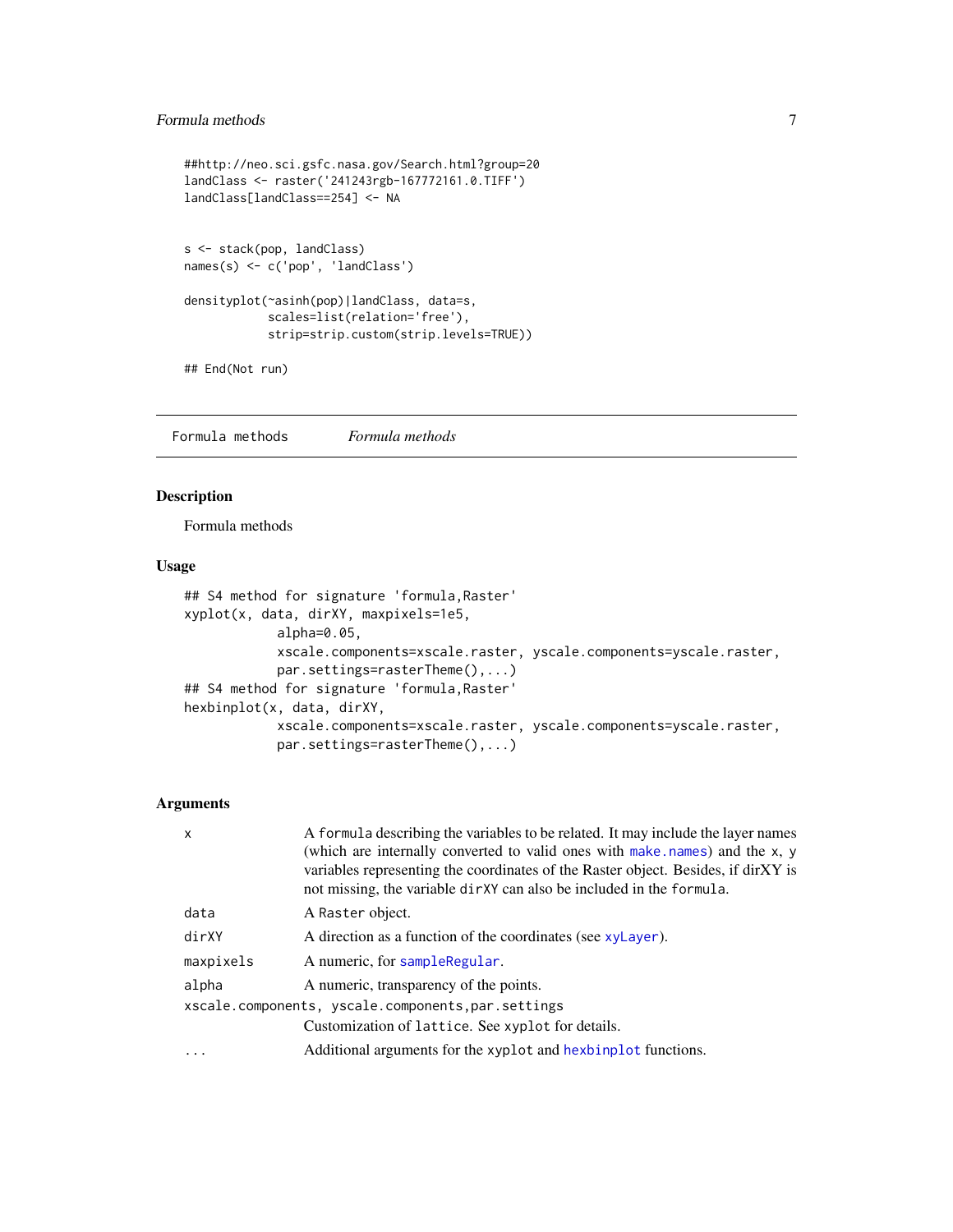#### <span id="page-7-0"></span>Author(s)

Oscar Perpiñán Lamigueiro

#### Examples

```
f <- system.file("external/test.grd", package="raster")
r <- raster(f)
names(r)
xyplot(test~y, data=r, alpha=0.5)
## Not run:
##Solar irradiation data from CMSAF
##Data available from http://www.box.net/shared/rl51y1t9sldxk54ogd44
old <- getwd()
##change to your folder...
setwd('CMSAF')
listFich <- dir(pattern='2008')
stackSIS <- stack(listFich)SISmm <- SISmm*24 ##from irradiance (W/m2) to irradiation Wh/m2
setwd(old)
names(SISmm) <- month.abb
##Relation between the January & February versus July radiation for four
##differents longitude regions.
xyplot(Jan+Feb~Jul|cut(x, 4), data=SISmm, auto.key=list(space='right'))
##Faster with hexbinplot
hexbinplot(Jan~Jul|cut(x, 6), data=SISmm)
## End(Not run)
```
gplot-methods *Use ggplot to plot a Raster\* object*

#### Description

A wrapper function around [ggplot](#page-0-0) (ggplot2 package). Note that the function in the raster package is called gplot with a single 'g'.

# Usage

```
## S4 method for signature 'Raster'
gplot(x, maxpixels=50000,...)
```

| $\boldsymbol{\mathsf{x}}$ | A Raster* object                |
|---------------------------|---------------------------------|
| maxpixels                 | Maximum number of pixels to use |
| $\cdot$ $\cdot$ $\cdot$   | Additional arguments for ggplot |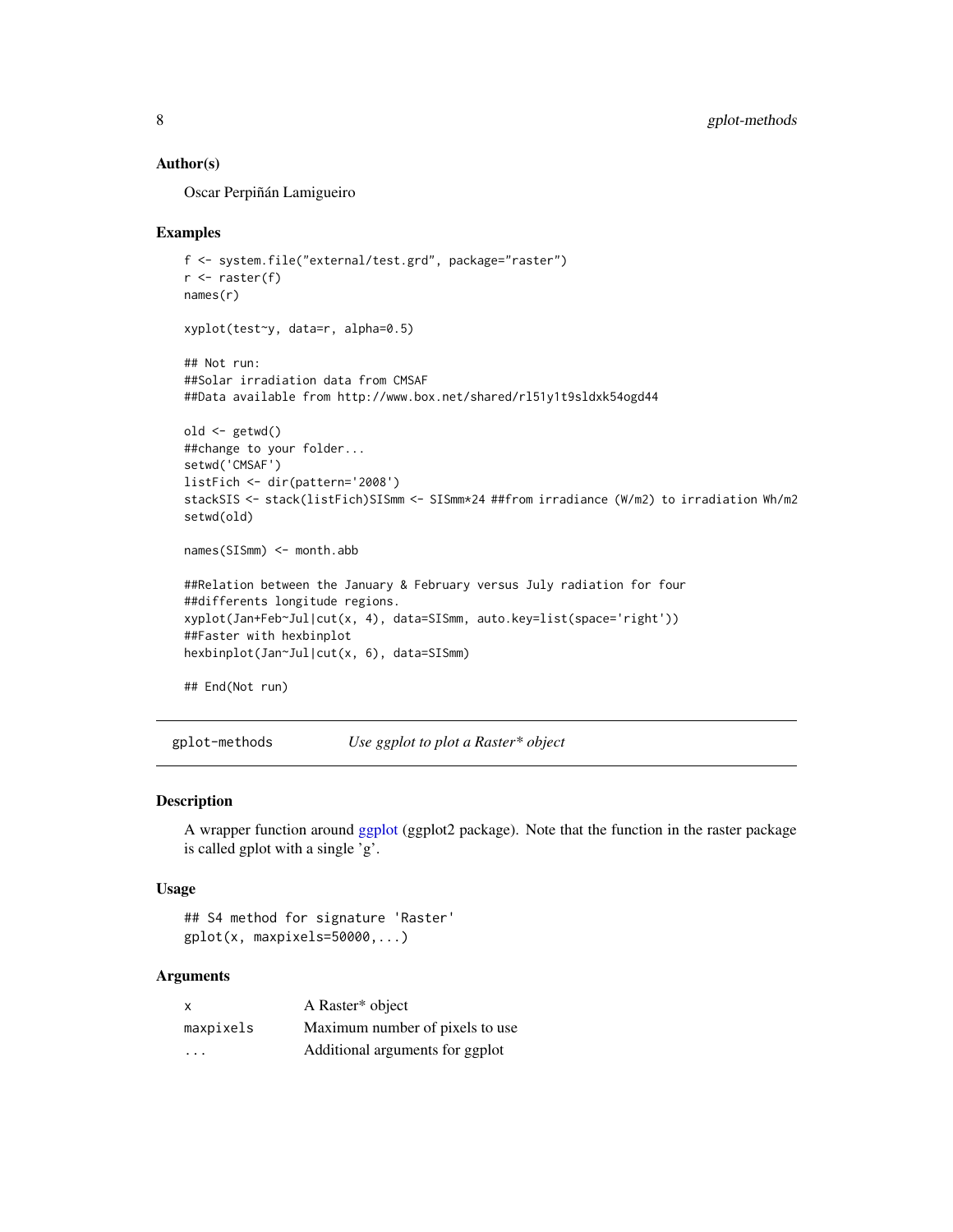#### <span id="page-8-0"></span>Author(s)

Robert J. Hijmans and Oscar Perpiñán; based on an example by Paul Hiemstra

#### See Also

[plot,](#page-0-0) [spplot](#page-0-0)

# Examples

```
## Not run:
r <- raster(system.file("external/test.grd", package="raster"))
s \leftarrow \text{stack}(r, r \star 2)names(s) <- c('meuse', 'meuse x 2')
library(ggplot2)
theme_set(theme_bw())
gplot(s) + geom\_tile(aes(fill = value)) +facet_wrap(~ variable) +
          scale_fill_gradient(low = 'white', high = 'blue') +
          coord_equal()
```
## End(Not run)

histogram-methods *Histogram of Raster objects.*

# <span id="page-8-1"></span>Description

Draw histograms (with lattice) of Raster objects.

#### Usage

```
## S4 method for signature 'RasterLayer,missing'
histogram(x, data=NULL, maxpixels = 1e+05, nint=100,
            xlab='', ylab='', main='', col='gray', ...)
## S4 method for signature 'RasterStackBrick,missing'
histogram(x, data=NULL, layers, FUN,
            maxpixels = 1e+05, nint=100,
            xlab='', ylab='', main='', col='gray',
            between=list(x=0.5, y=0.2),
            as.table=TRUE,
            scales=list(x=list(relation='free'),
              y=list(relation='free',
                draw=FALSE)),
            names.attr,
```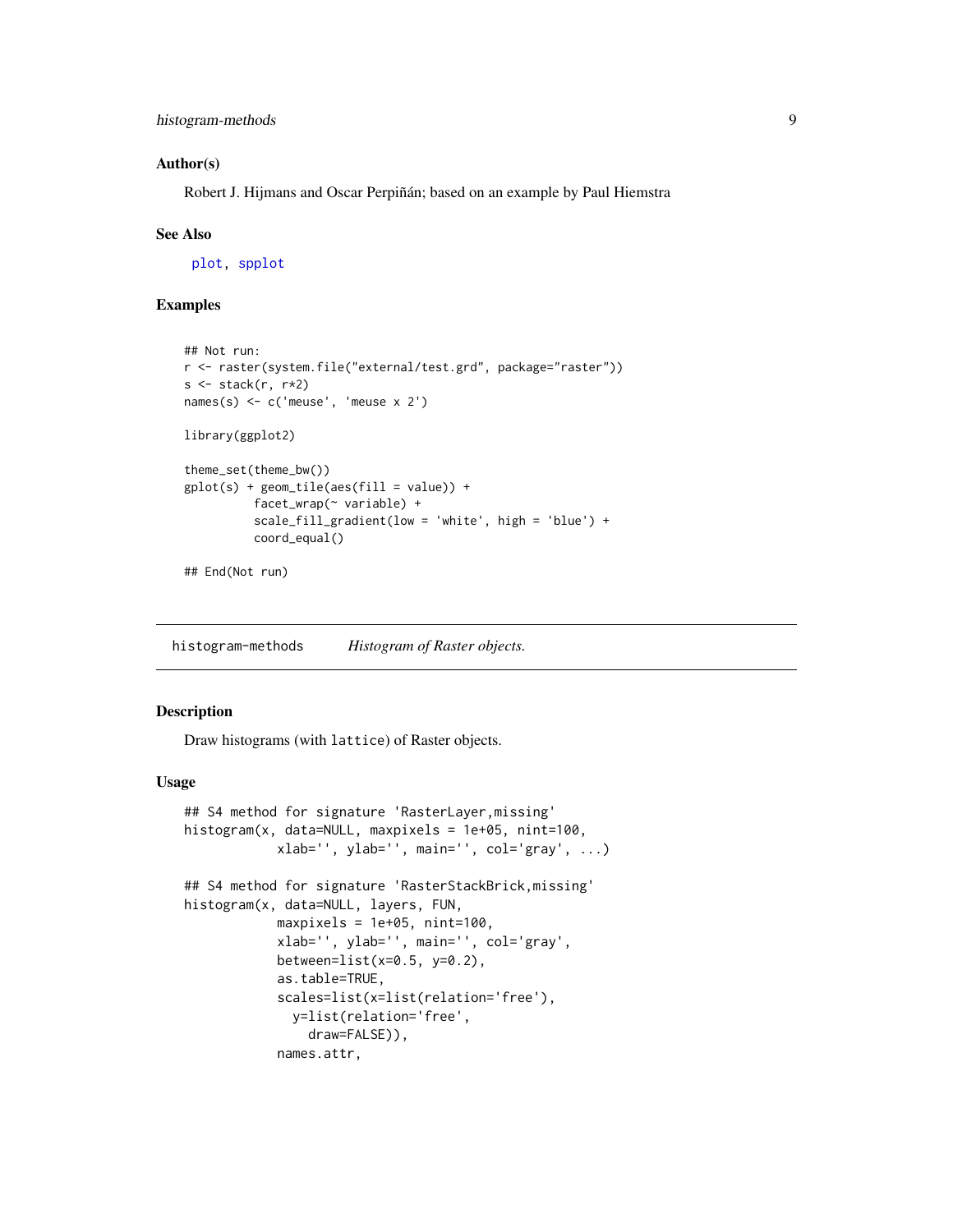```
par.settings=rasterTheme(),
            ...)
## S4 method for signature 'formula,Raster'
histogram(x, data, dirXY,
            maxpixels = 1e+05,
            strip=TRUE,
            par.settings=rasterTheme(),...)
```
# Arguments

| $\boldsymbol{\mathsf{x}}$ | A Raster* object or a formula.                                                                                                                                   |  |  |  |
|---------------------------|------------------------------------------------------------------------------------------------------------------------------------------------------------------|--|--|--|
| data                      | NULL or a Raster object.                                                                                                                                         |  |  |  |
| layers                    | A numeric or character which should indicate the layers to be displayed.                                                                                         |  |  |  |
| dirXY                     | A direction as a function of the coordinates (see xyLayer).                                                                                                      |  |  |  |
| <b>FUN</b>                | A function to applied to the z slot of a RasterStackBrick object. The result of<br>this function is used as the grouping variable of the plot.                   |  |  |  |
| nint                      | Number of breaks for the histogram. See the documentation of lattice::histogram<br>at lattice for details.                                                       |  |  |  |
| maxpixels                 | A numeric, for sampleRandom.                                                                                                                                     |  |  |  |
| xlab, ylab, main, col     |                                                                                                                                                                  |  |  |  |
|                           | Arguments for histogram.                                                                                                                                         |  |  |  |
| names.attr                | Character or expression, names to use in each panel. If missing its default value<br>is the result of names $(x)$ (after subsetting the layers to be displayed). |  |  |  |
|                           | between, as.table, scales, strip, par.settings<br>Graphical parameters of lattice. See lattice:: xyplot for details.                                             |  |  |  |
| $\cdots$                  | Additional arguments for lattice:: histogram                                                                                                                     |  |  |  |

# Note

If you need different breakpoints in each panel, set breaks explicitely with NULL, a numeric or a character (for example, 'Sturges'; see [hist](#page-0-0) for details)

# Author(s)

Oscar Perpiñán Lamigueiro

# See Also

[histogram](#page-8-1),[xscale.raster](#page-27-1), [yscale.raster](#page-27-1), [rasterTheme](#page-27-2)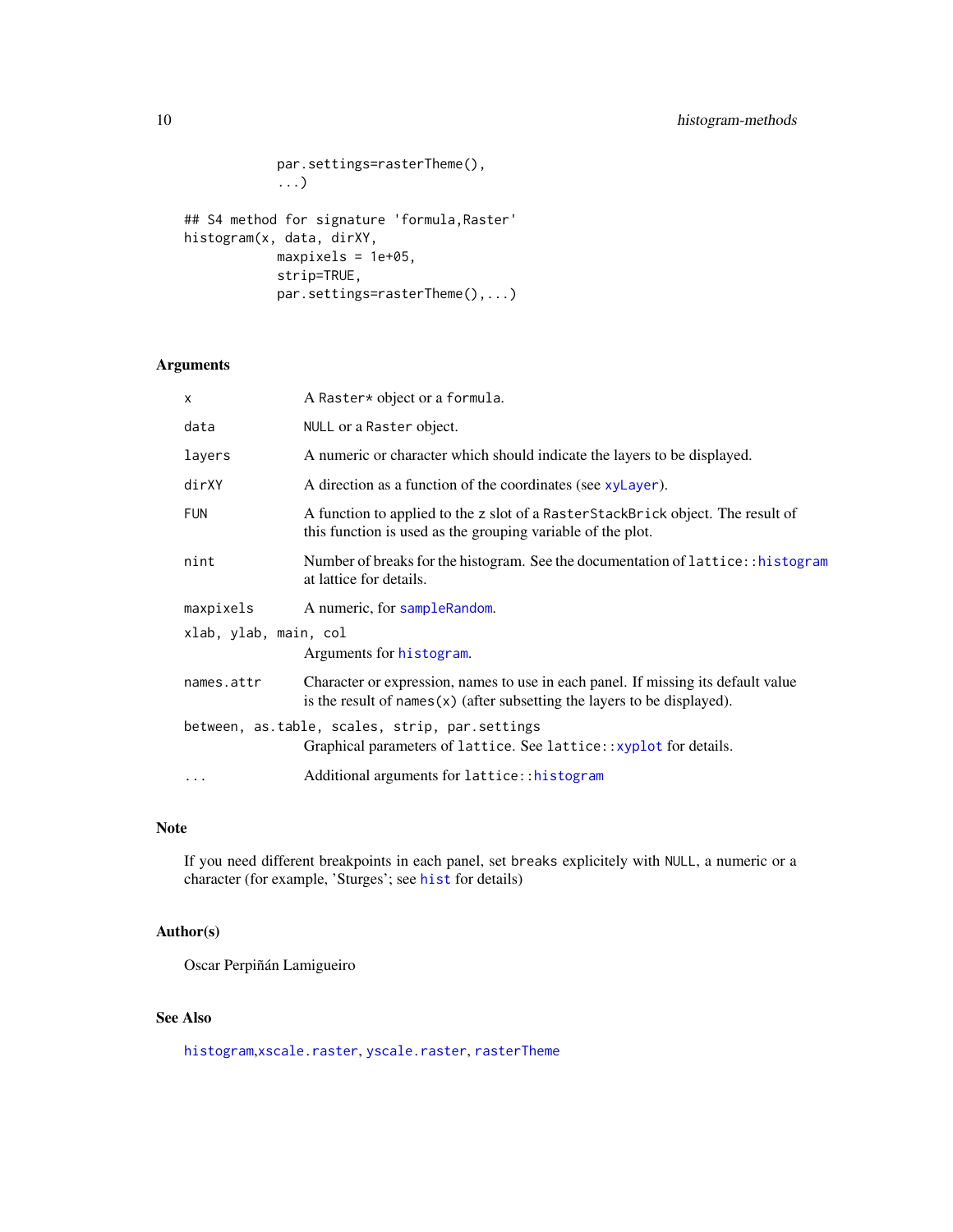# histogram-methods 11

#### Examples

```
f <- system.file("external/test.grd", package="raster")
r \leftarrow raster(f)
histogram(r)
s <- stack(r, r+500, r-500)
## Same breakpoints across panels
histogram(s)
## Each panel with different breakpoints
histogram(s, breaks=NULL)
histogram(s, breaks='Sturges')
histogram(s, breaks=30)
## Not run:
##Solar irradiation data from CMSAF http://dx.doi.org/10.5676/EUM_SAF_CM/RAD_MVIRI/V001
old <- setwd(tempdir())
download.file('https://raw.github.com/oscarperpinan/spacetime-vis/master/data/SISmm2008_CMSAF.zip',
   'SISmm2008_CMSAF.zip', method='wget')
unzip('SISmm2008_CMSAF.zip')
listFich <- dir(pattern='\.nc')
stackSIS <- stack(listFich)
stackSIS <- stackSIS*24 ##from irradiance (W/m2) to irradiation Wh/m2
idx <- seq(as.Date('2008-01-15'), as.Date('2008-12-15'), 'month')
SISmm <- setZ(stackSIS, idx)
names(SISmm) <- month.abb
histogram(SISmm)
histogram(SISmm, FUN=as.yearqtr)
## With the formula interface you can create histograms for a set of variables
histogram(~ Jan + Dec, data=SISmm)
## Or use the coordinates for generating zonal histograms.
## For example, five histograms for each latitude zone
histogram(~Jan|cut(y, 5), data=SISmm)
## More sophisticated bands can be defined using the dirXY argument
histogram(~Jan|cut(dirXY, 5), dirXY = x^2 + y^2, data=SISmm)
setwd(old)
## End(Not run)
## Not run:
##http://neo.sci.gsfc.nasa.gov/Search.html?group=64
pop <- raster('875430rgb-167772161.0.FLOAT.TIFF')
pop[pop==99999] <- NA
levelplot(pop, zscaleLog=10, par.settings=BTCTheme,
          panel=panel.levelplot.raster, interpolate=TRUE)
```
##http://neo.sci.gsfc.nasa.gov/Search.html?group=20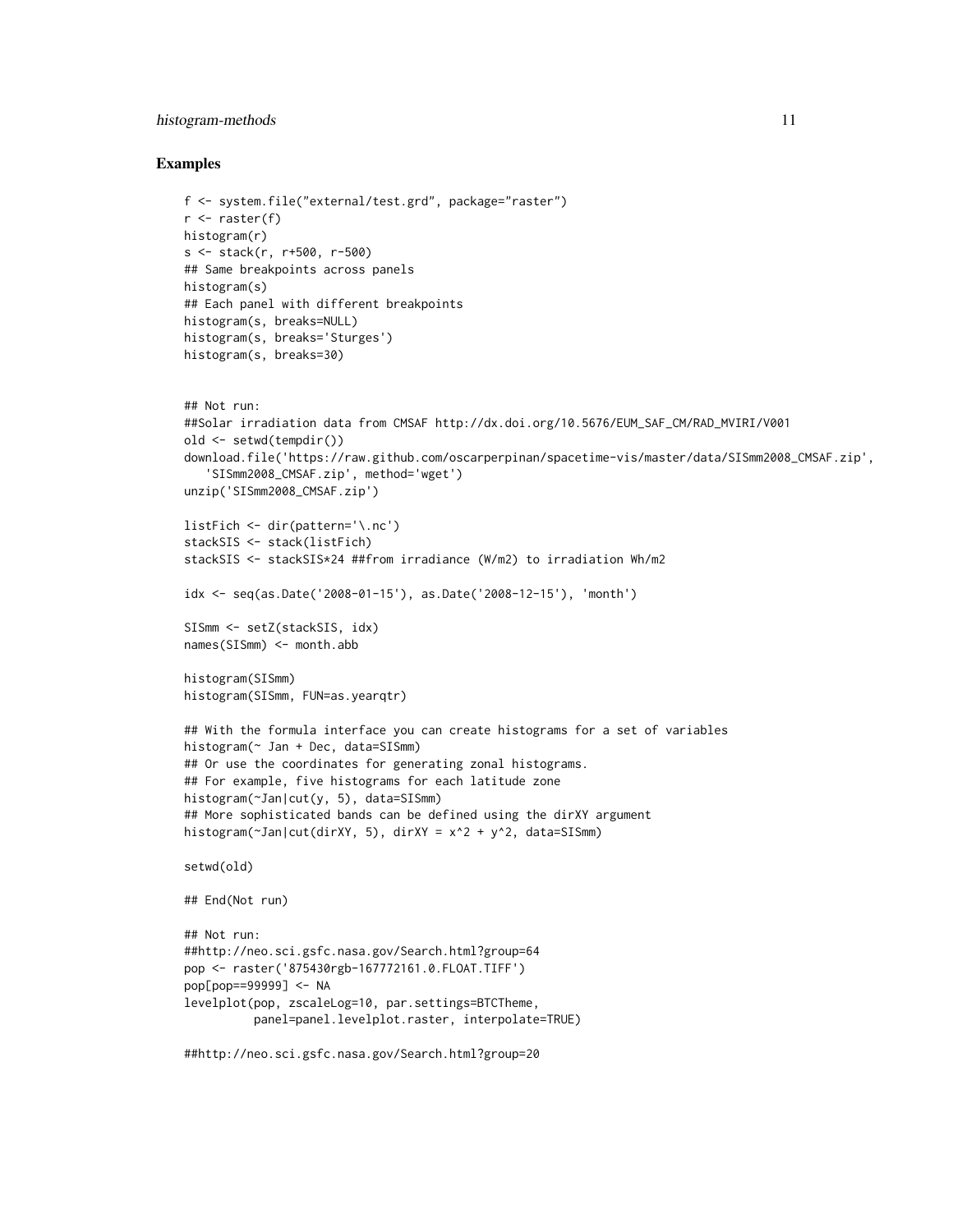```
landClass <- raster('241243rgb-167772161.0.TIFF')
landClass[landClass==254] <- NA
s <- stack(pop, landClass)
names(s) <- c('pop', 'landClass')
histogram(~asinh(pop)|landClass, data=s,
            scales=list(relation='free'),
            strip=strip.custom(strip.levels=TRUE))
## End(Not run)
```
horizonplot-methods *Horizon plots of Raster objects.*

# <span id="page-11-1"></span>Description

This method draws horizon graphs for each zone as calculated with zonal from the directions defined by xyLayer

# Usage

```
## S4 method for signature 'RasterStackBrick,missing'
horizonplot(x, data = NULL,
   dirXY = y, stat = 'mean', digits = 0,
   origin = mean,
   xlab = 'Time', ylab = 'direction',
    colorkey = TRUE, colorkey.digits = 1,
    scales=list(y = list(relation = "same")),
    ...)
```

| X          | A RasterStackBrick object.                                                                                                                                                                                                                                                                                                    |
|------------|-------------------------------------------------------------------------------------------------------------------------------------------------------------------------------------------------------------------------------------------------------------------------------------------------------------------------------|
| data       | Not used.                                                                                                                                                                                                                                                                                                                     |
| dirXY      | A direction as a function of the coordinates (see xyLayer).                                                                                                                                                                                                                                                                   |
| stat       | a function to be applied to summarize the values by zone. See zonal for details.                                                                                                                                                                                                                                              |
| digits     | An integer, number of digits for zonal.                                                                                                                                                                                                                                                                                       |
| origin     | From the lattice Extra help page: "the baseline y value for the first (positive)<br>segment (i.e. the value at which red changes to blue)." It can be: a number, used<br>acrros all panels, or a function (or a character defining a function), evaluated<br>with the values in each panel. The default is the mean function. |
| xlab, ylab | Labels of the axis.                                                                                                                                                                                                                                                                                                           |

<span id="page-11-0"></span>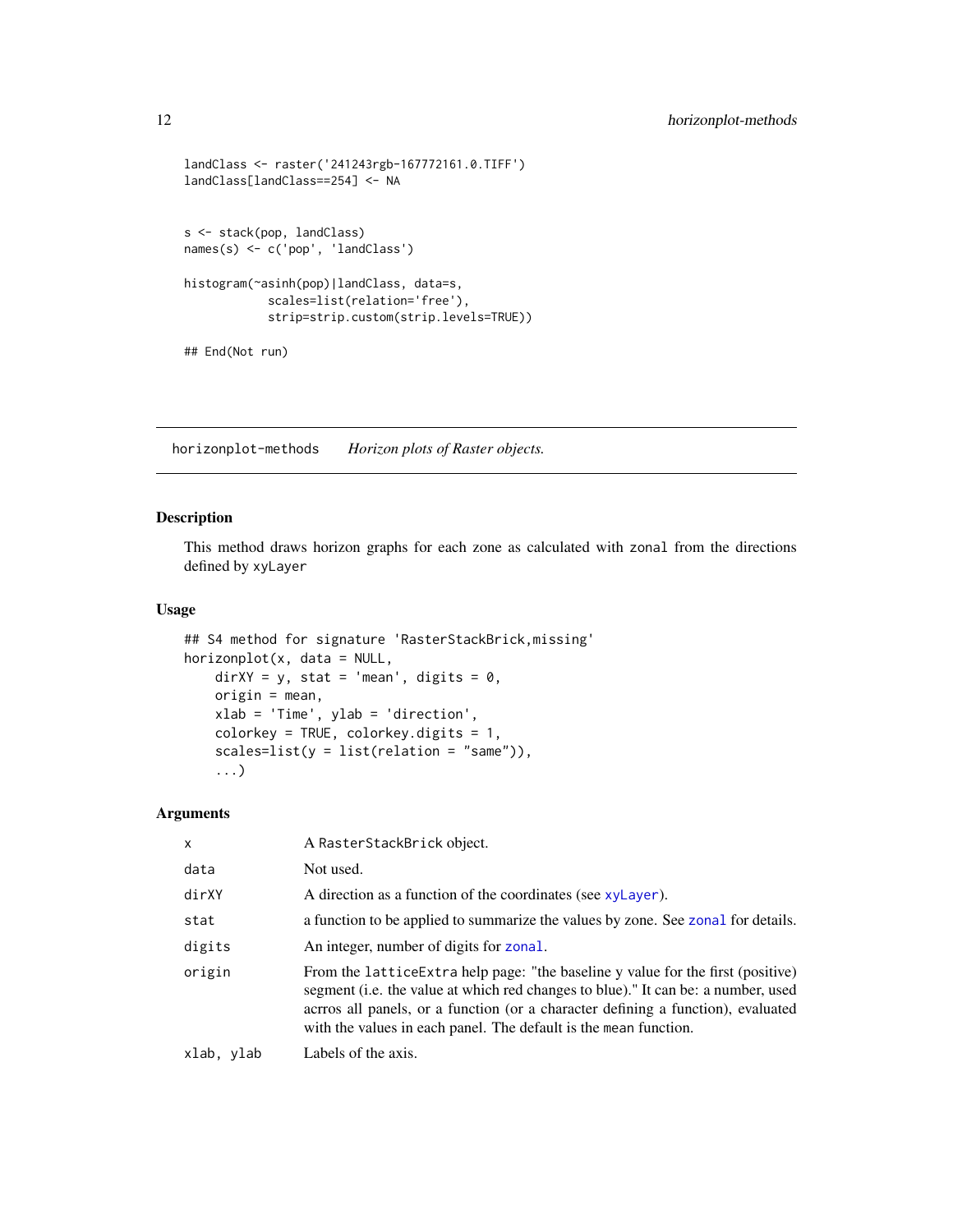<span id="page-12-0"></span>colorkey If colorkey = TRUE a suitable color scale bar is constructed using the values of origin and horizonscale (see below). For additional information see [levelplot](#page-18-1).

colorkey.digits

Digits for rounding values in colorkey labels

- scales From the lattice::xyplot help page: "A list determining how the x- and yaxes (tick marks and labels) are drawn. The list contains parameters in name=value form, and may also contain two other lists called x and y of the same form. Components of x and y affect the respective axes only, while those in scales affect both. When parameters are specified in both lists, the values in x or y are used." In horizonplot the most interesting component is relation, a character string that determines how axis limits are calculated for each panel. Possible values are "same" (default), "free" and "sliced". "For 'relation="same"', the same limits, usually large enough to encompass all the data, are used for all the panels. For 'relation="free"', limits for each panel is determined by just the points in that panel. Behavior for 'relation="sliced"' is similar, except that the length (max - min) of the scales are constrained to remain the same across panels." ... Additional arguments for the horizonplot function. horizonscale is the most
	- interesting, being (from the latticeExtra help page) "the scale of each color segment. There are 3 positive segments and 3 negative segments. If this is a given as a number then all panels will have comparable distances, though not necessarily the same actual values (similar in concept to 'scales\$relation = "sliced"')". On the other hand, col.regions is used to choose the color scale.

#### Details

(Extracted from the reference): "The horizon graph allows to examine how a large number of items changed through time, to spot extraordinary behaviors and predominant patterns, view each of the items independently from the others when they wish, make comparisons between the items, and view changes that occurred with enough precision to determine if further examination is required."

# References

[http://www.perceptualedge.com/articles/visual\\_business\\_intelligence/time\\_on\\_the\\_](http://www.perceptualedge.com/articles/visual_business_intelligence/time_on_the_horizon.pdf) [horizon.pdf](http://www.perceptualedge.com/articles/visual_business_intelligence/time_on_the_horizon.pdf)

#### See Also

[horizonplot](#page-11-1), [xyplot](#page-36-1), [levelplot](#page-18-1).

```
## Not run:
library(zoo)
```

```
url <- "ftp://ftp.wiley.com/public/sci_tech_med/spatio_temporal_data/"
sst.dat = read.table(paste(url, "SST011970_032003.dat", sep=''), header = FALSE)
sst.ll = read.table(paste(url, "SSTlonlat.dat", sep=''), header = FALSE)
```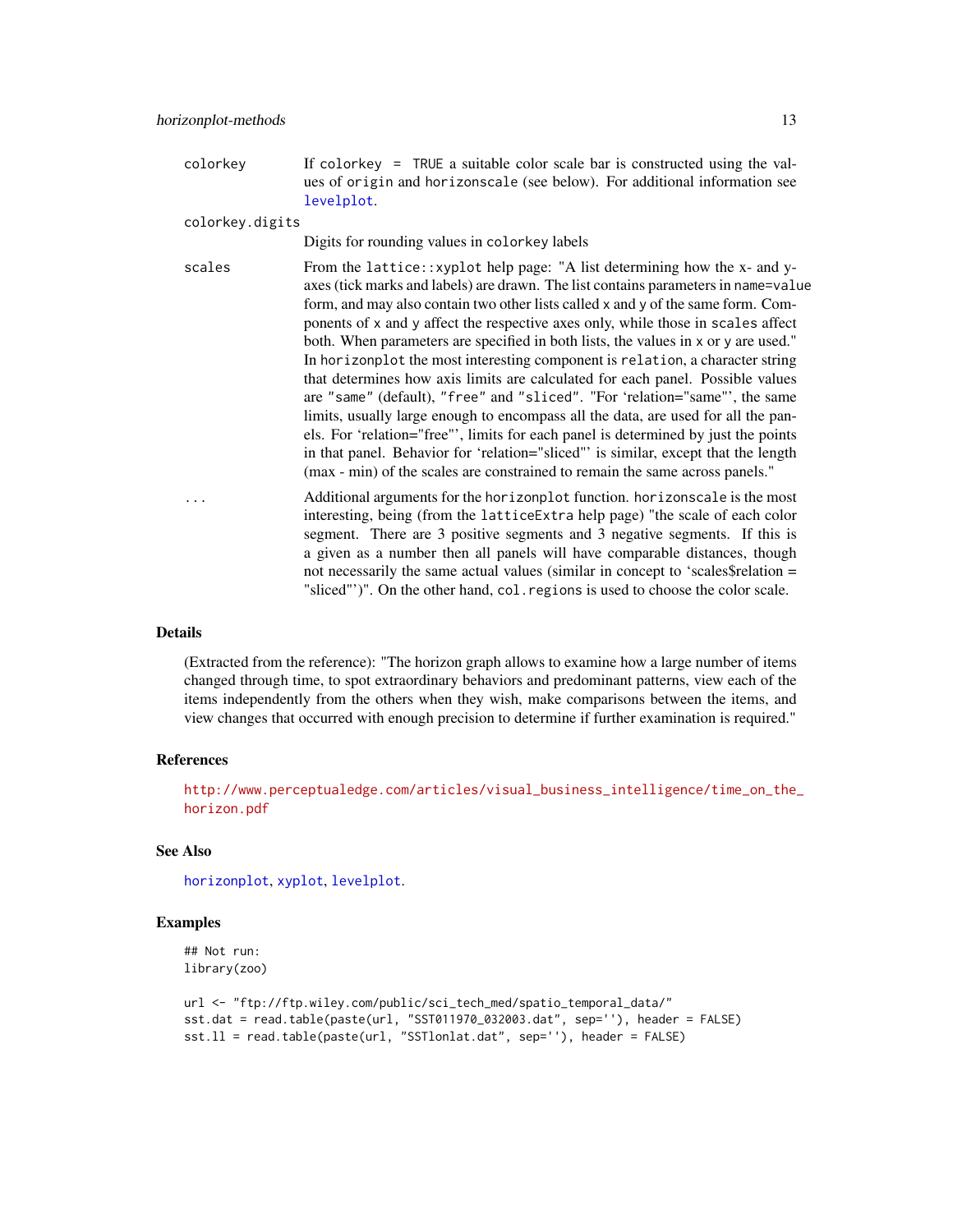```
spSST <- SpatialPointsDataFrame(sst.ll, sst.dat)
gridded(spSST) <- TRUE
proj4string(spSST) = "+proj=longlat +datum=WGS84"
SST <- brick(spSST)
idx <- seq(as.Date('1970-01-01'), as.Date('2003-03-01'), by='month')
idx <- as.yearmon(idx)
SST <- setZ(SST, idx)
names(SST) <- as.character(idx)
horizonplot(SST)
horizonplot(SST, stat='sd')
## Different scales for each panel, with colors representing deviations
## from the origin in *that* panel
horizonplot(SST, scales=list('free'))
## origin may be a function...
horizonplot(SST, origin=mean)
## ...or a number
horizonplot(SST, origin=0)
## A different color palette
horizonplot(SST, origin=0, col.regions=brewer.pal(n=6, 'PuOr'))
## The width of each color segment can be defined with horizonscale
horizonplot(SST, horizonscale=1, origin=0)
## End(Not run)
## Not run:
old <- getwd()
##change to your folder...
setwd('CMSAF')
listFich <- dir(pattern='2008')
stackSIS <- stack(listFich)
stackSIS <- stackSIS*24 ##from irradiance (W/m2) to irradiation Wh/m2
setwd(old)
idx <- seq(as.Date('2008-01-15'), as.Date('2008-12-15'), 'month')
SISmm <- setZ(stackSIS, idx)
names(SISmm) <- month.abb
horizonplot(SISmm)
## End(Not run)
```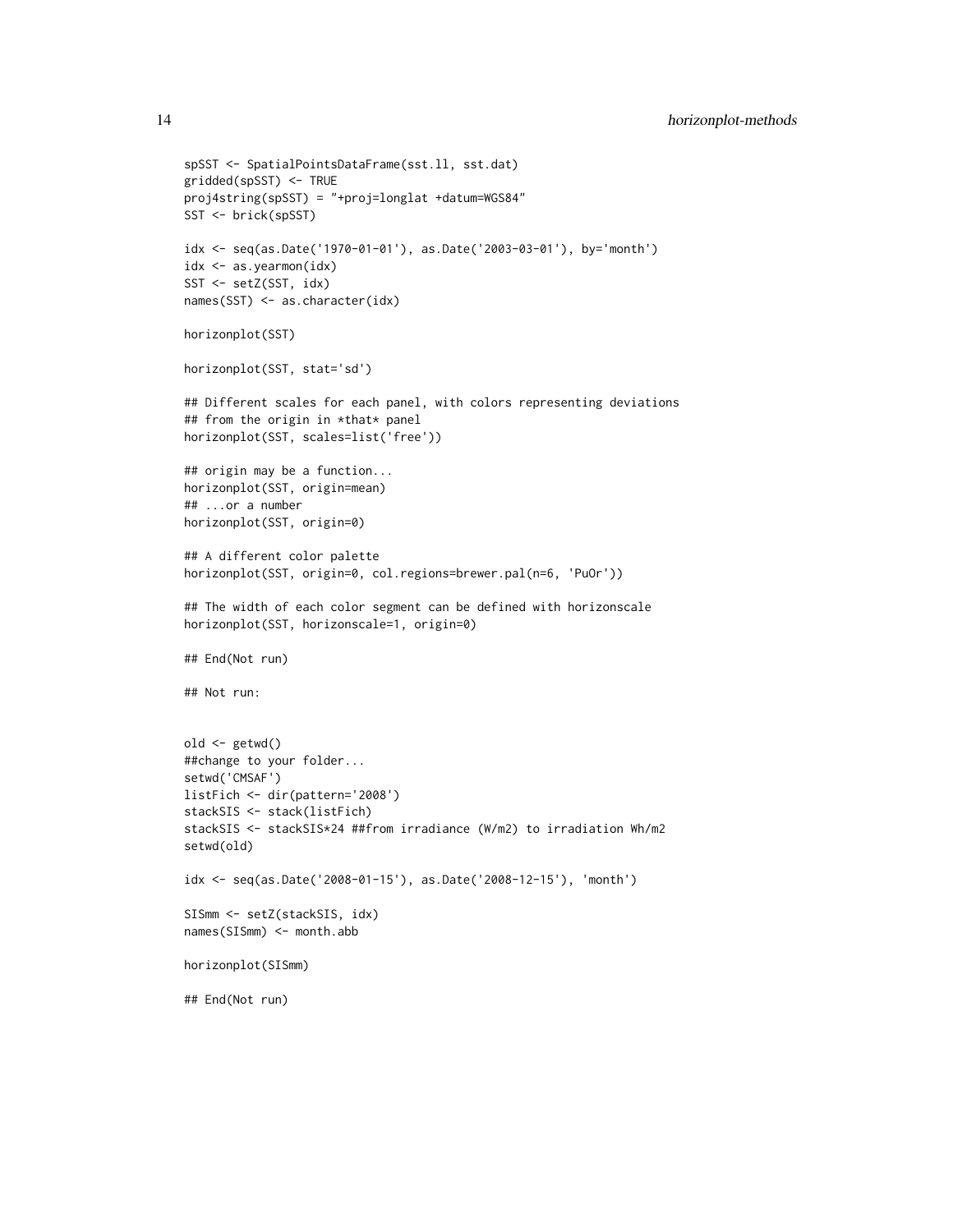<span id="page-14-0"></span>hovmoller-methods *Hovmoller plots*

#### Description

Hovmoller plots of Raster objects.

### Usage

```
## S4 method for signature 'RasterStackBrick'
hovmoller(object, dirXY=y, FUN=mean,
digits=2, xlab='Direction', ylab='Time',
par.settings=rasterTheme(), xscale.components=xscale.raster,
add.contour=FALSE, labels=FALSE, region=TRUE, ...)
```
#### Arguments

| object            | A RasterStackBrick with a non-empty z slot.                            |
|-------------------|------------------------------------------------------------------------|
| dirXY             | A direction as a function of the coordinates (see xyLayer).            |
| <b>FUN</b>        | A function to be applied to the zones calculated with dirXY and zonal. |
| digits            | An integer, number of digits for zonal.                                |
| xlab, ylab        | Labels of the axis.                                                    |
| par.settings      | Customization of lattice. See levelplot and rasterTheme for details.   |
| xscale.components |                                                                        |
|                   | See xscale.raster.                                                     |
|                   | labels, region Customization of contourplot when add. contour is TRUE. |
| add.contour       | Logical, if TRUE a contourplot with filled regions is drawn.           |
| $\ddots$          | Additional arguments for the contourplot and levelplot functions.      |

# Details

Extracted from wikipedia: "A Hovmöller diagram is a commonly used way of plotting meteorological data to highlight the role of waves. The axes of a Hovmöller diagram are typically longitude or latitude (abscissa or x-axis) and time (ordinate or y-axis) with the value of some field represented through color or shading." The direction defined by dirXY and the function FUN allows for a variety of diagrams with this method.

# Author(s)

Oscar Perpiñán Lamigueiro

#### References

- Hovmoller, E. 1949. The trough and ridge diagram. Tellus 1, 62–66.
- <http://www2.mmm.ucar.edu/episodes/Hovmoller/noJS/hovm200707.htm>
- <http://www.esrl.noaa.gov/psd/map/clim/sst.shtml>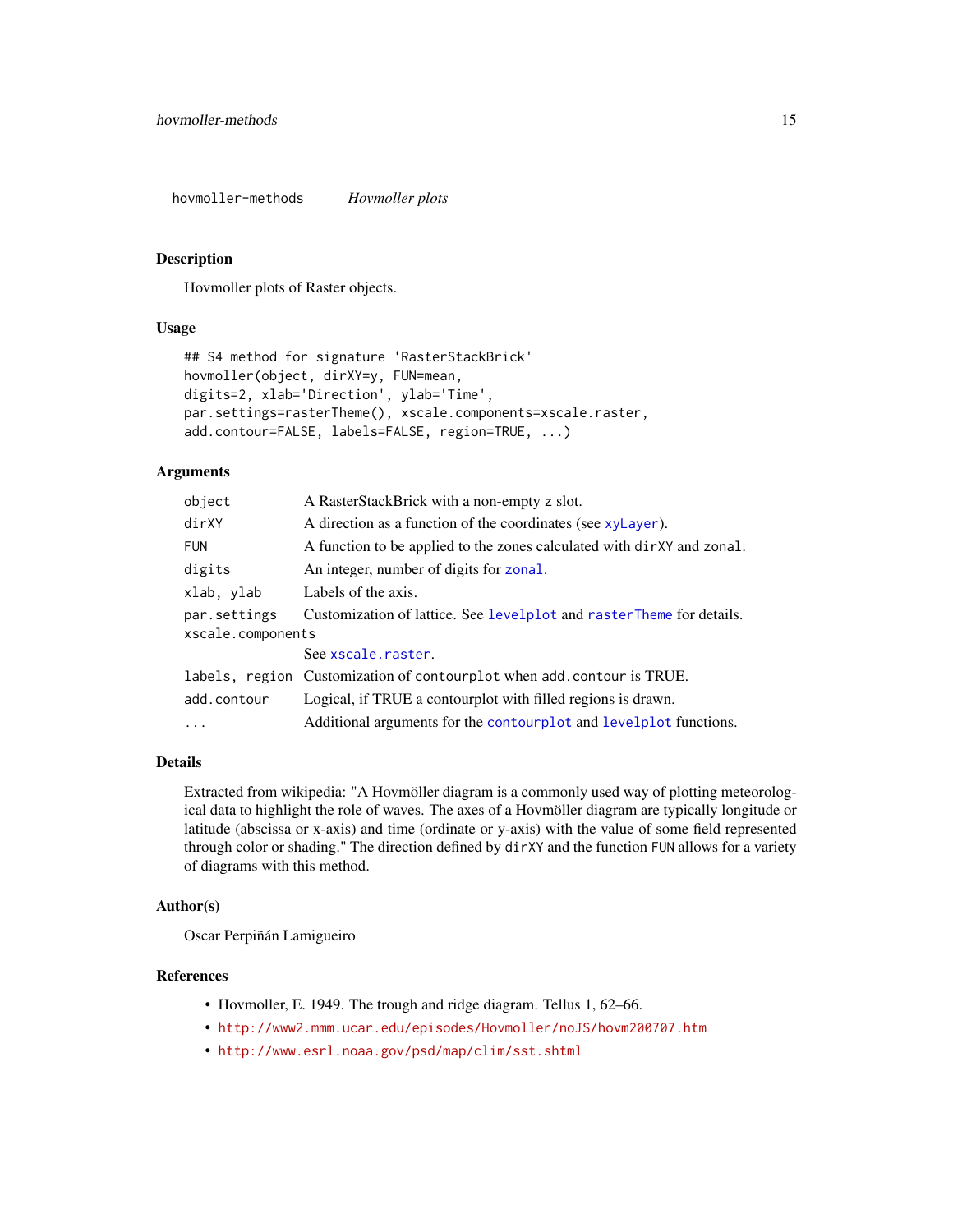# <span id="page-15-0"></span>See Also

[levelplot](#page-18-1), [zonal](#page-0-0), [panel.2dsmoother](#page-0-0)

# Examples

```
## Not run:
##Solar irradiation data from CMSAF http://dx.doi.org/10.5676/EUM_SAF_CM/RAD_MVIRI/V001
old <- setwd(tempdir())
download.file('https://raw.github.com/oscarperpinan/spacetime-vis/master/data/SISmm2008_CMSAF.zip',
   'SISmm2008_CMSAF.zip', method='wget')
unzip('SISmm2008_CMSAF.zip')
listFich <- dir(pattern='\\.nc')
stackSIS <- stack(listFich)
stackSIS <- stackSIS*24 ##from irradiance (W/m2) to irradiation Wh/m2
idx <- seq(as.Date('2008-01-15'), as.Date('2008-12-15'), 'month')
SISmm <- setZ(stackSIS, idx)
names(SISmm) <- month.abb
## Latitude as default
hovmoller(SISmm, xlab='Latitude')
## With contour lines and labels
hovmoller(SISmm, labels=TRUE, add.contour=TRUE,
          xlab='Latitude')
## Smooth color regions with latticeExtra::panel.2dsmoother
hovmoller(SISmm, panel=panel.2dsmoother, n=1000,
          labels=FALSE, add.contour=TRUE,
          xlab='Latitude')
## Using a function of coordinates
hovmoller(SISmm, dirXY=sqrt(x^2+y^2))
## End(Not run)
## Not run:
library(zoo)
library(rasterVis)
## DESCRIPTION: http://iridl.ldeo.columbia.edu/SOURCES/.CAC/.sst/
setwd(tempdir())
download.file('http://iridl.ldeo.columbia.edu/SOURCES/.CAC/.sst/data.nc', destfile = 'SST.nc')
SST <- stack('SST.nc')
idx <- seq(as.Date('1970-01-01'), as.Date('2003-03-01'), by='month')
tt <- as.yearmon(idx)
SST <- setZ(SST, tt)
names(SST) <- as.character(tt)
```
## Extract month value from a Date or yearmon object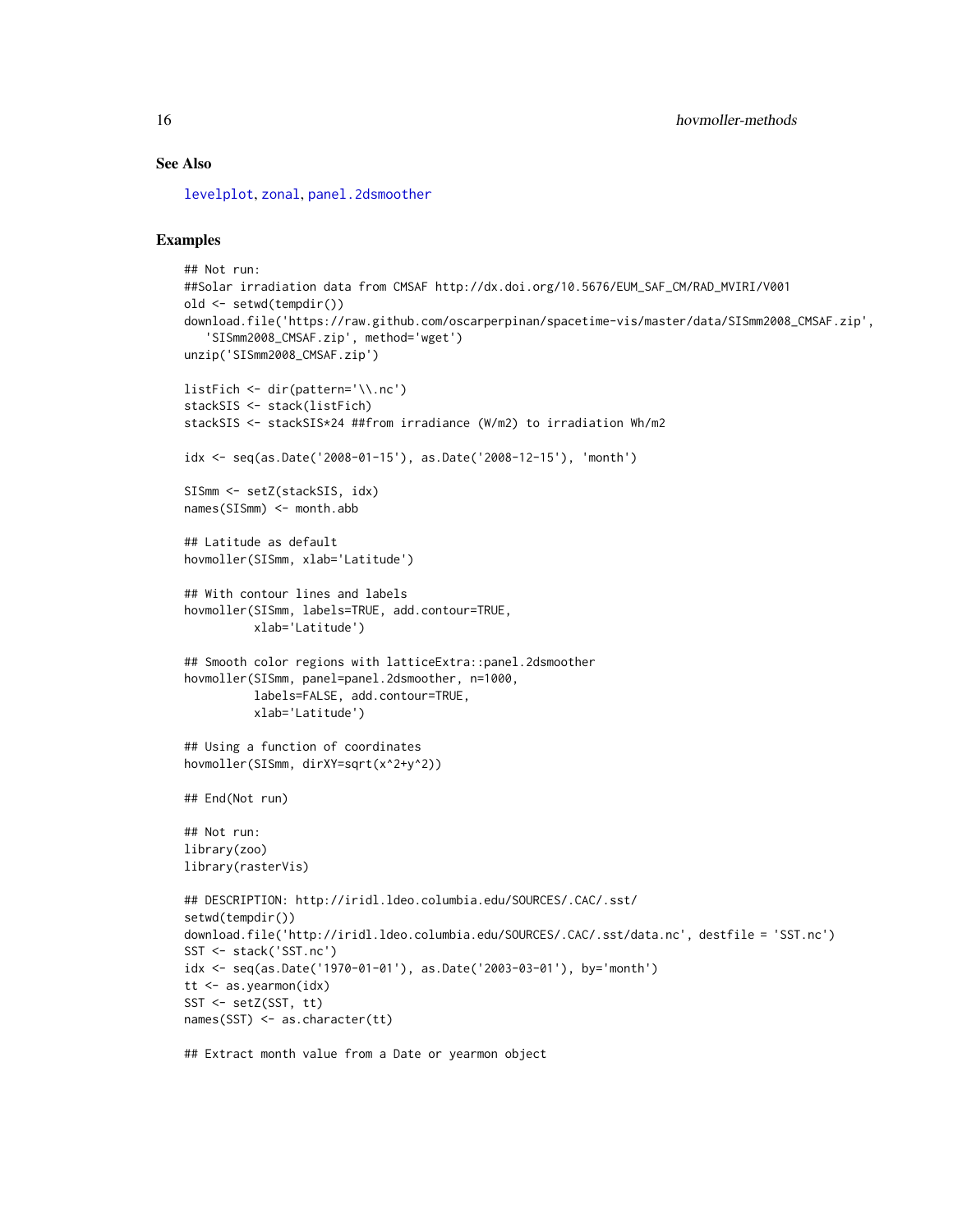#### <span id="page-16-0"></span>Interaction 17

```
month <- function(x)format(x, '%m')
## Compute anomaly using monthly grouping with ave
anomaly <- function(x){
   ## Monthly means
   mm < -</math> ave(x, month(tt), FUN = mean)## Monthly standard deviation
   msd \leq -ave(x, month(tt), FUN = sd)## anomaly
    (x - mm)/msd}
## Use anomaly with calc
SSTanom <- calc(SST, anomaly)
SSTanom <- setZ(SSTanom, tt)
## Ok, let's see the result
hovmoller(SSTanom,
         at = seq(-3, 3, .25),
         panel = panel.levelplot.raster,
         interpolate = TRUE,
         yscale.components = yscale.raster.subticks,
          par.settings = BuRdTheme)
```
## End(Not run)

Interaction *Interaction with trellis objects.*

#### Description

chooseRegion provides a set of points (in the form of a SpatialPoints) inside a region defined by several mouse clicks. identifyRaster labels and returns points of a trellis graphic according to mouse clicks.

#### Usage

```
chooseRegion(sp = TRUE, proj = as.character(NA))
## S4 method for signature 'Raster'
identifyRaster(object, layer=1, values=FALSE, pch=13, cex=0.6, col='black',...)
```

| sp     | logical, if TRUE the result is a SpatialPoints object, otherwise it is a logical<br>vector as returned by in.out |
|--------|------------------------------------------------------------------------------------------------------------------|
| proj   | A character string for the projastring of SpatialPoints.                                                         |
| object | A Raster object.                                                                                                 |
| laver  | A numeric or character which should indicate the layer to be chosen.                                             |
| values | logical, if TRUE the values are returned.                                                                        |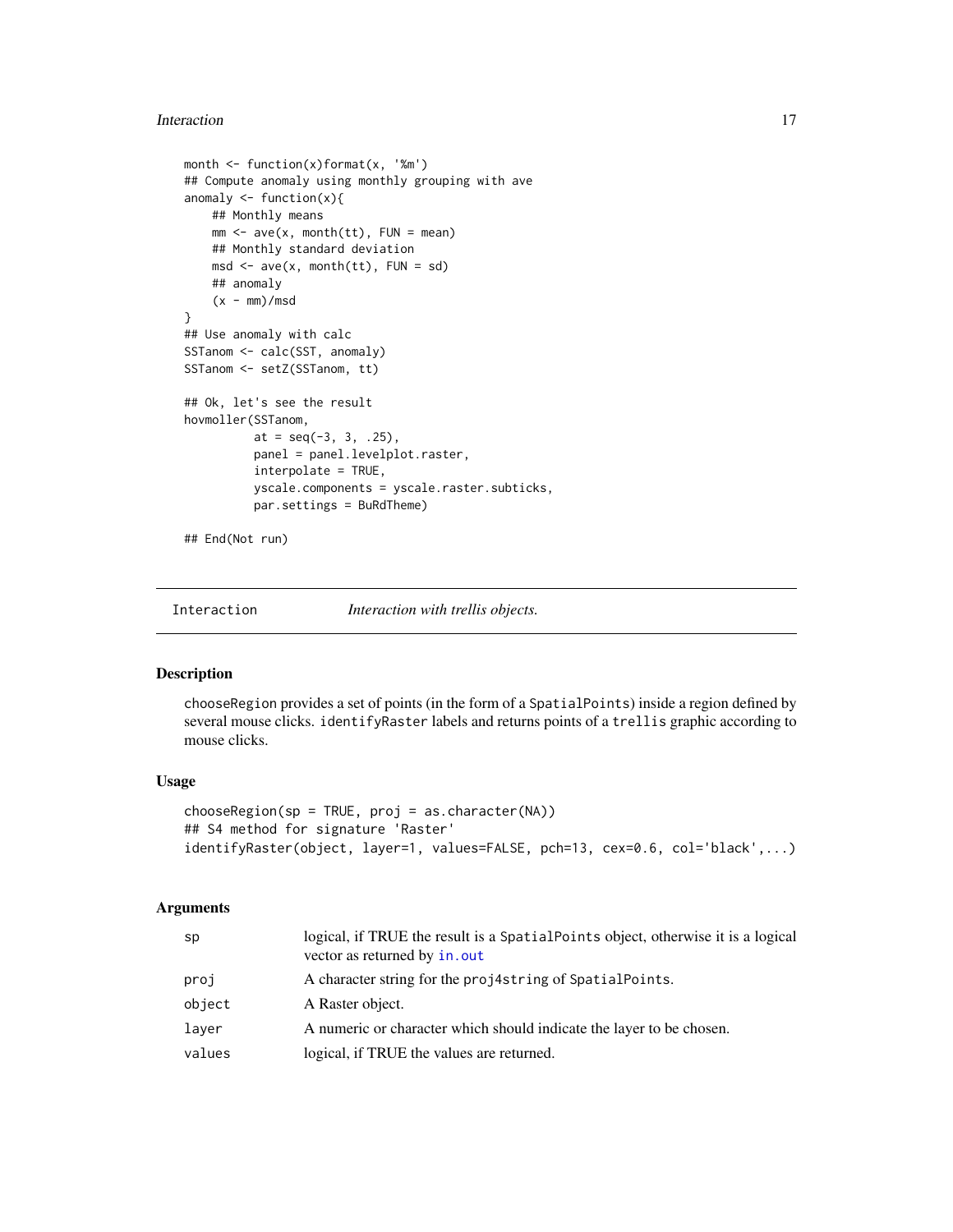18 Interaction and the set of the set of the set of the set of the set of the set of the set of the set of the set of the set of the set of the set of the set of the set of the set of the set of the set of the set of the s

|                         |  | pch, cex, col Graphical parameters for panel.identify and panel.link.splom.      |
|-------------------------|--|----------------------------------------------------------------------------------|
| $\cdot$ $\cdot$ $\cdot$ |  | Additional arguments for trellis. focus, panel. link. splom and panel. identify. |

# Details

When called, these functions wait for the user to identify points (in the panel being drawn) via mouse clicks. Clicks other than left-clicks close the region (for chooseRegion) and the procedure (for identifyRaster).

#### **Note**

chooseRegion needs the package mgcv to be installed.

# Author(s)

Oscar Perpiñán Lamigueiro

# See Also

panel.identify,panel.link.splom, trellis.focus, grid.locator

```
f <- system.file("external/test.grd", package="raster")
r \leftarrow raster(f)
levelplot(r)
##Do not close the last graphical window
##Use the left button of the mouse to identify points and the right button to finish
chosen_r <- identifyRaster(r, values=TRUE)
chosen_r
s <- stack(r, r-500, r+500)
levelplot(s)
chosen_s <- identifyRaster(s, values=TRUE)
chosen_s
## Not run:
##The package mgcv is needed for the next example
##Use the left button of the mouse to build a border with points, and the right button to finish.
##The points enclosed by the border will be highlighted and returned as a SpatialPoints object.
levelplot(s)
reg <- chooseRegion()
summary(reg)
## End(Not run)
## Not run:
##Solar irradiation data from CMSAF
##Data available from http://www.box.net/shared/rl51y1t9sldxk54ogd44
old <- getwd()
##change to your folder...
setwd('CMSAF')
```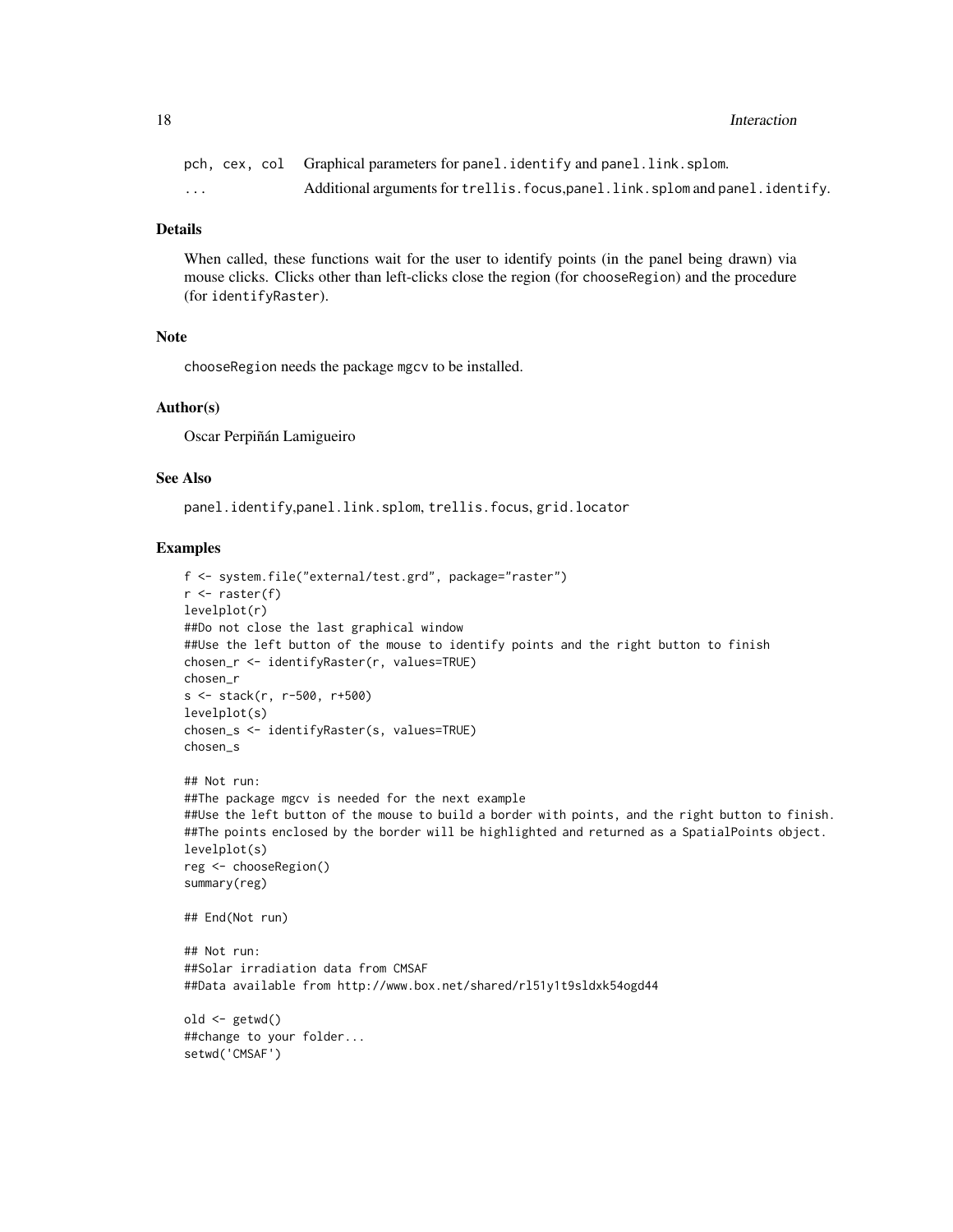# <span id="page-18-0"></span>levelplot-methods 19

```
listFich <- dir(pattern='2008')
stackSIS <- stack(listFich)
stackSIS <- stackSIS*24 ##from irradiance (W/m2) to irradiation Wh/m2
setwd(old)
idx <- seq(as.Date('2008-01-15'), as.Date('2008-12-15'), 'month')
SISmm <- setZ(stackSIS, idx)
names(SISmm) <- month.abb
levelplot(SISmm)
##Do not close the last graphical window
##Interaction
##Use the left button of the mouse to identify points and the right button to finish
chosen <- identifyRaster(SISmm, layer=3, values=TRUE)
chosen
##Use the left button of the mouse to build a border with points, and the right button to finish.
##The points enclosed by the border will be highlighted and returned as a SpatialPoints object.
reg <- chooseRegion()
summary(reg)
## End(Not run)
```
levelplot-methods *Level and contour plots of Raster objects.*

# <span id="page-18-1"></span>Description

Level and contour plots of Raster objects with lattice methods and marginal plots with grid objects.

#### Usage

```
## S4 method for signature 'Raster,missing'
levelplot(x, data = NULL, layers,margin = list(),maxpixels = 1e5,
            par.settings = rasterTheme(),
            between = list(x=0.5, y=0.2),
            as.table = TRUE,xlab=if(isLonLat(x)) 'Longitude' else NULL,
            ylab=if(isLonLat(x)) 'Latitude' else NULL,
            main=NULL,
            names.attr,
            scales =list(),
            xscale.components = xscale.raster,
            yscale.components = yscale.raster,
            zscaleLog = NULL,
```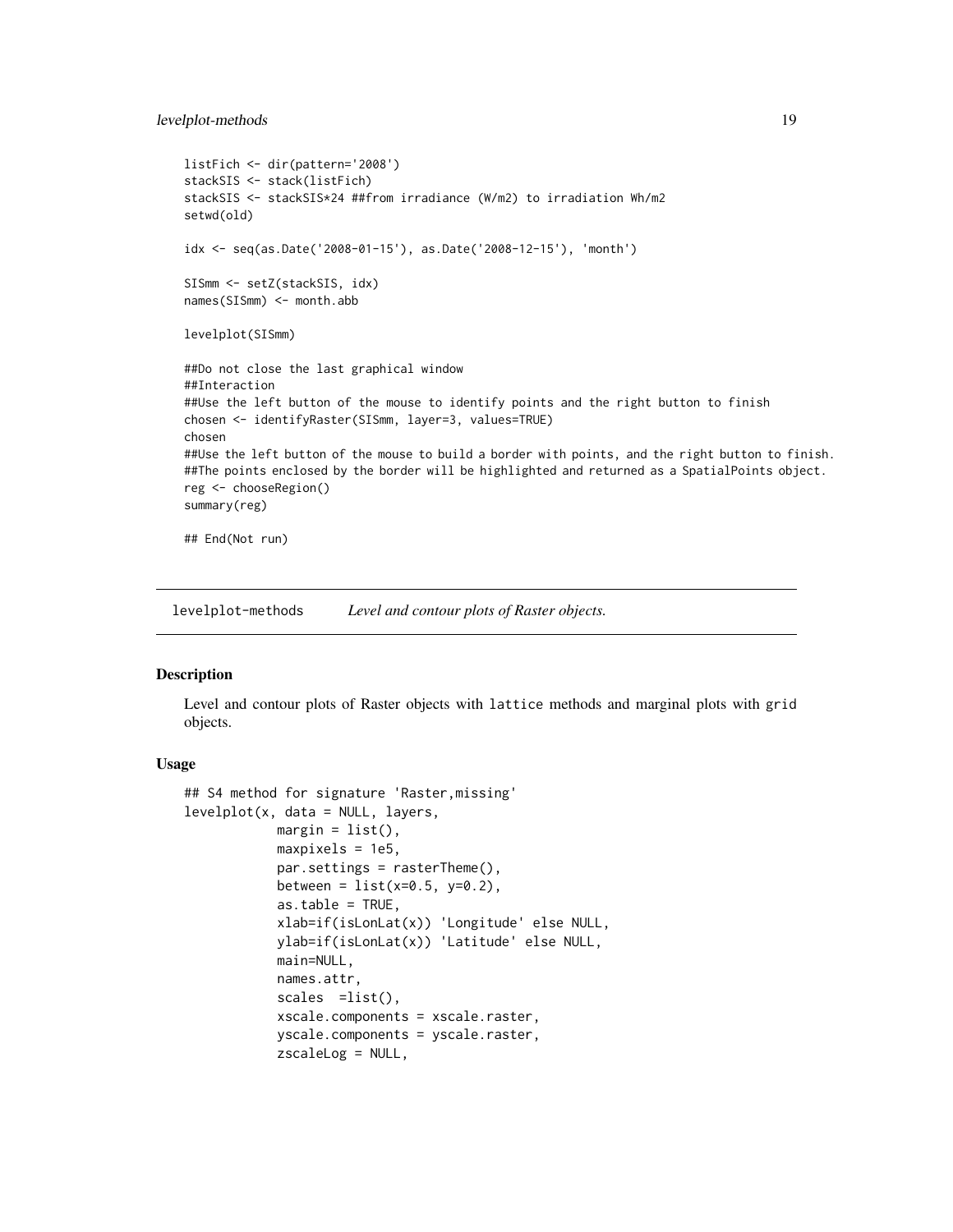```
colorkey = list(space='right'),
panel = panel.levelplot,
pretty = FALSE,
contour = FALSE, region = TRUE, labels = FALSE,
FUN.margin = NULL,
scales.margin = NULL, axis.margin = NULL,
..., att=1L)
```

```
## S4 method for signature 'Raster,missing'
contourplot(x, data=NULL, layers, ...)
```

| x                | A Raster object.                                                                                                                                                                                                                                                                                                                                                                                                                                                                                                    |
|------------------|---------------------------------------------------------------------------------------------------------------------------------------------------------------------------------------------------------------------------------------------------------------------------------------------------------------------------------------------------------------------------------------------------------------------------------------------------------------------------------------------------------------------|
| data             | Not used.                                                                                                                                                                                                                                                                                                                                                                                                                                                                                                           |
| layers           | A numeric or character which should indicate the layers to be displayed.                                                                                                                                                                                                                                                                                                                                                                                                                                            |
| maxpixels        | A positive integer giving the number of cells to display, for sampleRegular.                                                                                                                                                                                                                                                                                                                                                                                                                                        |
| margin           | A list or a logical. If it is TRUE, two marginal graphics show the column $(x)$<br>and row (y) summaries of the Raster $*$ object. The summary is computed with<br>the function mean. If it is a list, it contains parameters in 'name=value' form that<br>define both margins, and may contain two other lists called 'x' and 'y' whose<br>components affect the respective margins only:                                                                                                                          |
|                  | • draw: A logical. If TRUE (default) the marginal graphics are drawn.<br>• FUN: A function to summarise the Raster* by rows and columns (default:<br>mean).                                                                                                                                                                                                                                                                                                                                                         |
|                  | • scales: A list with components x (columns) and y (rows). Each of these<br>components must be a numeric vector of length 2 defining the range for<br>each marginal plot. If scales = NULL (default) the range is internally<br>computed. If any of the elements of the vectors is NA, the corresponding<br>limit of the range will be calculated internally. If any of the vectors is of<br>length 1, it is assumed that it defines the lower limit of the range, and the<br>upper limit is calculated internally. |
|                  | • axis: Logical or a list. Its default value is FALSE. If it is TRUE or a list, a<br>simple axis is drawn with the marginal graphic. If it is a list, its components<br>define the graphical parameters of the axis using grid: : gpar. The default<br>value is $gpar(col = 'darkgrey', fontsize = 7)$                                                                                                                                                                                                              |
|                  | FUN.margin, scales.margin, axis.margin                                                                                                                                                                                                                                                                                                                                                                                                                                                                              |
|                  | Deprecated arguments. Use margin as a list instead                                                                                                                                                                                                                                                                                                                                                                                                                                                                  |
| att              | Integer or character to choose which variable (column) in the RAT table should<br>be used.                                                                                                                                                                                                                                                                                                                                                                                                                          |
| xlab, ylab, main |                                                                                                                                                                                                                                                                                                                                                                                                                                                                                                                     |
|                  | A character string or expression describing the axis and title labels. These argu-<br>ments are used by the underlying lattice::xyplot function, which provides<br>this information in its help page:                                                                                                                                                                                                                                                                                                               |
|                  | "main, xlab and ylab are usually a character string or an expression that gets<br>used as the label, but can also be a list that controls further details. Expressions                                                                                                                                                                                                                                                                                                                                              |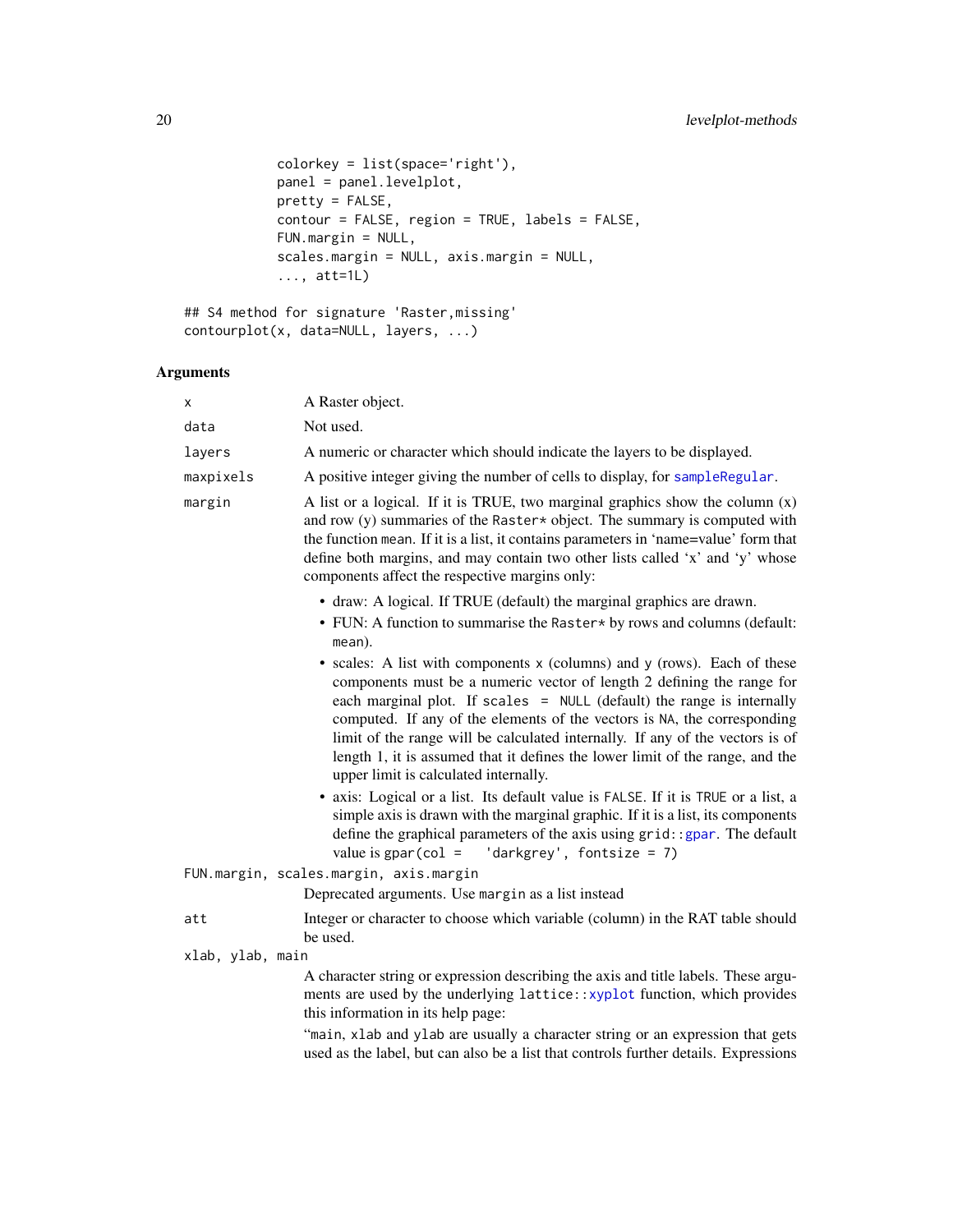<span id="page-20-0"></span>are treated as specification of LaTeX-like markup as described in [plotmath](#page-0-0). The label can be a vector, in which case the components will be spaced out horizontally (or vertically for ylab). This feature can be used to provide column or row labels rather than a single axis label.

When main (etc.) is a list, the actual label should be specified as the xlab component (which may be unnamed if it is the first component). The label can be missing, in which case the default will be used. Further named arguments are passed on to [textGrob](#page-0-0); this can include arguments controlling positioning like just and rot as well as graphical parameters such as col and font (see [gpar](#page-0-0) for a full list).

main, xlab and ylab can also be arbitrary '"grob"'s (grid graphical objects)."

names.attr Character or expression, names to use in each panel. If missing its default value is the result of names $(x)$  (after subsetting the layers to be displayed).

xscale.components, yscale.components

See [xscale.raster](#page-27-1) and [yscale.raster](#page-27-1).

colorkey logical specifying whether a color key is to be drawn alongside the plot (default is TRUE), or a list describing the color key (see the colorkey section of the help page of lattice:: levelplot for details). As an additional feature not included in lattice::levelplot, it accepts the title argument, a character, and title.[gpar](#page-0-0), a list of graphical parameters (see gpar for details) to be applied to the title text.

#### between, as.table, par.settings, scales, panel

Graphical parameters used by lattice:[:xyplot](#page-36-1). Adapted from the help page of this function:

- between: A list with components code and code (both usually 0 by default), numeric vectors specifying the space between the panels (units are character heights). x and y are repeated to account for all panels in a page and any extra components are ignored.
- as.table: A logical flag that controls the order in which panels should be displayed: if TRUE (the default), left to right, top to bottom (as in a table). If FALSE panels are drawn left to right, bottom to top.
- par.settings: A list to choose some display settings temporarily. This list is supplied to [trellis.par.set](#page-0-0). When the resulting object is plotted, these options are applied temporarily for the duration of the plotting, after which the settings revert back to what they were before. This enables the user to attach some display settings to the trellis object itself rather than change the settings globally.

rasterVis includes some functions with predefined themes that can be directly supplied to par. settings: [rasterTheme](#page-27-2) (default), [RdBuTheme](#page-27-1) and [BuRdTheme](#page-27-1), [GrTheme](#page-27-1), [BTCTheme](#page-27-1), [PuOrTheme](#page-27-1) and [streamTheme](#page-27-1) (for [streamplot](#page-30-1)). These themes are defined using custom, theme. You can use [rasterTheme](#page-27-2) or [custom.theme](#page-0-0) to define your own theme (see examples for details).

• scales: A list determining how the x- and y-axes (tick marks and labels) are drawn. The list contains parameters in name=value form, and may also contain two other lists called x and y of the same form. Components of x and y affect the respective axes only, while those in scales affect both.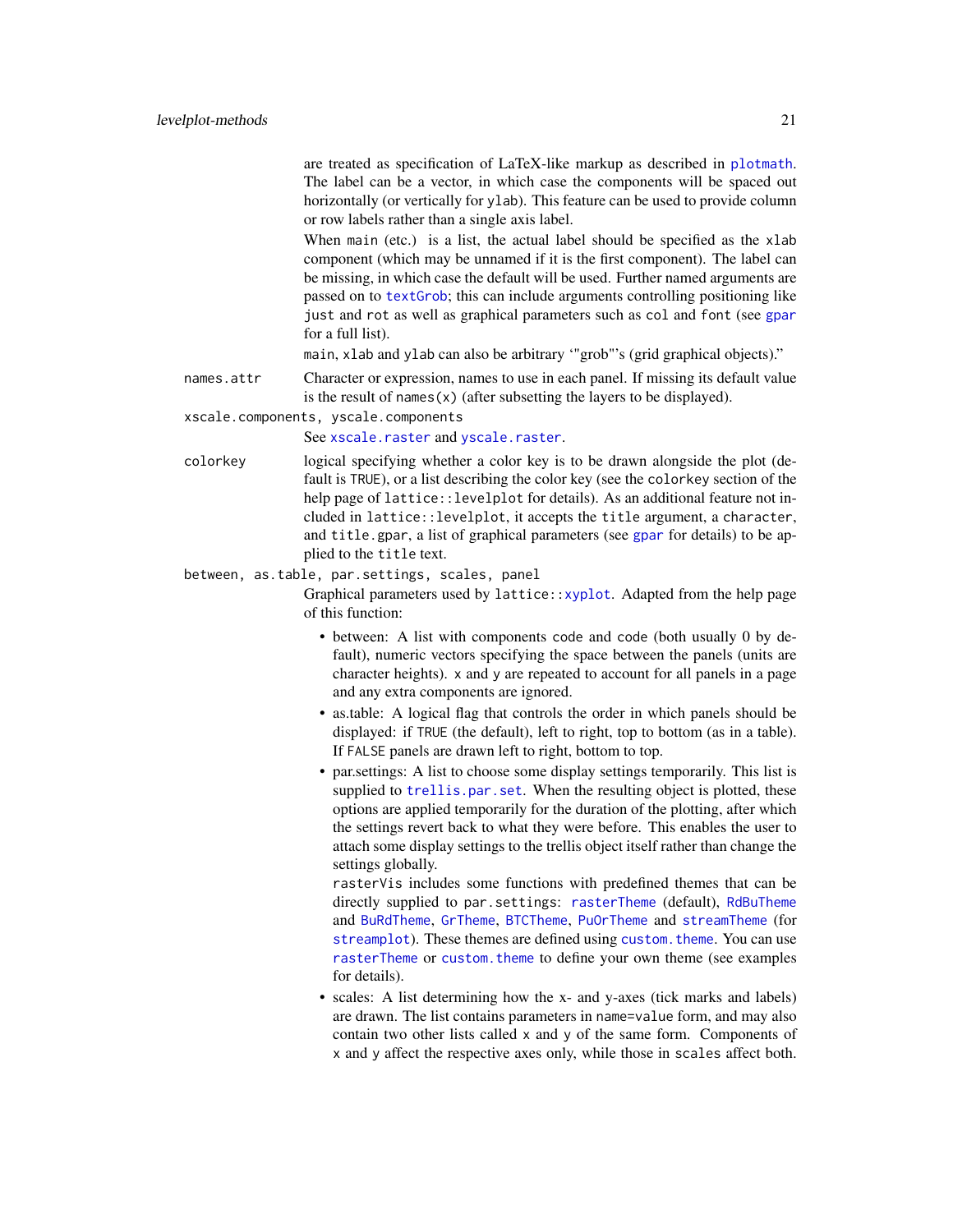<span id="page-21-0"></span>When parameters are specified in both lists, the values in x or y are used. For example, use scales=list(draw=FALSE) to suppress ticks and labels in both axis. Read the help page of lattice:: $xyplot$  to know about the possible components of scales.

• panel: A function object or a character string giving the name of a predefined function. The default is [panel.levelplot](#page-0-0). Another useful option is [panel.levelplot.raster](#page-0-0).

# pretty, contour, region, labels

Graphical parameters supplied to lattice:[:levelplot](#page-18-1). Adapted from its help page:

- pretty: A logical flag, indicating whether to use pretty cut locations and labels. It is FALSE for levelplot and TRUE for contourplot.
- contour: A logical flag, indicating whether to draw contour lines. It is TRUE for contourplot and FALSE for levelplot.
- region: A logical flag, indicating whether regions between contour lines should be filled as in a level plot. It is FALSE for contourplot and TRUE for levelplot.
- labels: Tipically a logical indicating whether the labels are to be drawn (default is TRUE for contourplot), a character or expression vector giving the labels associated with the at values, or a list whose components define the labels and their graphical parameters. Read the help page of [panel.levelplot](#page-0-0) for details.

zscaleLog Controls whether the Raster\* will be log transformed before being passed to the panel function. Defaults to NULL, in which case the Raster\* is not transformed. Other possible values are any number that works as a base for taking logarithm, TRUE (which is equivalent to 10), "e" (for the natural logarithm), and FALSE (that is equivalent to NULL). As a side effect, the colorkey is labeled differently.

... Additional arguments for lattice:[:levelplot](#page-18-1), lattice:[:xyplot](#page-36-1), [panel.levelplot](#page-0-0) and [panel.levelplot.raster](#page-0-0). The most important ones are:

> • layout: From the help page of lattice:[:xyplot](#page-36-1): layout is a numeric vector of length 2 or 3 giving the number of columns, rows, and pages (optional) in a multipanel display. The number of pages is by default set to as many as is required to plot all the panels, and so rarely needs to be specified.

For example, with layout= $c(1, 1)$  each panel (corresponding to a layer of a RasterStackBrick) object will be printed in a separate page (which could be useful to generate a series of output files to build an animation.)

- xlim, ylim: From the help page of lattice:: xyplot: A numeric vector of length 2 giving left and right limits for x-axis, and lower and upper limits for the y-axis.
- shrink: From the help page of [panel.levelplot](#page-0-0): Either a numeric vector of length 2 (meant to work as both x and y components), or a list with components x and y which are numeric vectors of length 2. This allows the rectangles to be scaled proportional to the z-value. The specification can be made separately for widths  $(x)$  and heights  $(y)$ . The elements of the length 2 numeric vector gives the minimum and maximum proportion of shrinkage (corresponding to min and max of z).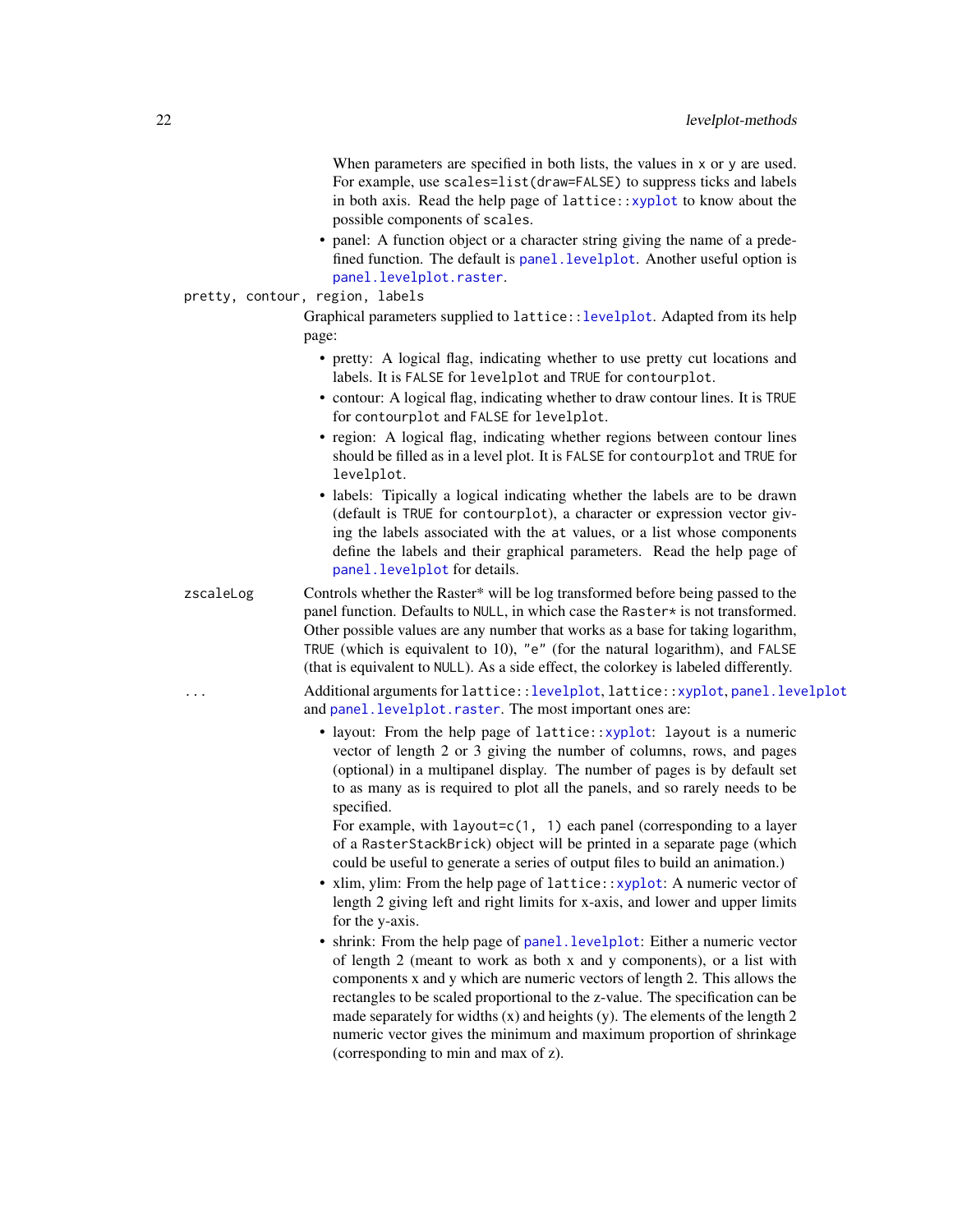• border, border.lty, border.lwd: Graphical parameters (color, type of line, width of line, respectively) of each rectangle borders. See the help page of [panel.levelplot](#page-0-0) for details.

#### <span id="page-22-0"></span>Details

The result of the levelplot method is similar to the spplot method for Raster objects defined in the raster package. However, this method does not use the spplot of the sp package and, therefore, no conversion between classes is needed.

The contourplot method is a wrapper for levelplot with the next additional default settings: cuts=7, labels=TRUE, contour=TRUE, pretty=TRUE, region=TRUE and colorkey=TRUE (see the help of [contourplot](#page-18-1) for details.)

levelplot displays categorical data with a convenient legend. You should use [ratify](#page-0-0) to define a layer as a categorical variable. It is able to display multilayer categorical rasters only if they share the same RAT (Raster Attribute Table). levelplot is not able to display multilayer rasters with factor and numeric layers. See [ratify](#page-0-0) and the examples below for details.

#### Author(s)

Oscar Perpiñán Lamigueiro

# See Also

[spplot](#page-0-0), lattice:[:levelplot](#page-18-1)

```
f <- system.file("external/test.grd", package="raster")
r \leftarrow raster(f)
levelplot(r)
## Change the color theme
levelplot(r, par.settings=GrTheme())
levelplot(r, par.settings=PuOrTheme())
myTheme=rasterTheme(region=brewer.pal('Blues', n=9))
levelplot(r, par.settings=myTheme)
## Define the legend breaks
my.at <- seq(100, 1850, 500)
levelplot(r, at=my.at)
myColorkey <- list(at=my.at, ## where the colors change
                   labels=list(
                     at=my.at ## where to print labels
                     ))
levelplot(r, at=my.at, colorkey=myColorkey)
myColorkey <- list(at=my.at, ## where the colors change
                   labels=list(
                     labels=letters[seq_along(my.at)], ## labels
```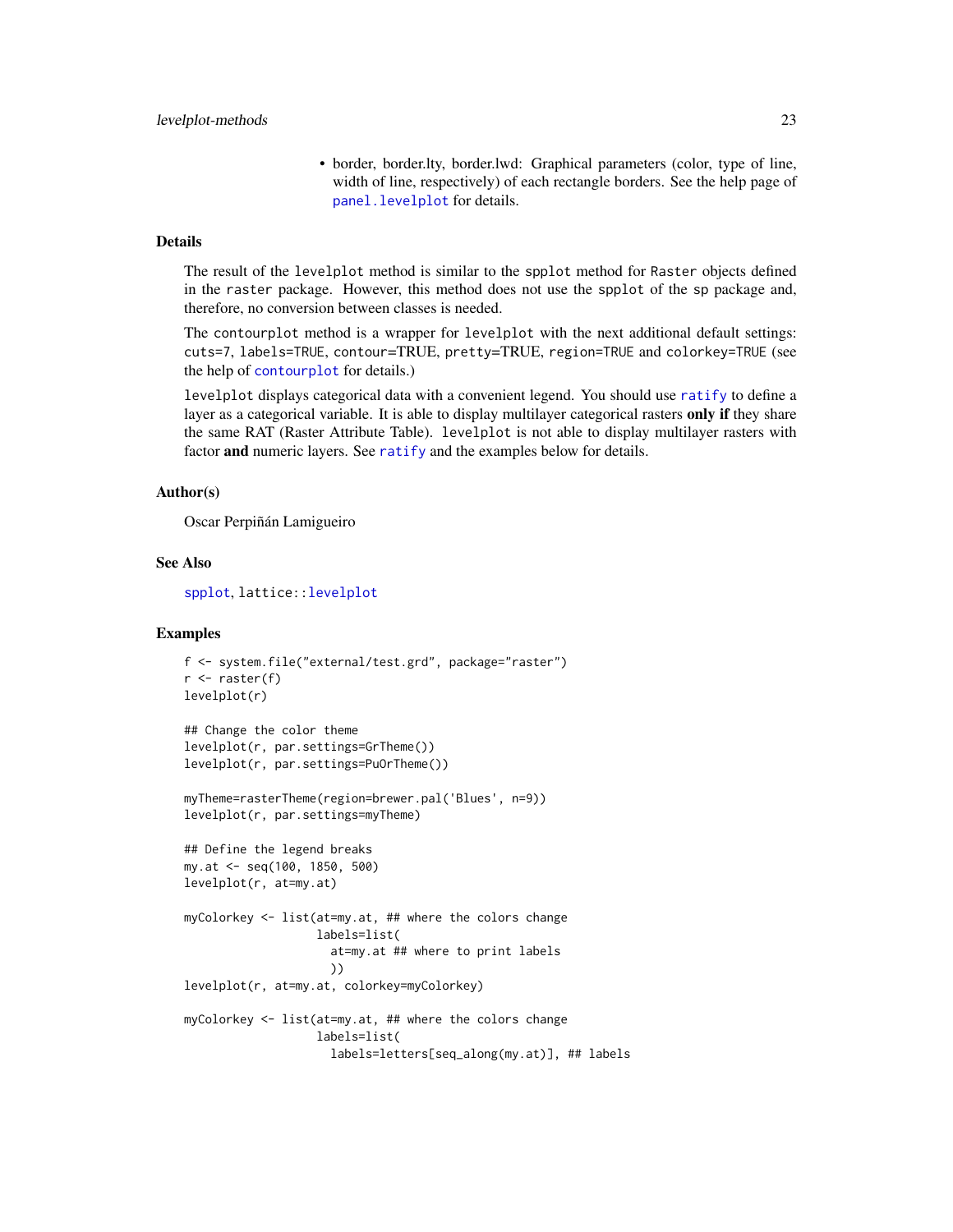```
at=my.at ## where to print labels
                     ))
levelplot(r, at=my.at, colorkey=myColorkey)
## Define the units of the color key
levelplot(r, colorkey = list(title = "[m]"))
levelplot(r, margin = FALSE,
             colorkey = list(title = "[m]",title.gpar = list(cex = 1,font = 2,
                                               col = 'red')))
## shrink and border color
rCenter <- (maxValue(r) + minValue(r)) / 2
levelplot(r - rCenter, par.settings=RdBuTheme(), shrink=c(.8, 15), border='black')
## With subticks
levelplot(r, xscale.components=xscale.raster.subticks,
             yscale.components=yscale.raster.subticks)
levelplot(r, xscale.components=xscale.raster.subticks,
             yscale.components=yscale.raster.subticks,
             scales=list(x=list(rot=30, cex=0.8)))
## log-scale
levelplot(r^2, zscaleLog=TRUE, contour=TRUE)
## Customizing axis and title labels
levelplot(r, margin=FALSE,
          main=list('My plot', col='red'),
          xlab=c('This is the', 'X-Axis'),
          ylab=list('Y-Axis', rot=30, fontface='bold')
          )
## xlim and ylim to display a smaller region
levelplot(r, xlim=c(179000, 181000), ylim=c(329500, 334000))
## RasterStacks
s <- stack(r, r+500, r-500)
levelplot(s, contour=TRUE)
contourplot(s, labels=list(cex=0.4), cuts=12)
## Use of layout
levelplot(s, layout=c(1, 3))
levelplot(s, layout=c(1, 1))
## names.attr to change the labels of each panel
levelplot(s, names.attr=c('R', 'R + 500', 'R - 500'))
## Defining the scales for the marginal plot
levelplot(r, margin = list(axis = TRUE,
```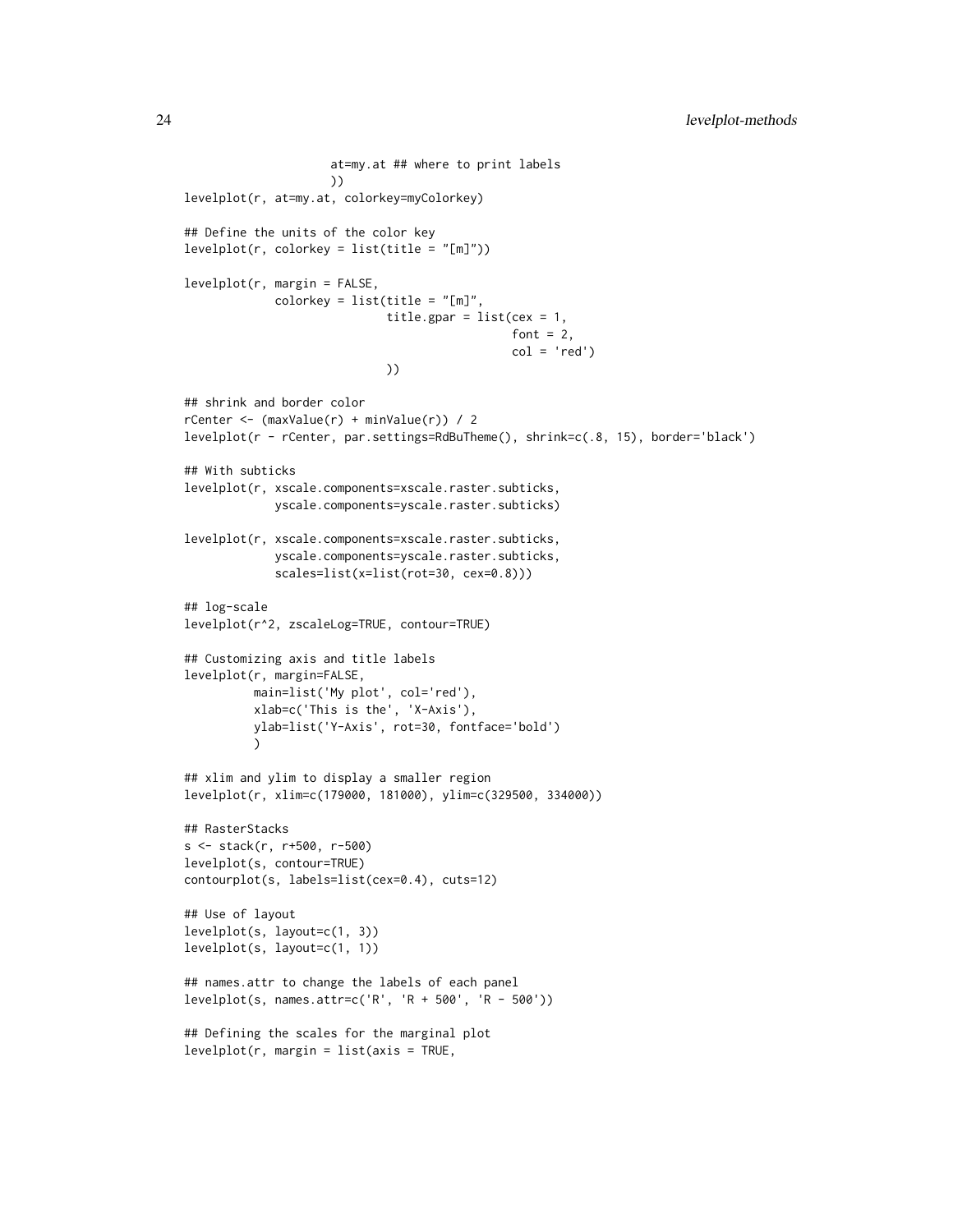```
scales = list(x=c(100, 600),y=c(100, 1000))))
## if a component of the list is null, it is internally calculated
levelplot(r, margin=list(axis = TRUE, scales = list(x=c(100, 1000))))## Add a layer of sampling points
## and change the theme
pts <- sampleRandom(r, size=20, sp=TRUE)
## Using +.trellis and layer from latticeExtra
levelplot(r, par.settings = BTCTheme) + layer(sp.points(pts, col = 'red'))
contourplot(r, labels = FALSE) + layer(sp.points(pts, col = 'red'))
## or with a custom panel function
levelplot(r, par.settings=BTCTheme,
          panel=function(...){
            panel.levelplot(...)
            sp.points(pts, col='red')
            })
## Categorical data
r <- raster(nrow=10, ncol=10)
r[] = 1r[51:100] = 3r[3:6, 1:5] = 5r \leftarrow ratify(r)
rat <- levels(r)[[1]]
rat$landcover <- c('Pine', 'Oak', 'Meadow')
rat$class <- c('A1', 'B2', 'C3')
levels(r) \leftarrow ratr
levelplot(r, col.regions=c('palegreen', 'midnightblue', 'indianred1'))
## with 'att' you can choose another variable from the RAT
levelplot(r, att=2, col.regions=c('palegreen', 'midnightblue', 'indianred1'))
levelplot(r, att='class', col.regions=c('palegreen', 'midnightblue', 'indianred1'))
r2 \leftarrow \text{raster}(r)r2[] = 3r2[51:100] = 1r2[3:6, 1:5] = 5r3 <- init(r, function(n)sample(c(1, 3, 5), n, replace=TRUE))
## Multilayer categorical Raster* are displayed only if their RATs are the same
levels(r2) <- levels(r3) <- levels(r)
s \leftarrow \text{stack}(r, r2, r3)names(s) <- c('A', 'B', 'C')
```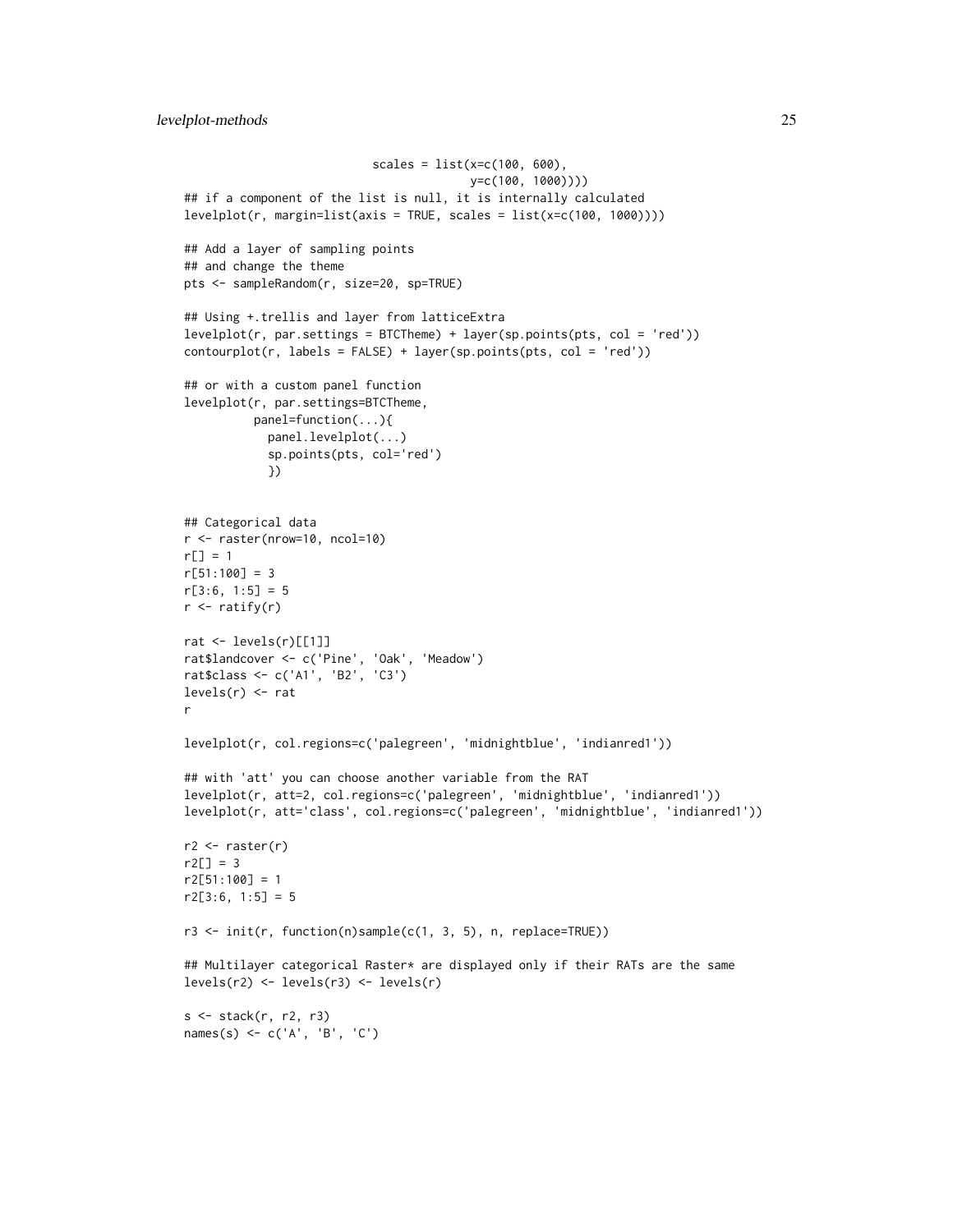26 plot3D

```
levelplot(s)
levelplot(s, att=2)
## Not run:
##Solar irradiation data from CMSAF http://dx.doi.org/10.5676/EUM_SAF_CM/RAD_MVIRI/V001
old <- setwd(tempdir())
download.file('https://raw.github.com/oscarperpinan/spacetime-vis/master/data/SISmm2008_CMSAF.zip',
   'SISmm2008_CMSAF.zip', method='wget')
unzip('SISmm2008_CMSAF.zip')
listFich <- dir(pattern='\.nc')
stackSIS <- stack(listFich)
stackSIS <- stackSIS*24 ##from irradiance (W/m2) to irradiation Wh/m2
idx <- seq(as.Date('2008-01-15'), as.Date('2008-12-15'), 'month')
SISmm <- setZ(stackSIS, idx)
names(SISmm) <- month.abb
levelplot(SISmm)
levelplot(SISmm, layers=1, margin = list(FUN = 'median'), contour=TRUE)
setwd(old)
## End(Not run)
```
plot3D *Interactive 3D plot of a RasterLayer*

# Description

Make an interactive 3D plot (map) of a RasterLayer. This is a wrapper around surface3d in the rgl package. You can use decorate3d to add axes.

#### Usage

```
## S4 method for signature 'RasterLayer'
plot3D(x, maxpixels=1e5,
  zfac=1, drape=NULL, col=terrain.colors,
   at=100, rev=FALSE,
  useLegend=TRUE, adjust=TRUE, ...)
```

| X         | a RasterLayer object                                    |
|-----------|---------------------------------------------------------|
| maxpixels | Maximum number of pixels to use                         |
| zfac      | Numeric, to set the elevation scale relative to x and y |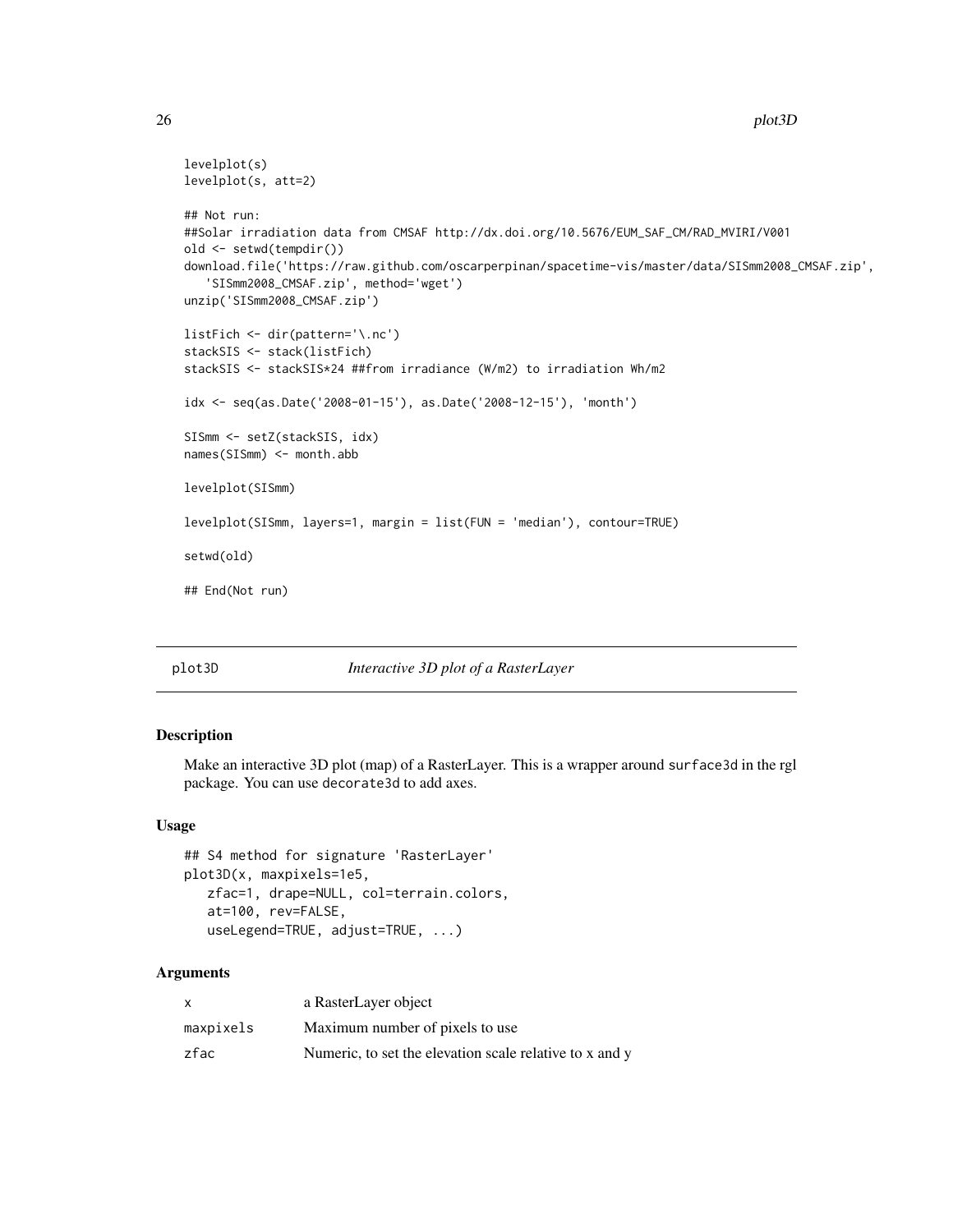#### <span id="page-26-0"></span>plot3D 27

| drape     | RasterLayer, to 'drape' colors representing the values of this layer on the 3D<br>representation of layer x. In this casex typically has elevation data          |
|-----------|------------------------------------------------------------------------------------------------------------------------------------------------------------------|
| col       | A color palette generating function such as rainbow, heat. colors, and topo. colors,<br>or one or your own making                                                |
| at        | A numeric variable of breakpoints defining intervals along the range of x or a<br>number definining the number of intervals the range of x will be divided into. |
| rev       | Logical. If TRUE, the color palette values are reversed in order                                                                                                 |
| useLegend | Logical. If TRUE (default) the content of the slot x@legend@colortable is used<br>instead of col and at.                                                         |
| adjust    | Logical. If TRUE, the x and y axes are scaled relative to the cell $(z)$ values                                                                                  |
| $\ddots$  | Any argument that can be passed to surface 3d                                                                                                                    |
|           |                                                                                                                                                                  |

#### Note

Previous versions opened a new device with each call of plot3D. This behaviour has been modified, and now a new device is opened only if none is active. Thus, you should use rgl::open3d() if you need to display a new scene without modifying the current one.

# Author(s)

Robert J. Hijmans and Oscar Perpiñán

# Examples

```
## Not run:
## rgl is needed to use plot3D
library(rgl)
```
data(volcano) r <- raster(volcano) extent(r) <- c(0, 610, 0, 870)

## level plot as reference levelplot(r, col.regions=terrain.colors)

```
plot3D(r)
## Use different colors with a predefined function
plot3D(r, col=rainbow)
## or with a custom function using colorRampPalette
myPal <- colorRampPalette(brewer.pal(11, 'PuOr'))
plot3D(r, col=myPal)
```
## With at you can define an homogeneus color table for different Rasters

```
r2 < -r + 100r3 < -r + 200s <- stack(r, r2, r3)
```
maxVal <- max(maxValue(s))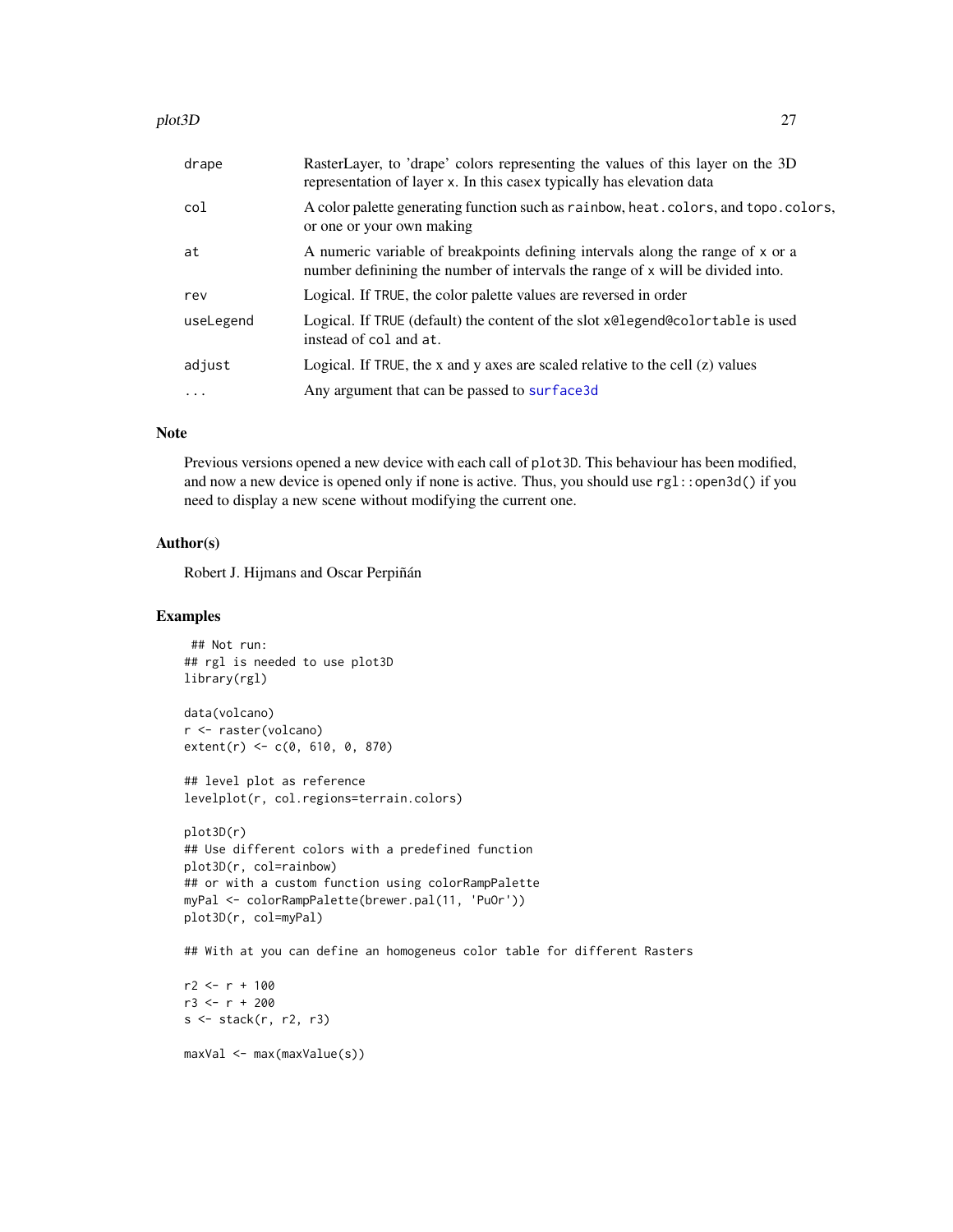```
minVal <- min(minValue(s))
N < -40breaks <- seq(minVal, maxVal, length=N)
plot3D(r, at=breaks)
plot3D(r2, at=breaks)
plot3D(r3, at=breaks)
## Default: x-axis and y-axis are adjusted with z-values. Therefore,
## labels with decorate3d() are useless
plot3D(r, adjust=TRUE)
decorate3d()
## Compare the graphic limits
par3d('bbox')
## with the extent of the Raster
extent(r)
## Set adjust=FALSE to fix it
plot3D(r, adjust=FALSE)
decorate3d()
## Once again, compare the graphic limits
par3d('bbox')
## with the extent of the Raster
extent(r)
## zfac controls the z values so z-axis will be distorted
plot3D(r, adjust=FALSE, zfac=2)
decorate3d()
par3d('bbox')
## With drape you can disconnect the z-axis from the colors
drape \leq cut(r^4, 4)
plot3D(r, drape=drape)
## Compare with:
plot3D(r, at=4)
## End(Not run)
```
<span id="page-27-2"></span>rasterTheme *Themes for* raster *with* lattice*.*

#### <span id="page-27-1"></span>Description

Auxiliary functions for the customization of trellis graphics with lattice.

xscale.raster and yscale.raster suppress the right and top axis, respectively. xscale.raster.subticks and yscale.raster.subticks also suppress those axis and draw subticks.

rasterTheme is a customization of the custom.theme.2 function of latticeExtra using the magma palette of the viridis package. The other palettes provided by this package are available through the viridisTheme, infernoTheme, and plasmaTheme.

<span id="page-27-0"></span>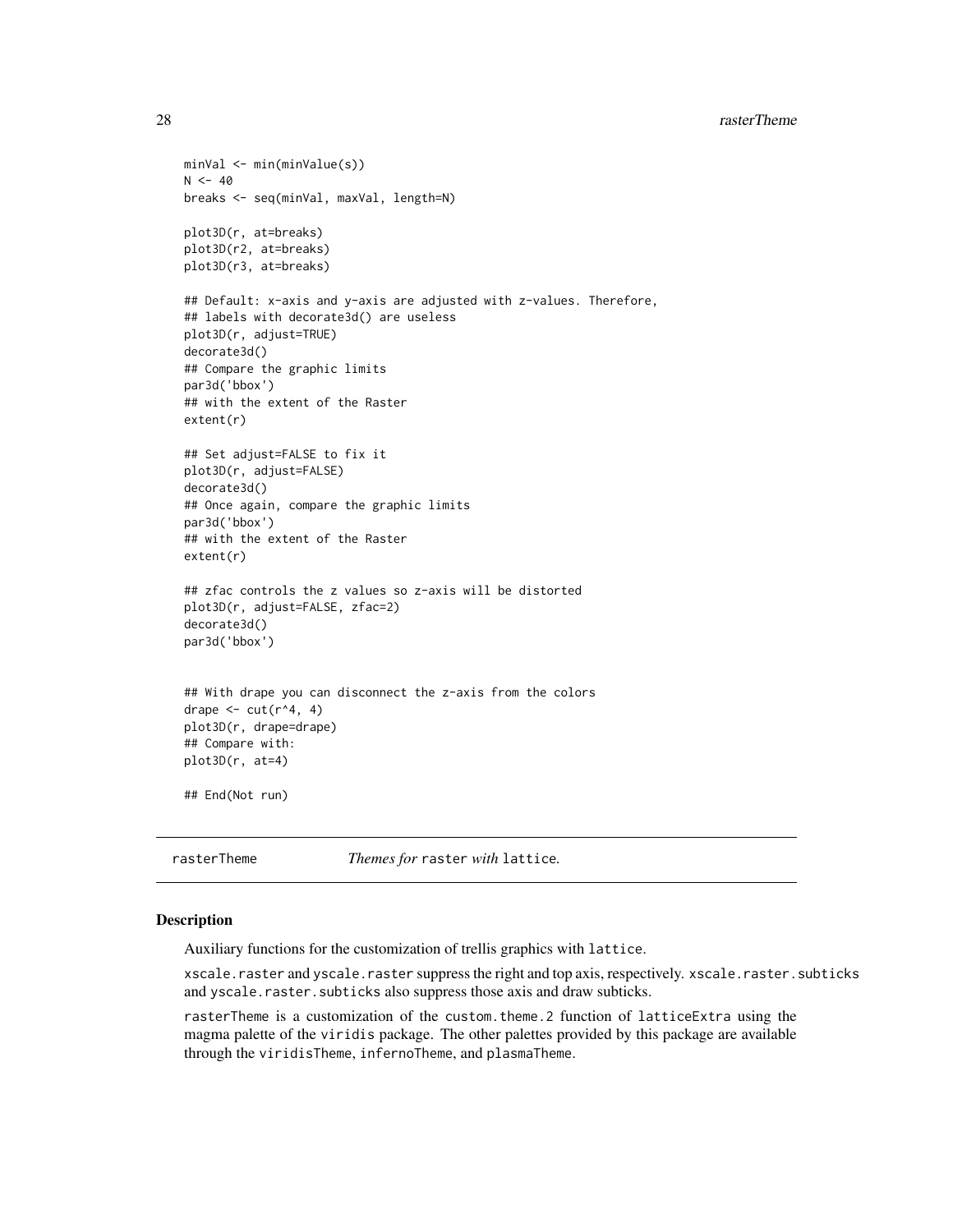#### <span id="page-28-0"></span>**rasterTheme** 29

YlOrRdTheme, BuRdTheme, RdBuTheme, GrTheme and BTCTheme are variations of rasterTheme using palettes of the RColorBrewer and hexbin packages.

streamTheme is a variation of rasterTheme using black for the region, gray for the panel background and a sequential palette for points.

#### Usage

```
yscale.raster(lim, ...)
xscale.raster(lim, ...)
yscale.raster.subticks(lim, ...)
xscale.raster.subticks(lim, ...)
rasterTheme(region = magma(10),
            pch=19, cex=0.7,
            strip.background = list(col = 'transparent'),
            strip.shingle = list(col = 'transparent'),
            strip.border = list(col = 'transparent'),
            add.\nlines = list(lwd = .4),...)
magmaTheme(region = magma(10), ...)
infernoTheme(region = inferno(10), ...)
plasmaTheme(region = plasma(10), ...)
viridisTheme(region = viridis(10), ...)
YlOrRdTheme(region = brewer.pal(9, 'YlOrRd'), ...)
RdBuTheme(region = brewer.pal(9, 'RdBu'), ...)
BuRdTheme(region = rev(brewer.pal(9, 'RdBu')), ...)
PuOrTheme(region = brewer.pal(9, 'PuOr'), ...)
GrTheme(region = rev(brewer.pal(9, 'Greys')), \dots)
BTCTheme(region = BTC(n=9), ...)
streamTheme(region = 'black',
            symbol = brewer.pal(n=5, name='Blues'),
            alpha = 0.6,
            panel.background = list(col='gray20'),
            ...)
```

| lim    | Range of data.                                                                                                                                                                                               |
|--------|--------------------------------------------------------------------------------------------------------------------------------------------------------------------------------------------------------------|
| pch    | Symbol used for points.                                                                                                                                                                                      |
| cex    | A numeric multiplier to control the size of the points.                                                                                                                                                      |
| region | A vector of colors that is used to define a continuous color gradient using color RampPalette<br>to fill in regions. Note that the length of this gradient is set by custom, theme to<br>exactly 100 colors. |
| symbol | A palette to display symbols.                                                                                                                                                                                |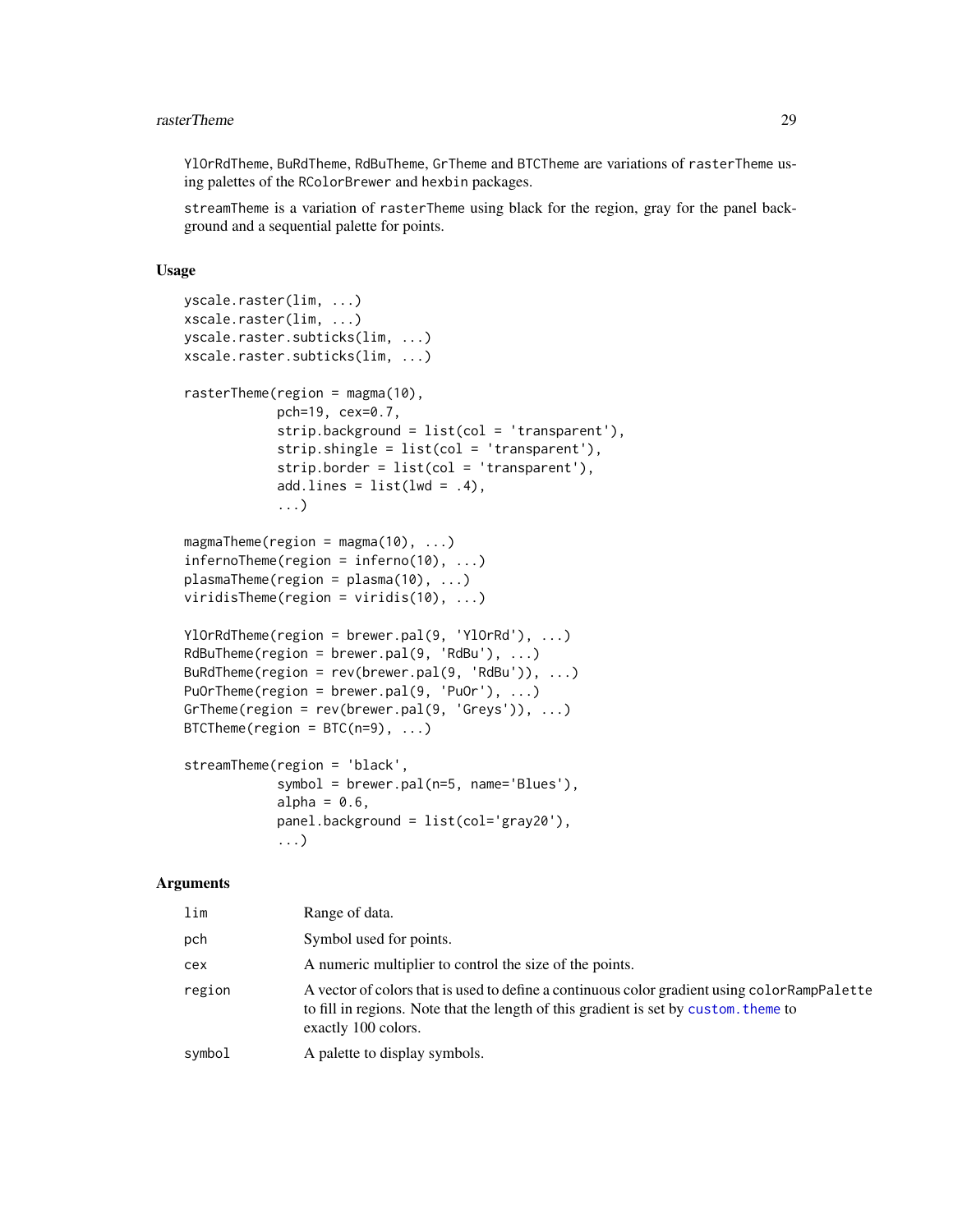<span id="page-29-0"></span>

| panel.background                              |                                                                                                                          |  |
|-----------------------------------------------|--------------------------------------------------------------------------------------------------------------------------|--|
|                                               | Parameters of the panel background.                                                                                      |  |
| alpha, $\dots$                                | Additional arguments for custom. theme. 2, yscale. components. default and<br>xscale.components.default                  |  |
| strip.background, strip.shingle, strip.border |                                                                                                                          |  |
|                                               | List whose components define the configuration of the strip areas. Read the help<br>page of trellis.par.get for details. |  |
| add.lines                                     | List whose components define the lines superposed on the graphic. Read the<br>help page of trellis.par.get for details.  |  |

# Author(s)

Oscar Perpiñán Lamigueiro

# See Also

custom.theme, custom.theme.2, BTC, xscale.components.default, xscale.components.subticks

| splom-methods | Scatter plot matrices of Raster objects. |
|---------------|------------------------------------------|
|               |                                          |

# <span id="page-29-1"></span>Description

Draw conditional scatter plot matrices with hexagonally binning.

# Usage

```
## S4 method for signature 'RasterStackBrick,missing'
splom(x, data=NULL,maxpixels=1e5, plot.loess=FALSE, colramp=BTC, varname.cex=0.6,...)
```
#### Arguments

| $\mathsf{x}$ | A RasterStackBrick object.                                                             |
|--------------|----------------------------------------------------------------------------------------|
| data         | Not used.                                                                              |
| maxpixels    | A numeric, for sample Random.                                                          |
| plot.loess   | Logical, should a loess fit be drawn?.                                                 |
| colramp      | A function accepting an integer n as argument and returning n colors (for hexbinplot). |
| varname.cex  | A numerical multiplier to control the size of the variables names.                     |
| $\ddotsc$    | Additional arguments for splom.                                                        |

#### Note

While the hexagonal binning is quite fast for large datasets, the use of the loess fit will slow this function.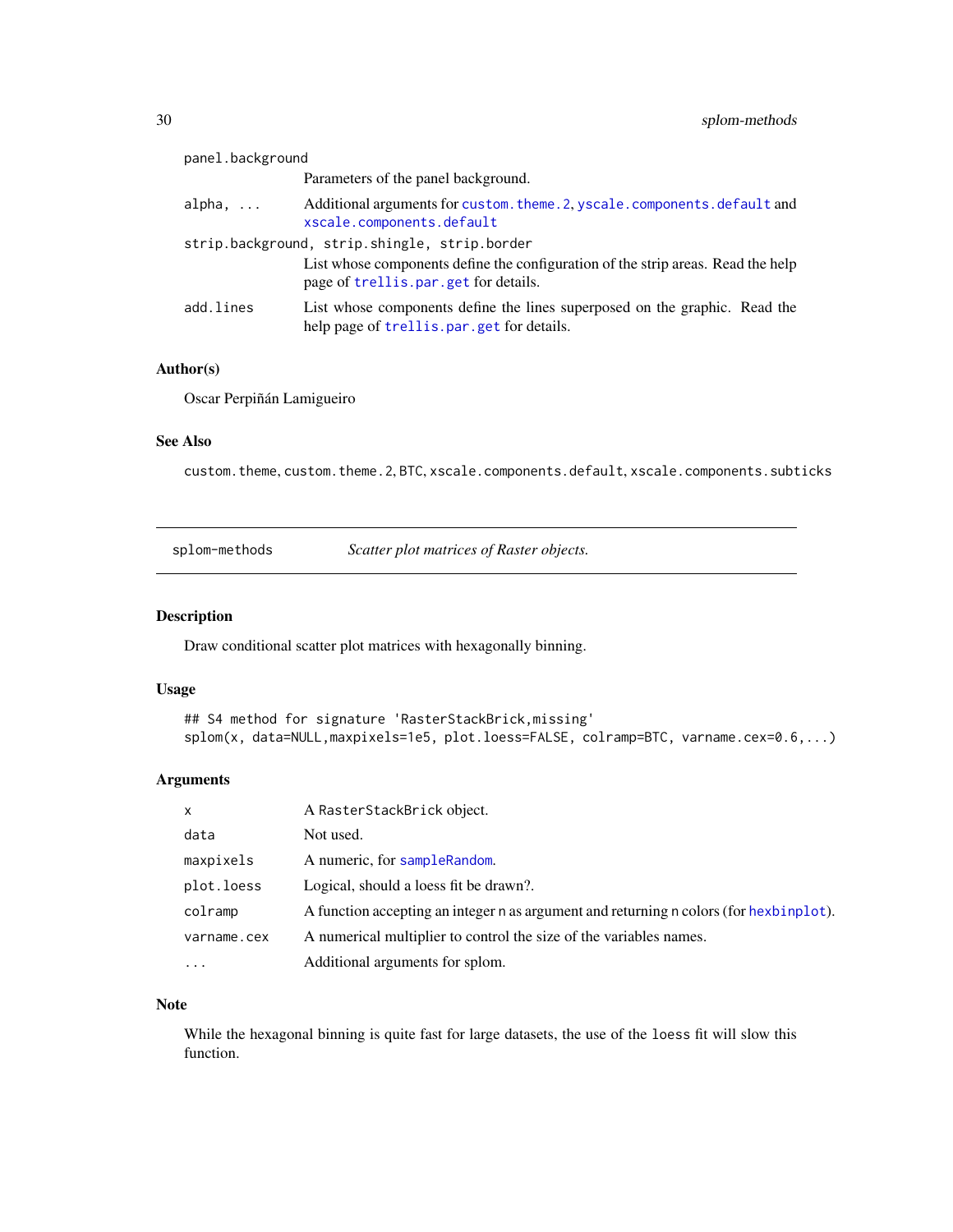<span id="page-30-0"></span>vectorplot-methods 31

#### Author(s)

Oscar Perpiñán Lamigueiro

#### See Also

[hexbinplot](#page-6-1), [splom](#page-29-1)

#### Examples

```
## Not run:
##Solar irradiation data from CMSAF
##Data available from http://www.box.net/shared/rl51y1t9sldxk54ogd44
old <- getwd()
##change to your folder...
setwd('CMSAF')
listFich <- dir(pattern='2008')
stackSIS <- stack(listFich)
stackSIS <- stackSIS*24 ##from irradiance (W/m2) to irradiation Wh/m2
setwd(old)
idx <- seq(as.Date('2008-01-15'), as.Date('2008-12-15'), 'month')
SISmm <- setZ(stackSIS, idx)
names(SISmm) <- month.abb
splom(SISmm)
## End(Not run)
```
vectorplot-methods *Vector plots of Raster objects.*

# <span id="page-30-1"></span>**Description**

vectorplot displays vector fields from Raster objects using arrows.

streamplot displays streamlines with a procedure inspired by the FROLIC algorithm (see references): for each point (*droplet*) of a jittered regular grid, a short streamline portion (*streamlet*) is calculated by integrating the underlying vector field at that point. The main color of each streamlet indicates local vector magnitude (*slope*). Streamlets are composed of points whose sizes, positions and color degradation encode the local vector direction (*aspect*).

#### Usage

```
## S4 method for signature 'Raster'
vectorplot(object, layers,
            narrows=2e3, lwd.arrows=0.6, col.arrows='black',
            length=unit(5e-2, 'npc'),
```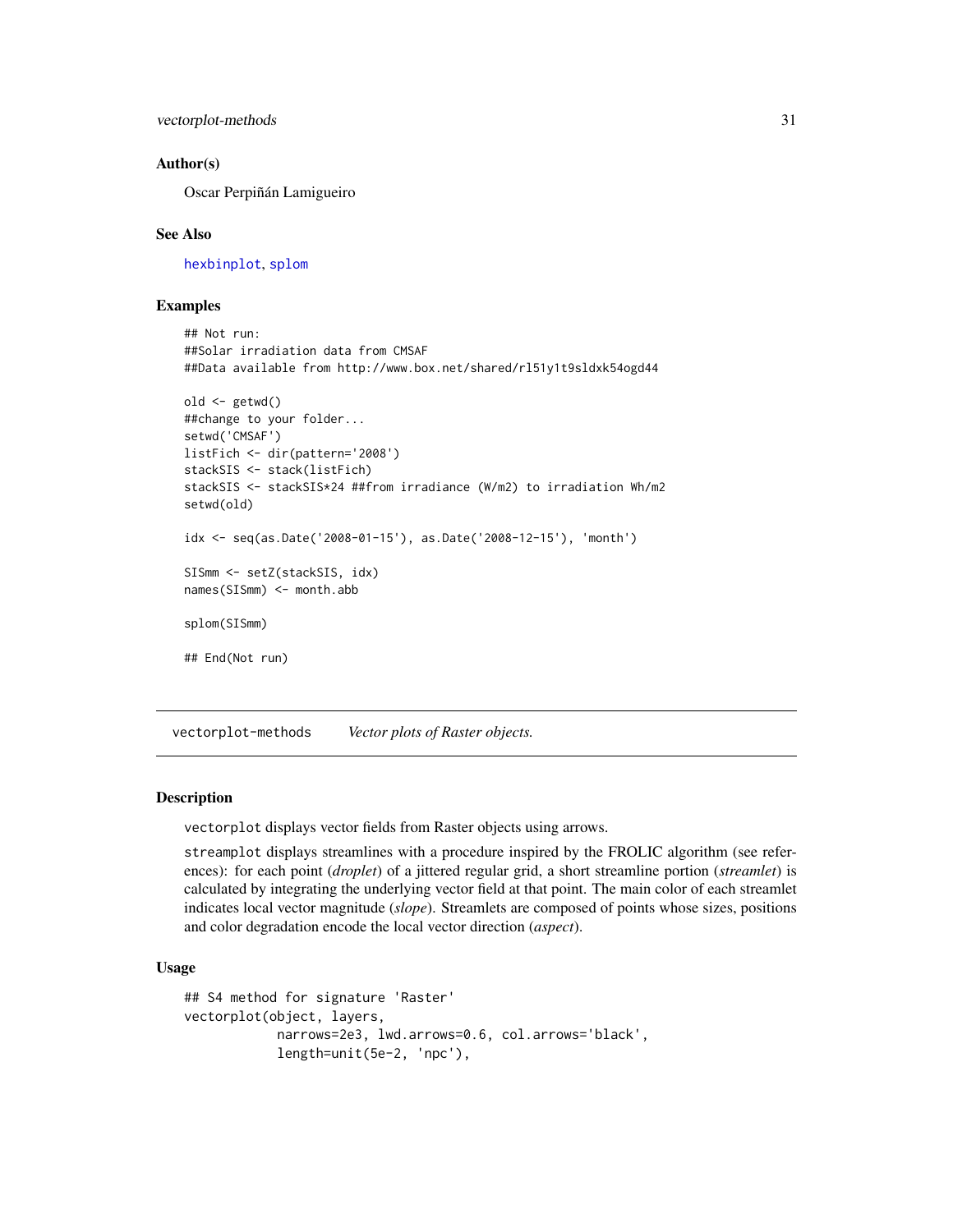```
maxpixels=1e5, region=TRUE, margin=FALSE,
            isField=FALSE, reverse=FALSE,
            unit='radians', scaleSlope=TRUE,
            aspX=0.08, aspY=aspX,
            key.arrow = NULL,
            ...)
## S4 method for signature 'RasterStack'
vectorplot(object, layers,
            narrows=2e3, lwd.arrows=0.6, col.arrows='black',
            length=unit(5e-2, 'npc'),
            maxpixels=1e5, region=TRUE, margin=FALSE,
            isField=FALSE, reverse=FALSE,
            unit='radians', scaleSlope=TRUE,
            aspX=0.08, aspY=aspX,
            key.arrow = NULL,
            uLayers, vLayers, ...)
## S4 method for signature 'Raster'
streamplot(object, layers,
            droplet = list(), streamlet = list(),par.settings = streamTheme(),
            colorkey = FALSE,
            isField = FALSE, reverse = FALSE,
            parallel = TRUE, mc.cores = detectCores(), cl = NULL,
            ...)
## S4 method for signature 'RasterStack'
streamplot(object, layers,
            droplet = list(), streamlet = list(),par.settings=streamTheme(),
            colorkey = FALSE,
            isField = FALSE, reverse = FALSE,
            parallel = TRUE, mc.cores = detectCores(), cl = NULL,...)
```

| object     | A Raster object. If is Field=FALSE the vector field is calculated internally from<br>the result of terrain. |
|------------|-------------------------------------------------------------------------------------------------------------|
| layers     | A numeric or character which should indicate the layers to be displayed.                                    |
| maxpixels  | A numeric, number of cells to be shown if region=TRUE or if region is a<br>Raster* object.                  |
| narrows    | A numeric, number of arrows.                                                                                |
| lwd.arrows | Numeric, width of the lines of the arrows                                                                   |
| col.arrows | character, color of the arrows                                                                              |
| length     | Unit, extent of the arrow head.                                                                             |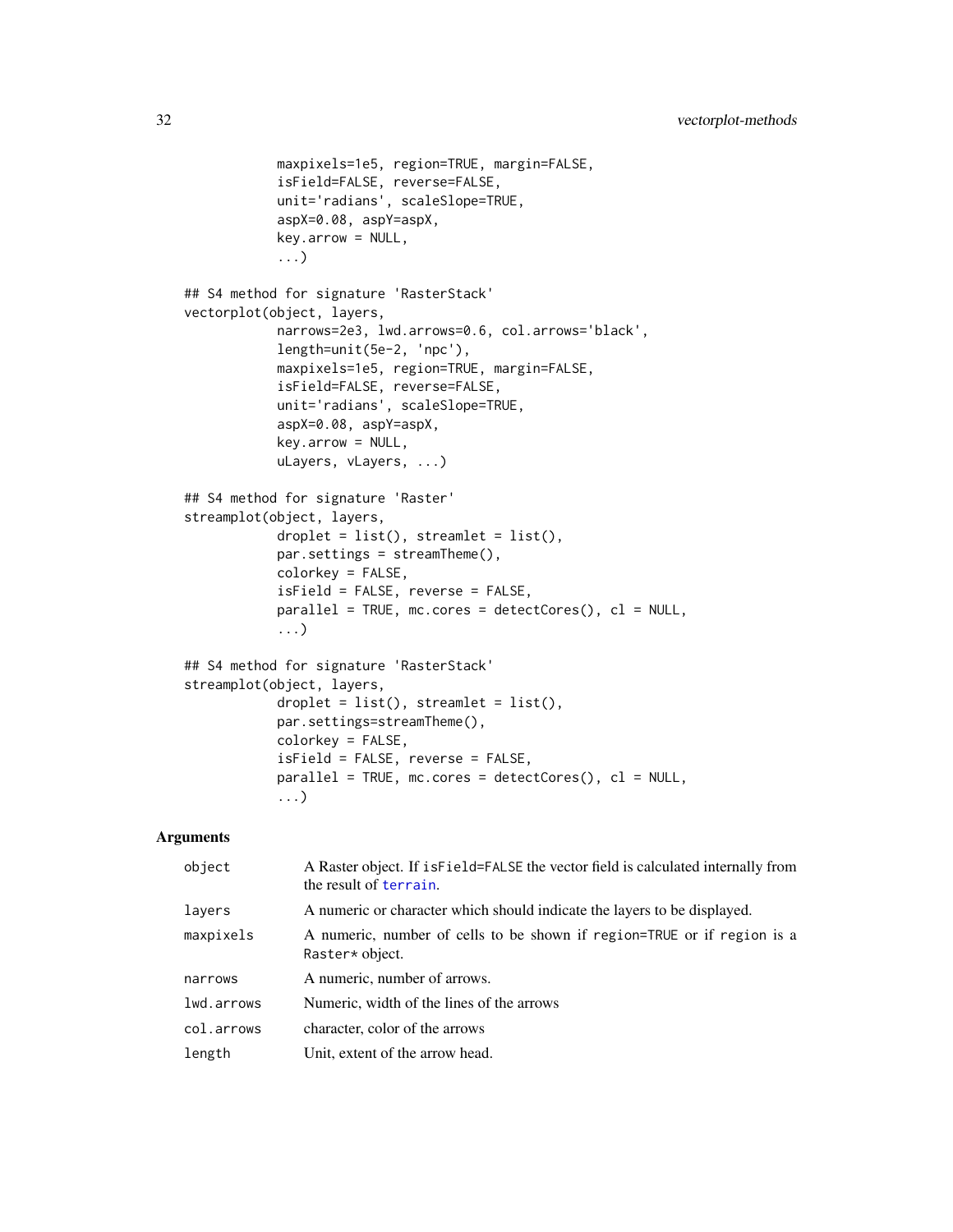<span id="page-32-0"></span>

| margin           | Logical, if TRUE two marginal graphics show the summaries of the object.                                                                                                                                                                                                                                                                                                                                                                                                                                                                                                             |
|------------------|--------------------------------------------------------------------------------------------------------------------------------------------------------------------------------------------------------------------------------------------------------------------------------------------------------------------------------------------------------------------------------------------------------------------------------------------------------------------------------------------------------------------------------------------------------------------------------------|
| scaleSlope       | Logical or numeric. If TRUE the slope (vector magnitude) is scaled (but not<br>centered) with its standard deviation. If it is a numeric, the slope is scaled with<br>this value. It is not used if is Field='dXY'.                                                                                                                                                                                                                                                                                                                                                                  |
| aspX, aspY       | Numeric. Multipliers to convert the slope values into horizontal (aspX) and<br>vertical (aspY) displacements.                                                                                                                                                                                                                                                                                                                                                                                                                                                                        |
| key.arrow        | A reference (or legend) vector. If is not NULL, it is a list with two named<br>components, size, a numeric to define the length of the arrow (default 1), and<br>label, a character to define the label (default '').                                                                                                                                                                                                                                                                                                                                                                |
| uLayers, vLayers |                                                                                                                                                                                                                                                                                                                                                                                                                                                                                                                                                                                      |
|                  | Numeric, indexes of layers with horizontal and vertical components, respec-<br>tively, when isField='dXY' and the RasterStack has more than 2 layers. If<br>missing, the horizontal components are the layers of the first half of the object,<br>and the vertical components are the layers of the second half.                                                                                                                                                                                                                                                                     |
| droplet          | A list whose elements define the droplet configuration:                                                                                                                                                                                                                                                                                                                                                                                                                                                                                                                              |
|                  | • cropExtent: Percentage of the object extent to be cropped (default .97) to<br>avoid droplets at boundaries                                                                                                                                                                                                                                                                                                                                                                                                                                                                         |
|                  | • pc: A numeric. It is the percentage of cells used to compute droplets. Its<br>default value is $0.5$ . Therefore, only the $0.5\%$ of the cells are used. For<br>example, if you use a Raster with 180 rows and 360 columns (64800 cells),<br>with this default value streamplot will produce 324 droplets.                                                                                                                                                                                                                                                                        |
| streamlet        | A list whose elements define the streamlet configuration:                                                                                                                                                                                                                                                                                                                                                                                                                                                                                                                            |
|                  | • L: length of the streamlet (number of points, default 10)<br>• h: streamlet calculation step (default mean(res(object))).                                                                                                                                                                                                                                                                                                                                                                                                                                                          |
| par.settings     | A list to define the graphical parameters. For streamplot there is an specific<br>theme, streamTheme.                                                                                                                                                                                                                                                                                                                                                                                                                                                                                |
| colorkey         | A logical specifying whether a color key is to be drawn alongside the plot (de-<br>fault is FALSE), or a list describing the color key (see the colorkey section of<br>the help page of levelplot for details).                                                                                                                                                                                                                                                                                                                                                                      |
| parallel         | Logical, TRUE (default) to use parallel package.                                                                                                                                                                                                                                                                                                                                                                                                                                                                                                                                     |
| cl               | a cluster object. Read the help page of parlapply for details.                                                                                                                                                                                                                                                                                                                                                                                                                                                                                                                       |
| mc.cores         | The number of cores to use if parallel=TRUE and no cl is provided. Read the<br>help page of mclapply for details.                                                                                                                                                                                                                                                                                                                                                                                                                                                                    |
| region           | Logical, if TRUE the region is displayed as the background using levelplot. It<br>can be a Raster* with the same extent and resolution as object.                                                                                                                                                                                                                                                                                                                                                                                                                                    |
| reverse          | Logical, TRUE if arrows or streamlets go against the direction of the gradient.                                                                                                                                                                                                                                                                                                                                                                                                                                                                                                      |
| isField          | If TRUE the object is a vector field. Thus, object must be a Raster* with two<br>layers, slope (local vector magnitude) and aspect (local vector direction), in this<br>order. The aspect angle, following the conventions of raster:: terrain, must<br>be computed clockwise from 0 (due north). The slope layer will be used as the<br>background if region is TRUE.<br>If isField='dXY' object must be a Raster* with two layers representing the<br>horizontal and the vertical components, respectively. The slope is computed and<br>used as the background if region is TRUE. |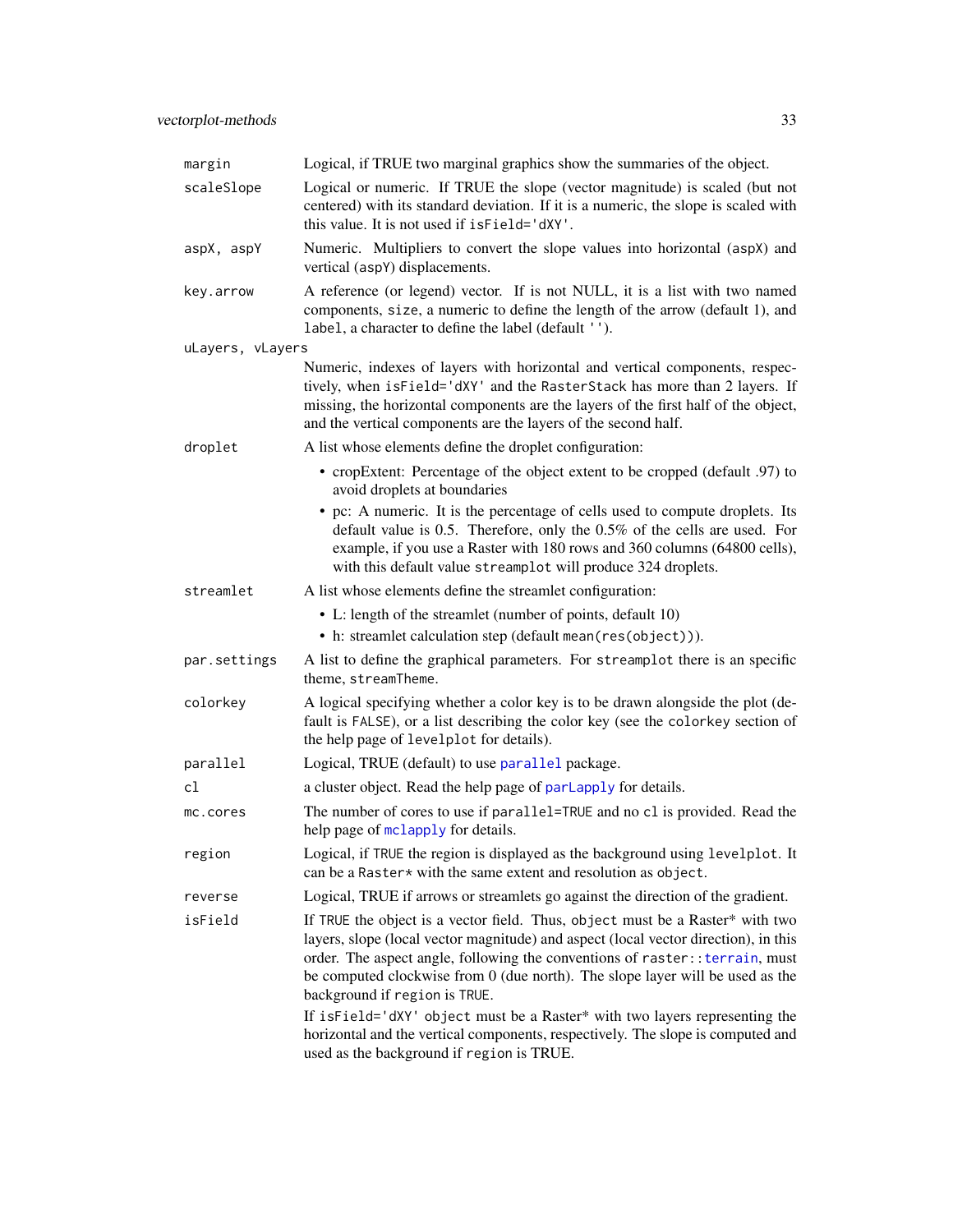<span id="page-33-0"></span>

| unit                    | Character, angle units of the aspect layer if is Field=TRUE: 'radians' or 'de-<br>grees'. |
|-------------------------|-------------------------------------------------------------------------------------------|
| $\cdot$ $\cdot$ $\cdot$ | Additional arguments for levelplot                                                        |

# Author(s)

Oscar Perpiñán Lamigueiro

#### References

R. Wegenkittl and E. Gröller, Fast Oriented Line Integral Convolution for Vector Field Visualization via the Internet, Proceedings IEEE Visualization '97, 1997, [http://www.cg.tuwien.ac.at/](http://www.cg.tuwien.ac.at/research/vis-dyn-syst/frolic/frolic_crc.pdf) [research/vis-dyn-syst/frolic/frolic\\_crc.pdf](http://www.cg.tuwien.ac.at/research/vis-dyn-syst/frolic/frolic_crc.pdf)

#### See Also

[panel.arrows](#page-0-0), [levelplot](#page-18-1), [terrain](#page-0-0), [mclapply](#page-0-0), [parLapply](#page-0-0)

```
## Not run:
proj <- CRS('+proj=longlat +datum=WGS84')
df <- expand.grid(x=seq(-2, 2, .01), y=seq(-2, 2, .01))
df$z <- with(df, (3*x^2 + y)*exp(-x^2-y^2))
r1 <- rasterFromXYZ(df, crs=proj)
df$z \leftarrow with(df, x*exp(-x^2-y^2))
r2 <- rasterFromXYZ(df, crs=proj)
df$z <- with(df, y*exp(-x^2-y^2))
r3 <- rasterFromXYZ(df, crs=proj)
s <- stack(r1, r2, r3)
names(s) <- c('R1', 'R2', 'R3')
vectorplot(r1)
vectorplot(r2, par.settings=RdBuTheme())
vectorplot(r3, par.settings=PuOrTheme())
## scaleSlope, aspX and aspY
vectorplot(r1, scaleSlope=FALSE)
vectorplot(r1, scaleSlope=1e-5)
vectorplot(r1, scaleSlope=5e-6, alpha=0.6)
vectorplot(r1, scaleSlope=TRUE, aspX=0.1, alpha=0.6)
vectorplot(r1, scaleSlope=TRUE, aspX=0.3, alpha=0.3)
## Reference vector
# Default size (1)
vectorplot(r1, region = FALSE,
          key.array = list(label = 'm/s'))vectorplot(r1, region = FALSE,
           key.array = list(size = 2, label = 'm/s'))
```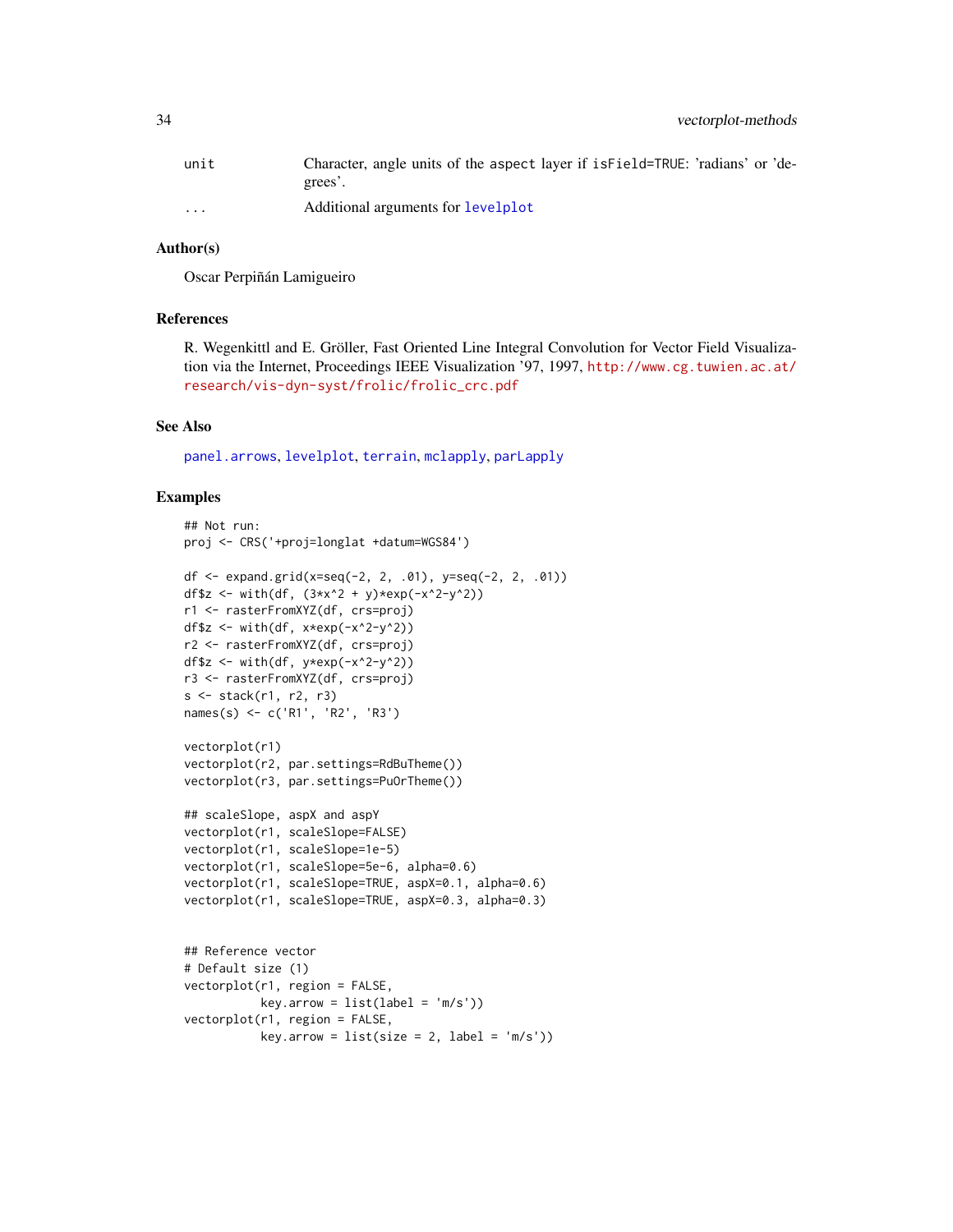```
## A vector field defined with horizontal and vertical components
u <- v <- raster(xmn=0, xmx=2, ymn=0, ymx=2, ncol=1e3, nrow=1e3)
x \le -\text{init}(u, v='x')y \leftarrow \text{init}(u, v='y')u \leftarrow y * cos(x)v \leftarrow y * sin(x)field <- stack(u, v)
names(field) <- c('u', 'v')
vectorplot(field, isField='dXY', narrows=5e2)
## We can display both components as the background
vectorplot(field, isField='dXY', narrows=5e2, region=field)
## It is also possible to use a RasterStack
## with more than 2 layers when isField='dXY'
ul \leftarrow cos(y) * cos(x)v1 \leftarrow \cos(y) * \sin(x)u2 \le -\sin(y) \cdot \sin(x)v2 \le -\sin(y) \cdot \cos(x)field <- stack(u, u1, u2, v, v1, v2)
names(field) <- c('u', 'u1', 'u2', 'v', 'v1', 'v2')
vectorplot(field, isField='dXY',
           narrows=300, lwd.arrows=.4,
           par.settings=BTCTheme(),
           layout=c(3, 1))## uLayer and vLayer define which layers contain
## horizontal and vertical components, respectively
vectorplot(field, isField='dXY',
           narrows=300,
           uLayer=1:3,
           vLayer=6:4)
##################################################################
## Streamplot
##################################################################
## If no cluster is provided, streamplot uses parallel::mclapply except
## with Windows. Therefore, next code could spend a long time under
## Windows.
streamplot(r1)
## With a cluster
hosts <- rep('localhost', 4)
cl <- parallel::makeCluster(hosts)
streamplot(r2, cl=cl,
           par.settings=streamTheme(symbol=brewer.pal(n=5,
                                                         name='Reds')))
parallel::stopCluster(cl)
## Without parallel
streamplot(r3, parallel=FALSE,
```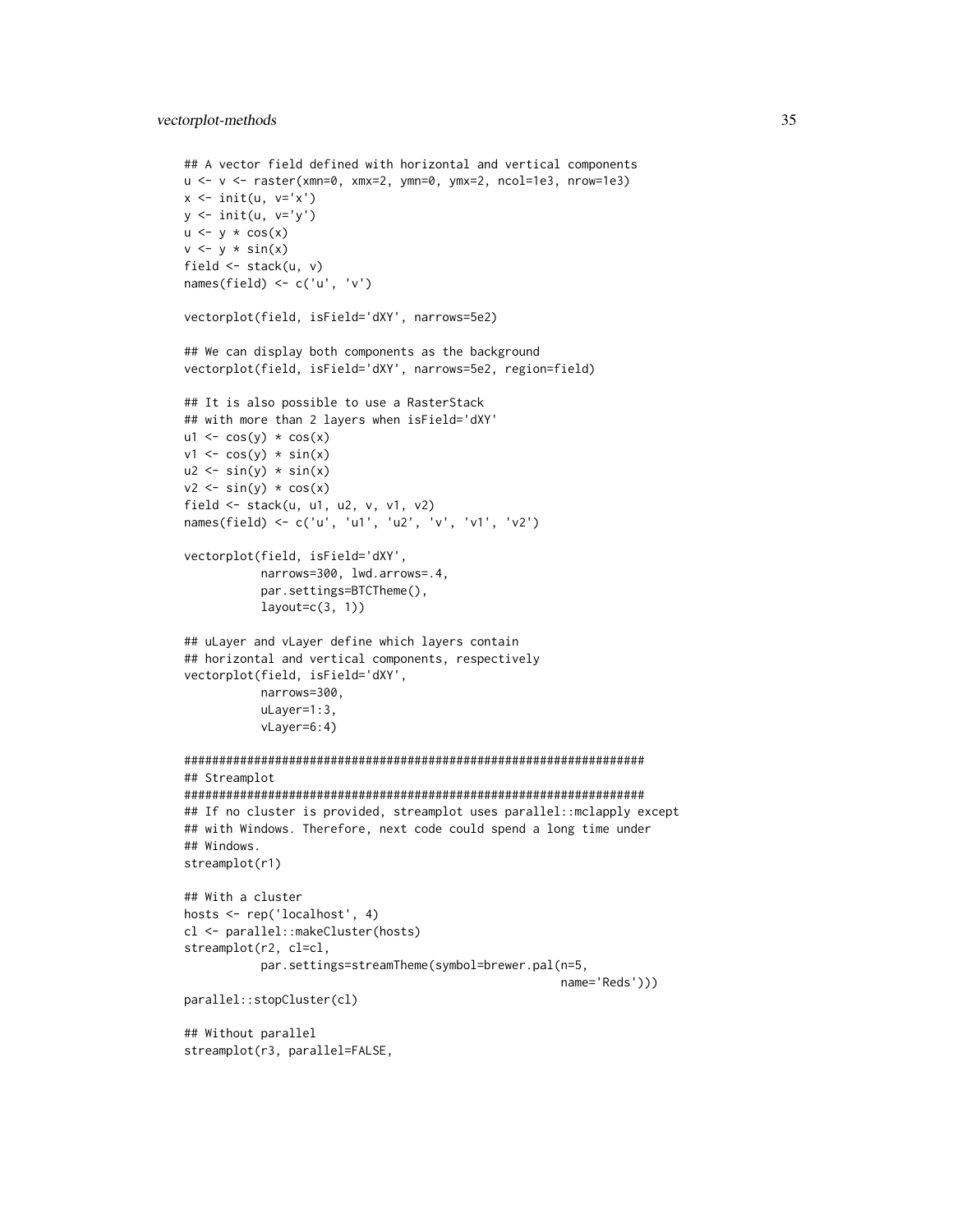#### <span id="page-35-0"></span>36 xyLayer

```
par.settings=streamTheme(symbol=brewer.pal(n=5,
                                                      name='Greens')))
## Configuration of droplets and streamlets
streamplot(s, layout=c(1, 3), droplet=list(pc=.2), streamlet=list(L=20),
          par.settings=streamTheme(cex=.6))
## End(Not run)
```
<span id="page-35-1"></span>xyLayer *xyLayer*

# Description

Create a RasterLayer from a function of the coordinates.

# Usage

xyLayer(object, dirXY = y)

# Arguments

| object | A Raster object.                                                               |
|--------|--------------------------------------------------------------------------------|
| dirXY  | A expression indicating the function of x and y (coordinates of the Raster ob- |
|        | ject) to be evaluated.                                                         |

# Value

A RasterLayer object.

# Author(s)

Oscar Perpiñán Lamigueiro.

# See Also

init, substitute, eval

```
f <- system.file("external/test.grd", package="raster")
r <- raster(f)
dirX <- xyLayer(r, x)
dirXY <-xyLayer(r, sqrt(x^2 + y^2))
levelplot(dirXY, margin=FALSE)
```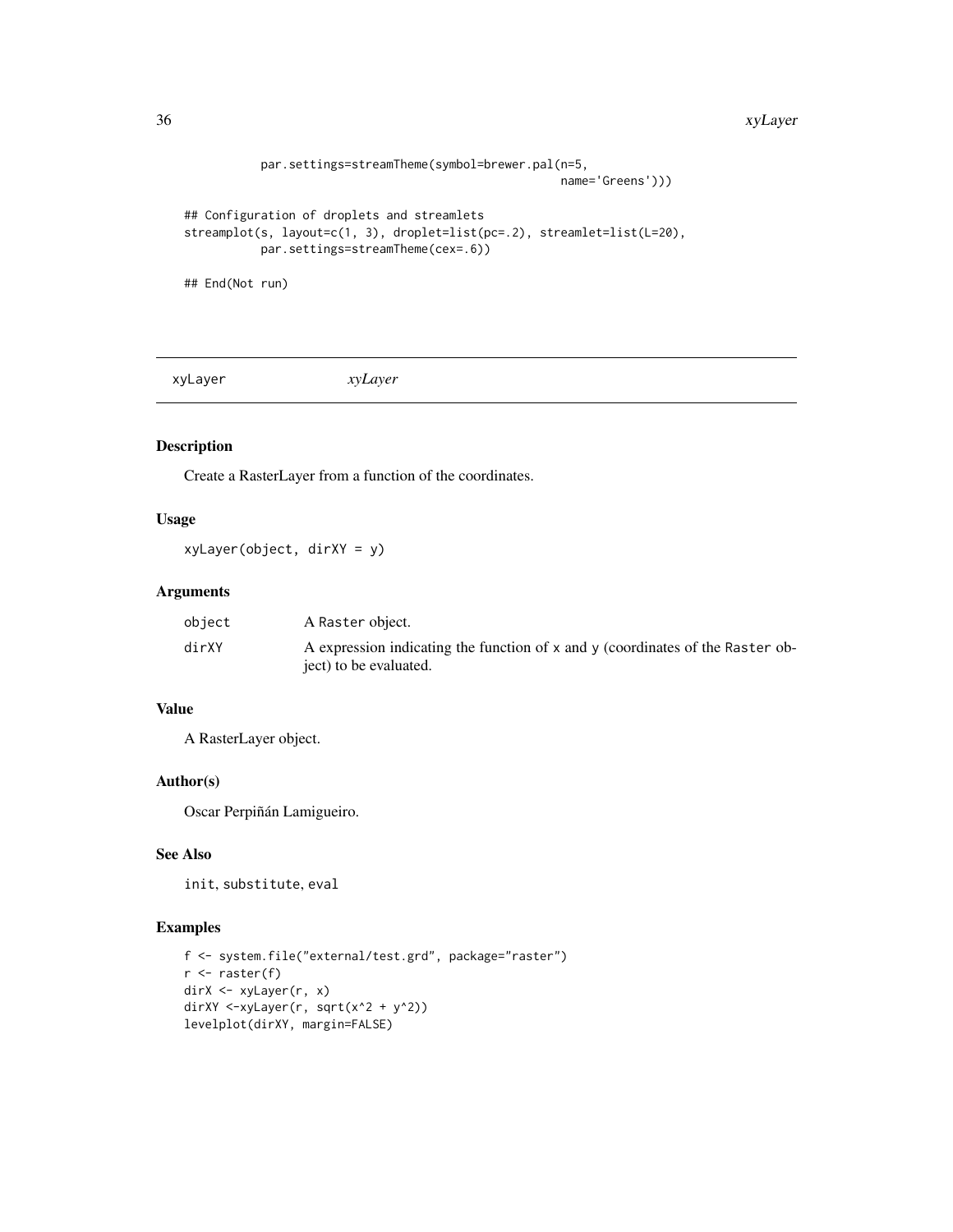<span id="page-36-0"></span>xyplot-methods *xyplot for Raster objects*

# <span id="page-36-1"></span>Description

Scatter plots of space-time Raster objects for directions defined by xyLayer

#### Usage

```
## S4 method for signature 'RasterStackBrick,missing'
xyplot(x, data=NULL, dirXY=y,
       stat='mean', xlab='Time', ylab='',
      digits=0, par.settings=rasterTheme(),
       auto.key = FALSE, ...)
```
# Arguments

| X            | A RasterStackBrick object whose z slot is not NULL.                                                                                                                                                                                              |
|--------------|--------------------------------------------------------------------------------------------------------------------------------------------------------------------------------------------------------------------------------------------------|
| data         | Not used.                                                                                                                                                                                                                                        |
| dirXY        | A direction as a function of the coordinates (see xyLayer).                                                                                                                                                                                      |
| stat         | a function to be applied to summarize the values by zone. See zonal for details.                                                                                                                                                                 |
| xlab, ylab   | Labels of the axis.                                                                                                                                                                                                                              |
| par.settings | Customization of lattice. See xyplot for details.                                                                                                                                                                                                |
| digits       | An integer, number of digits for zonal.                                                                                                                                                                                                          |
| auto.key     | A logical or a list. If it is FALSE (default) a label with the value of the direction<br>(as defined by dirXY) will be printed next to each line. You should read the help<br>page of xyplot for details about the usage of auto, key as a list. |
| $\ddots$ .   | Additional arguments for the xyplot function.                                                                                                                                                                                                    |

# Author(s)

Oscar Perpiñán Lamigueiro

#### See Also

zonal

```
## Not run:
##Solar irradiation data from CMSAF http://dx.doi.org/10.5676/EUM_SAF_CM/RAD_MVIRI/V001
old <- setwd(tempdir())
download.file('https://raw.github.com/oscarperpinan/spacetime-vis/master/data/SISmm2008_CMSAF.zip',
   'SISmm2008_CMSAF.zip', method='wget')
unzip('SISmm2008_CMSAF.zip')
```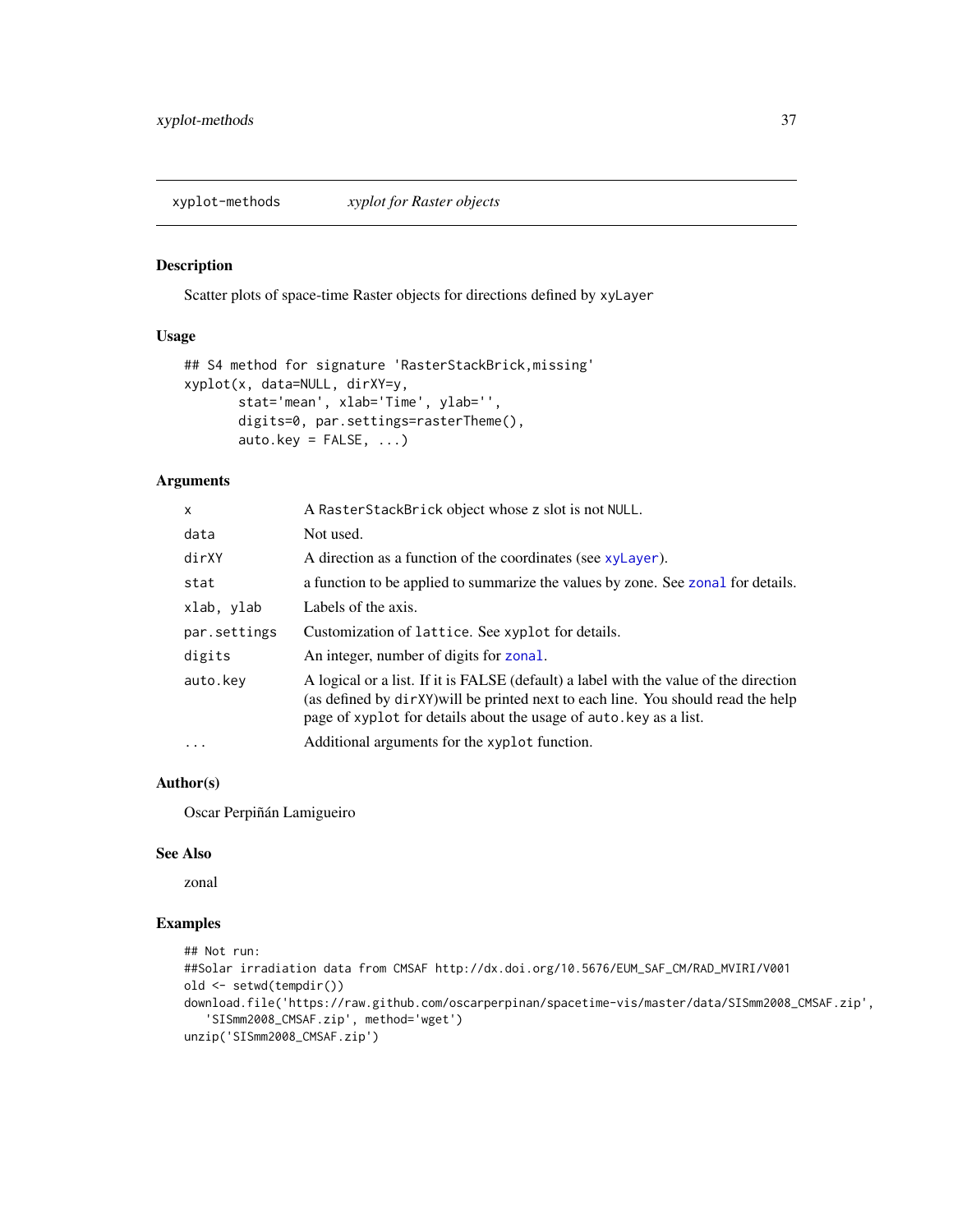```
listFich <- dir(pattern='\.nc')
stackSIS <- stack(listFich)
stackSIS <- stackSIS*24 ##from irradiance (W/m2) to irradiation Wh/m2
idx <- seq(as.Date('2008-01-15'), as.Date('2008-12-15'), 'month')
SISmm <- setZ(stackSIS, idx)
names(SISmm) <- month.abb
xyplot(SISmm)
## End(Not run)
## Not run:
library(zoo)
url <- "ftp://ftp.wiley.com/public/sci_tech_med/spatio_temporal_data/"
sst.dat = read.table(paste(url, "SST011970_032003.dat", sep=''), header = FALSE)
sst.ll = read.table(paste(url, "SSTlonlat.dat", sep=''), header = FALSE)
spSST <- SpatialPointsDataFrame(sst.ll, sst.dat)
gridded(spSST) <- TRUE
proj4string(spSST) = "+proj=longlat +datum=WGS84"
SST <- brick(spSST)
idx <- seq(as.Date('1970-01-01'), as.Date('2003-03-01'), by='month')
idx <- as.yearmon(idx)
SST <- setZ(SST, idx)
names(SST) <- as.character(idx)
xyplot(SST)
## End(Not run)
```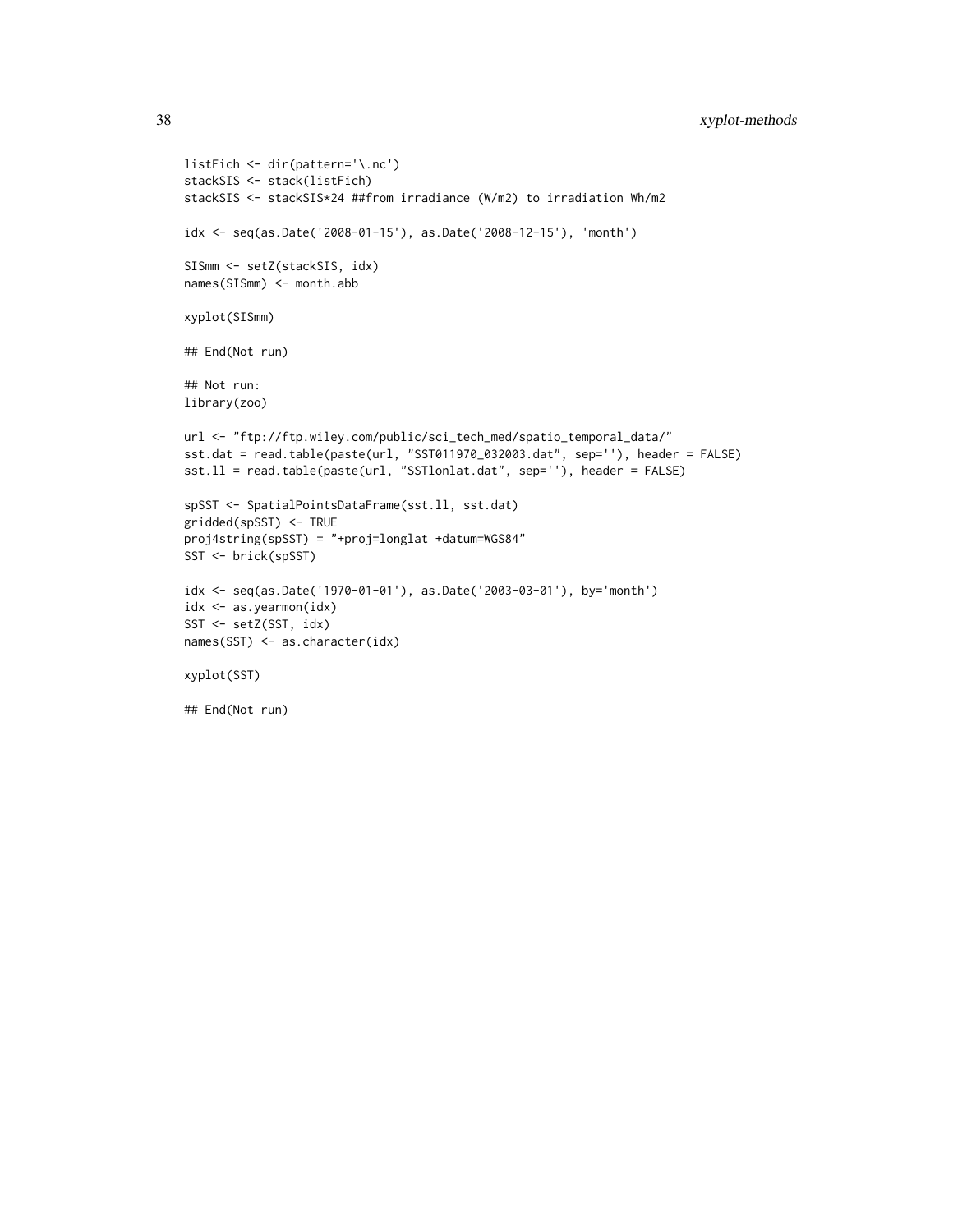# <span id="page-38-0"></span>**Index**

∗Topic methods bwplot-methods, [3](#page-2-0) densityplot-methods, [5](#page-4-0) Formula methods, [7](#page-6-0) gplot-methods, [8](#page-7-0) histogram-methods, [9](#page-8-0) horizonplot-methods, [12](#page-11-0) hovmoller-methods, [15](#page-14-0) Interaction, [17](#page-16-0) levelplot-methods, [19](#page-18-0) plot3D, [26](#page-25-0) splom-methods, [30](#page-29-0) vectorplot-methods, [31](#page-30-0) xyplot-methods, [37](#page-36-0) ∗Topic package rasterVis-package, [2](#page-1-0) ∗Topic spatial bwplot-methods, [3](#page-2-0) densityplot-methods, [5](#page-4-0) Formula methods, [7](#page-6-0) gplot-methods, [8](#page-7-0) histogram-methods, [9](#page-8-0) horizonplot-methods, [12](#page-11-0) hovmoller-methods, [15](#page-14-0) Interaction, [17](#page-16-0) levelplot-methods, [19](#page-18-0) plot3D, [26](#page-25-0) rasterVis-package, [2](#page-1-0) splom-methods, [30](#page-29-0) vectorplot-methods, [31](#page-30-0) xyLayer, [36](#page-35-0) xyplot-methods, [37](#page-36-0)

BTCTheme, *[21](#page-20-0)* BTCTheme *(*rasterTheme*)*, [28](#page-27-0) BuRdTheme, *[21](#page-20-0)* BuRdTheme *(*rasterTheme*)*, [28](#page-27-0) bwplot, *[4](#page-3-0)* bwplot *(*bwplot-methods*)*, [3](#page-2-0)

bwplot,formula,Raster-method *(*bwplot-methods*)*, [3](#page-2-0) bwplot,RasterStackBrick,missing-method *(*bwplot-methods*)*, [3](#page-2-0) bwplot-methods, [3](#page-2-0)

chooseRegion *(*Interaction*)*, [17](#page-16-0) contourplot, *[15](#page-14-0)*, *[23](#page-22-0)* contourplot *(*levelplot-methods*)*, [19](#page-18-0) contourplot,Raster,missing-method *(*levelplot-methods*)*, [19](#page-18-0) custom.theme, *[21](#page-20-0)*, *[29](#page-28-0)* custom.theme.2, *[30](#page-29-0)*

densityplot, *[6](#page-5-0)* densityplot *(*densityplot-methods*)*, [5](#page-4-0) densityplot,formula,Raster-method *(*densityplot-methods*)*, [5](#page-4-0) densityplot,RasterLayer,missing-method *(*densityplot-methods*)*, [5](#page-4-0) densityplot,RasterStackBrick,missing-method *(*densityplot-methods*)*, [5](#page-4-0) densityplot-methods, [5](#page-4-0)

Formula methods, [7](#page-6-0)

ggplot, *[8](#page-7-0)* gpar, *[20,](#page-19-0) [21](#page-20-0)* gplot *(*gplot-methods*)*, [8](#page-7-0) gplot,Raster-method *(*gplot-methods*)*, [8](#page-7-0) gplot-methods, [8](#page-7-0) GrTheme, *[21](#page-20-0)* GrTheme *(*rasterTheme*)*, [28](#page-27-0)

hexbinplot, *[7](#page-6-0)*, *[30,](#page-29-0) [31](#page-30-0)* hexbinplot *(*Formula methods*)*, [7](#page-6-0) hexbinplot,formula,Raster-method *(*Formula methods*)*, [7](#page-6-0) hist, *[10](#page-9-0)* histogram, *[10](#page-9-0)* histogram *(*histogram-methods*)*, [9](#page-8-0)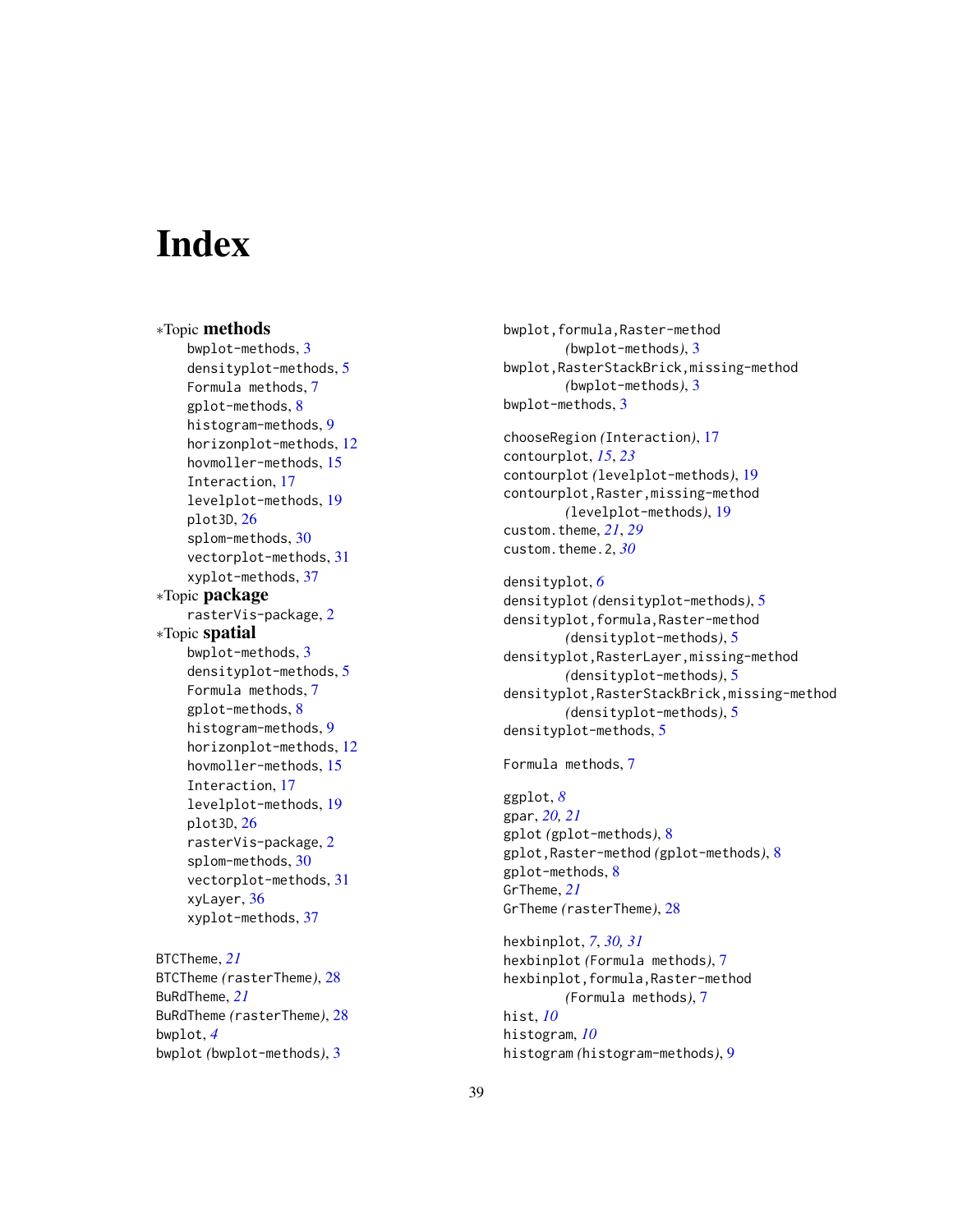histogram,formula,Raster-method *(*histogram-methods*)*, [9](#page-8-0) histogram,RasterLayer,missing-method *(*histogram-methods*)*, [9](#page-8-0) histogram,RasterStackBrick,missing-method *(*histogram-methods*)*, [9](#page-8-0) histogram-methods, [9](#page-8-0) horizonplot, *[13](#page-12-0)* horizonplot *(*horizonplot-methods*)*, [12](#page-11-0) horizonplot,RasterStackBrick,missing-method *(*horizonplot-methods*)*, [12](#page-11-0) horizonplot,RasterStackBrick-method *(*horizonplot-methods*)*, [12](#page-11-0) horizonplot-methods, [12](#page-11-0) hovmoller *(*hovmoller-methods*)*, [15](#page-14-0) hovmoller,RasterStackBrick-method *(*hovmoller-methods*)*, [15](#page-14-0) hovmoller-methods, [15](#page-14-0)

identifyRaster *(*Interaction*)*, [17](#page-16-0) identifyRaster,Raster-method *(*Interaction*)*, [17](#page-16-0) in.out, *[17](#page-16-0)* infernoTheme *(*rasterTheme*)*, [28](#page-27-0) Interaction, [17](#page-16-0)

levelplot, *[13](#page-12-0)*, *[15,](#page-14-0) [16](#page-15-0)*, *[22,](#page-21-0) [23](#page-22-0)*, *[34](#page-33-0)* levelplot *(*levelplot-methods*)*, [19](#page-18-0) levelplot,Raster,missing-method *(*levelplot-methods*)*, [19](#page-18-0) levelplot-methods, [19](#page-18-0)

magmaTheme *(*rasterTheme*)*, [28](#page-27-0) make.names, *[7](#page-6-0)* mclapply, *[33,](#page-32-0) [34](#page-33-0)*

```
panel.2dsmoother, 16
panel.arrows, 34
panel.bwplot, 3
panel.levelplot, 22, 23
panel.levelplot.raster, 22
panel.violin, 3, 4
parallel, 33
parLapply, 33, 34
plasmaTheme (rasterTheme), 28
plot, 9
plot3D, 26
plot3D,RasterLayer-method (plot3D), 26
plotmath, 21
```
PuOrTheme, *[21](#page-20-0)* PuOrTheme *(*rasterTheme*)*, [28](#page-27-0) rasterTheme, *[6](#page-5-0)*, *[10](#page-9-0)*, *[15](#page-14-0)*, *[21](#page-20-0)*, [28](#page-27-0) rasterVis *(*rasterVis-package*)*, [2](#page-1-0) rasterVis-package, [2](#page-1-0) ratify, *[23](#page-22-0)* RdBuTheme, *[21](#page-20-0)* RdBuTheme *(*rasterTheme*)*, [28](#page-27-0) sampleRandom, *[3](#page-2-0)*, *[6](#page-5-0)*, *[10](#page-9-0)*, *[30](#page-29-0)* sampleRegular, *[7](#page-6-0)*, *[20](#page-19-0)* splom, *[31](#page-30-0)* splom *(*splom-methods*)*, [30](#page-29-0) splom,RasterStackBrick,missing-method *(*splom-methods*)*, [30](#page-29-0) splom-methods, [30](#page-29-0) spplot, *[9](#page-8-0)*, *[23](#page-22-0)* streamplot, *[21](#page-20-0)* streamplot *(*vectorplot-methods*)*, [31](#page-30-0) streamplot,Raster-method *(*vectorplot-methods*)*, [31](#page-30-0) streamplot,RasterStack-method *(*vectorplot-methods*)*, [31](#page-30-0) streamTheme, *[21](#page-20-0)* streamTheme *(*rasterTheme*)*, [28](#page-27-0)

subset, *[4](#page-3-0)* surface3d, *[27](#page-26-0)*

terrain, *[32](#page-31-0)[–34](#page-33-0)* textGrob, *[21](#page-20-0)* trellis.par.get, *[30](#page-29-0)* trellis.par.set, *[21](#page-20-0)*

vectorplot *(*vectorplot-methods*)*, [31](#page-30-0) vectorplot,Raster-method *(*vectorplot-methods*)*, [31](#page-30-0) vectorplot,RasterStack-method *(*vectorplot-methods*)*, [31](#page-30-0) vectorplot-methods, [31](#page-30-0) viridisTheme *(*rasterTheme*)*, [28](#page-27-0)

xscale.components.default, *[30](#page-29-0)* xscale.raster, *[6](#page-5-0)*, *[10](#page-9-0)*, *[15](#page-14-0)*, *[21](#page-20-0)* xscale.raster *(*rasterTheme*)*, [28](#page-27-0) xyLayer, *[3](#page-2-0)*, *[6,](#page-5-0) [7](#page-6-0)*, *[10](#page-9-0)*, *[12](#page-11-0)*, *[15](#page-14-0)*, [36,](#page-35-0) *[37](#page-36-0)* xyplot, *[3,](#page-2-0) [4](#page-3-0)*, *[10](#page-9-0)*, *[13](#page-12-0)*, *[20](#page-19-0)[–22](#page-21-0)* xyplot *(*xyplot-methods*)*, [37](#page-36-0) xyplot,formula,Raster-method *(*Formula methods*)*, [7](#page-6-0)